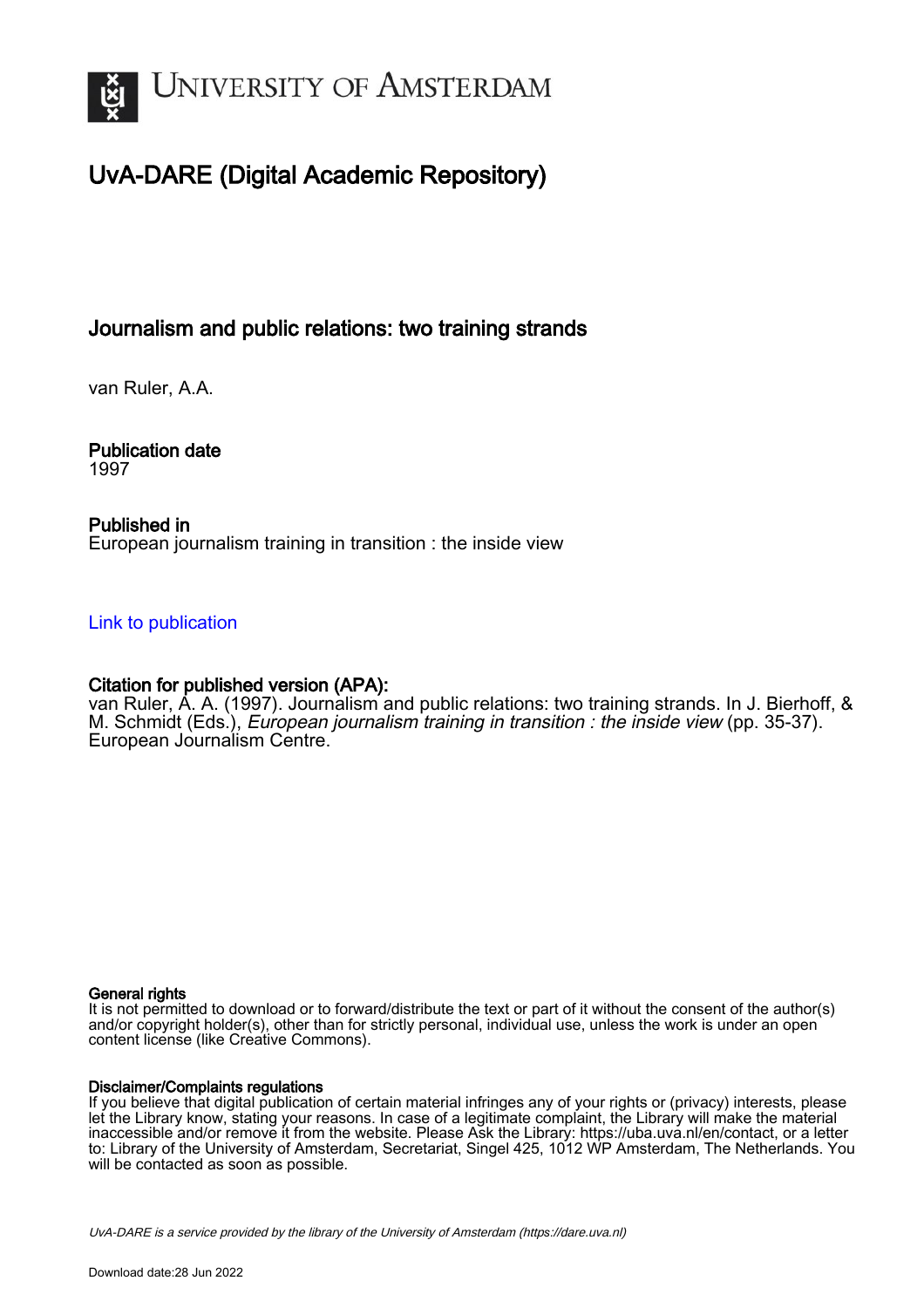# **European Journalism Training in Transition the inside view**

Edited by

Jan Bierhoff Mogens Schmidt

**European Journalism Centre**

Maastricht 1997

European Journalism Centre Sonnevillelunet 10 6221KT Maastricht The Netherlands tel: +31 43 325 40 30 fax: +31 43 321 26 26 email:<mailto:secr@ejc.nl> website: <http://www.ejc.nl>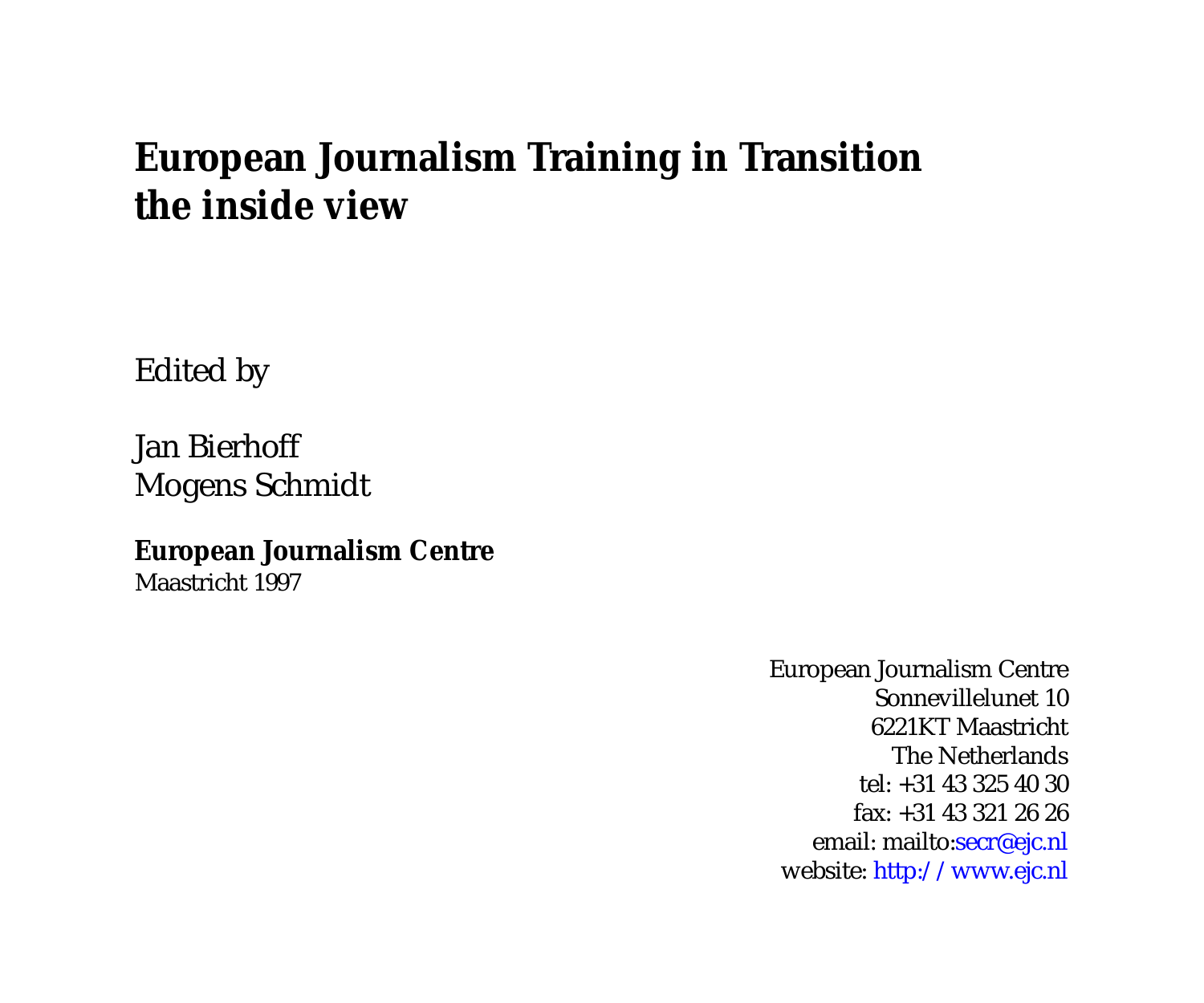# **Contents**

- 5 Preface *[Jan Bierhoff, Mogens Schmidt](#page-4-0)*
- 9 [What prospects for young journalists?](#page-8-0) *Annelie Ewers*
- 13 [Journalism training and critical thought](#page-12-0) *Dominique Vidal*
- 17 [What shall we teach? Mapping the curriculum](#page-16-0) *Brian Winston*
- 23 [Journalism education and the groves of academe](#page-22-0) *Hugh Stephenson*
- 27 [A general or a specialised study programme](#page-26-0) *Ingeborg Hilgert*
- 31 [Mid-career training and the media industry](#page-30-0) *Helmut Ramminger*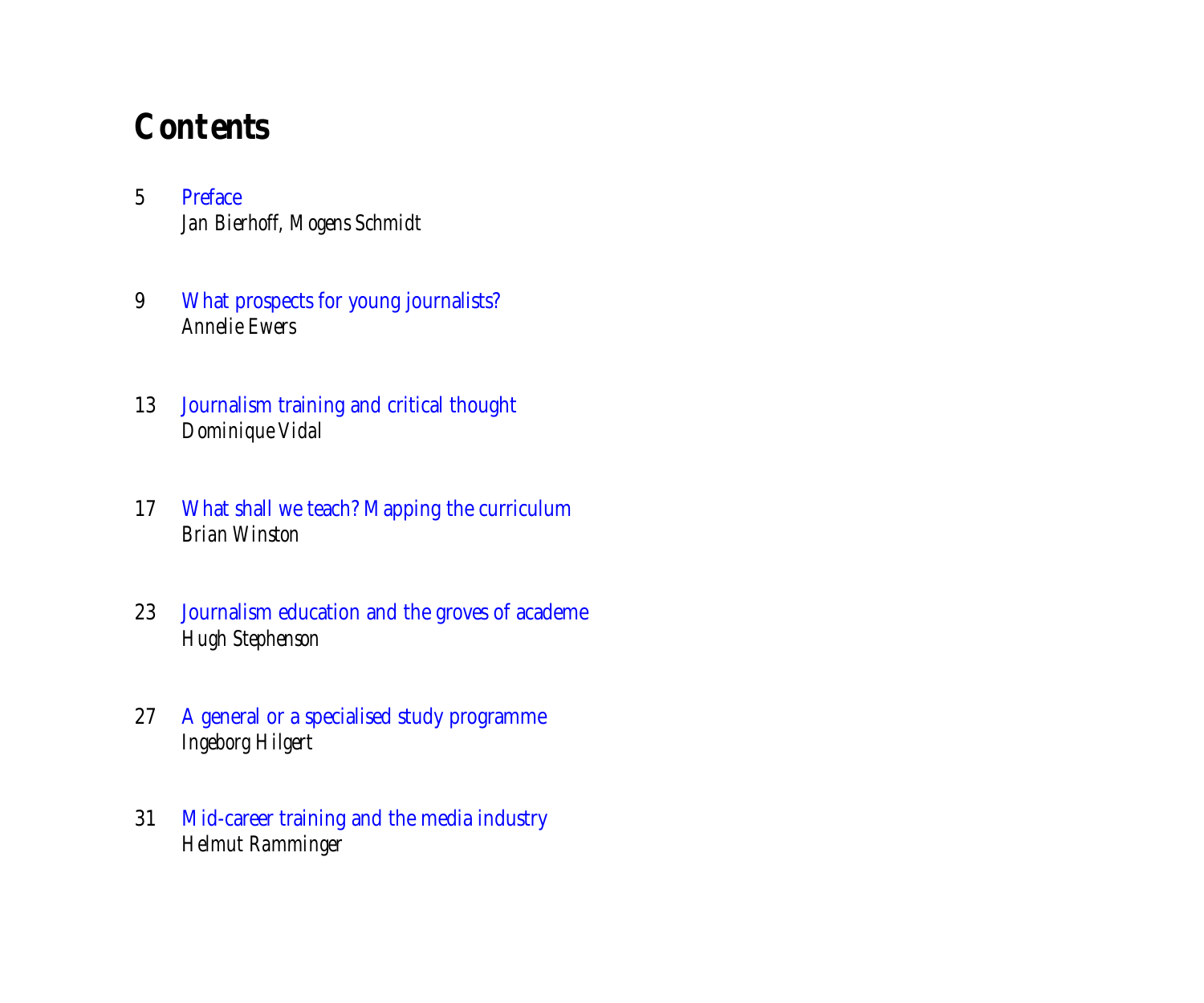- 35 [Journalism and public relations: two training strands](#page-34-0) *Betteke van Ruler*
- 39 [Brave new media world; the era of online journalism](#page-38-0) *Jan Bierhoff*
- 43 [Distance learning models in journalism education](#page-42-0) *Mogens Schmidt*
- 47 [Educating journalists for a new Europe](#page-46-0) *Hans-Henrik Holm*
- 51 [The music of change; journalism training in Eastern Europe](#page-50-0) *Jan Jirak*
- 55 [A joint perspective; networking the European journalism schools](#page-54-0) *Angelo Agostini*
- 59 [Rethinking the journalistic education](#page-58-0) *Ami Lönnroth*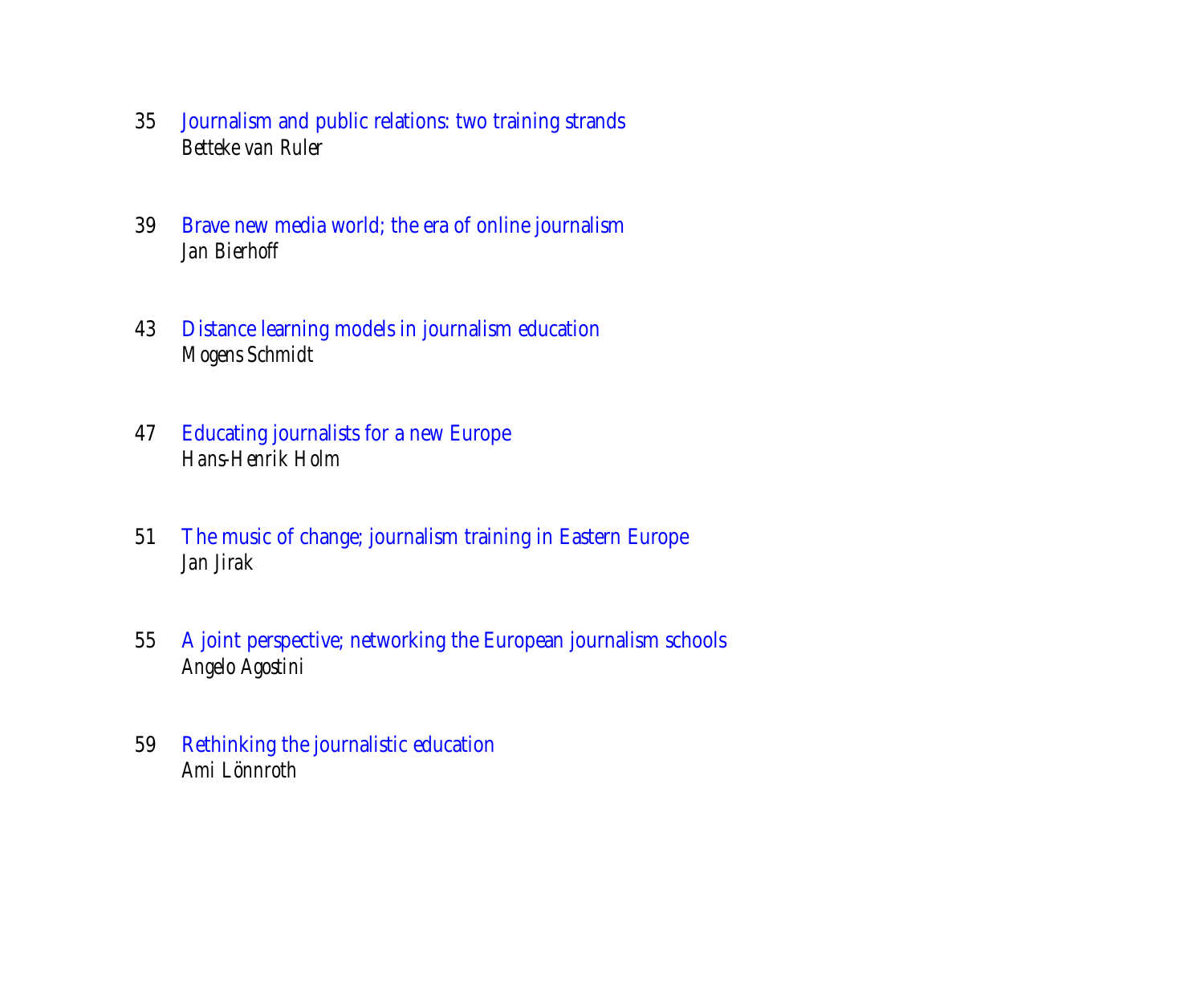## <span id="page-4-0"></span>**Preface**

### *Jan Bierhoff, Mogens Schmidt*

In a recent speech for the British Publishers Association, George Steiner predicted the end of the novel and a new era of literacy, based on modern technologies. Not literature, but the mass media attract the talent nowadays; what better literary achievement than the authentic journalistic live coverage, he provoked. This quote is typical for the growing awareness that media environments will not be the same in another decade. Digital technology, emerging new formats and content categories, completely different working conditions, all of this will profoundly alter the face of journalism and consequently have a strong impact on the world of journalism training.

This publication presents a number of views on this imminent change; not a coherent overview, no research findings, no figures. Its pretension is to contribute to the debate about the subject in journalism education circles; European training executives present their views on the various dimensions of their profession.

With the arrival of digital communication, more

is happening than just the addition of another medium. The expansion with film, radio and later television marked important stages in the development of a multi-media landscape, but the communication pattern defined by the press did not change fundamentally. All these media distribute information from a central point. The producers are part of a relatively small professional group. Media users can make a selection, but their role is to consume information. This will change with the online services. Time and space limitations become relative, and media roles reciprocal. Once the communication model changes, journalism cannot remain unaffected. Also journalism educators will have to search for a new paradigm for their training efforts.

An important issue in this respect is the need to differentiate between the various functions of information. Journalism up till now had the status of being relevant for the political process, with a well defined position in the checks and balances of our democratic society. But more and more, media information serves other, more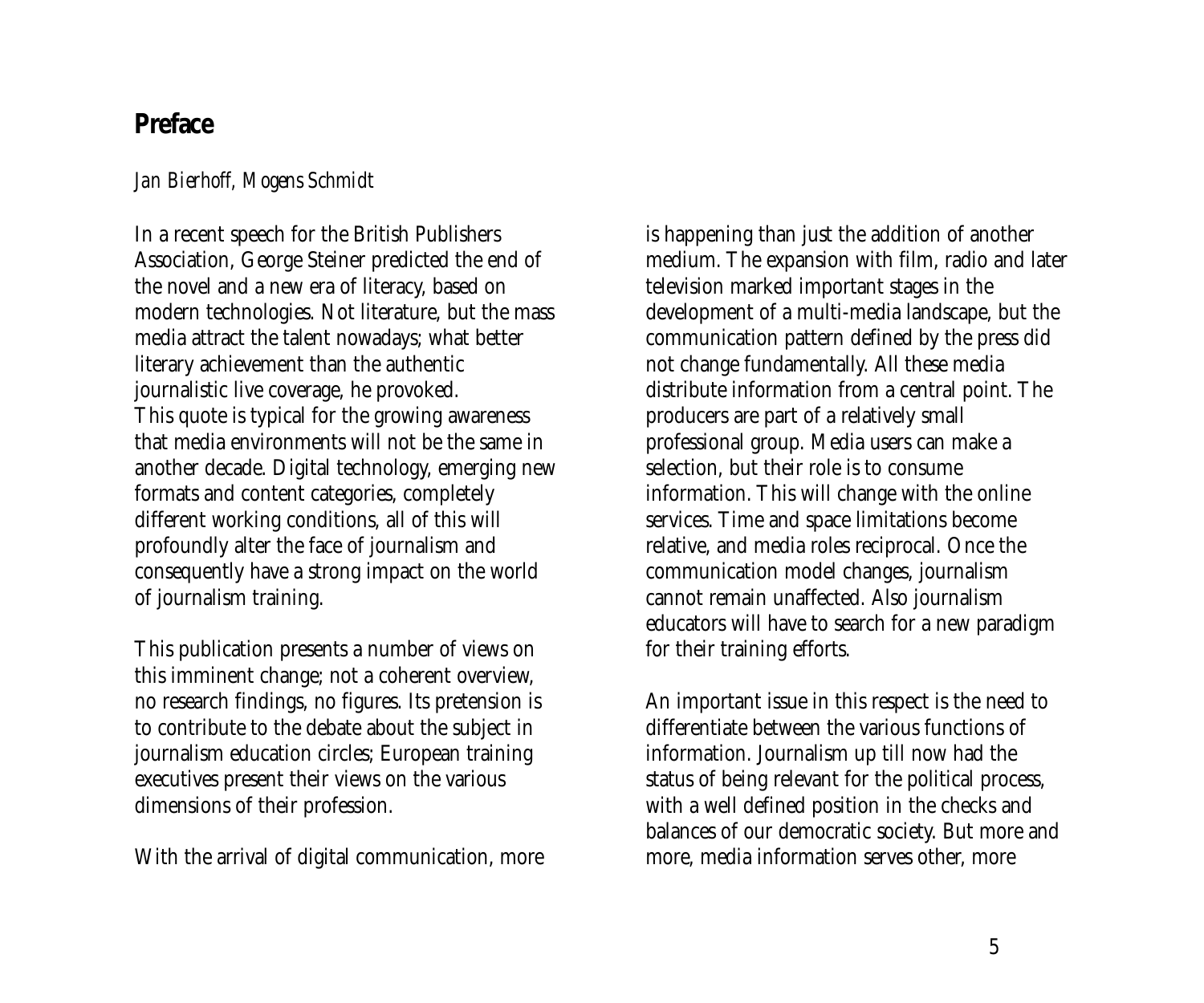neutral, more individual needs. Information has in many instances become a highly segmented useful service, amusement, in short a commodity, and is not anymore the process through which a given society develops its democracy and political identity. Journalism schools are first now reacting to this process. Virtually all training programmes still base themselves - often implicitly - on the public purpose of journalism. The practice of graduates working for completely different media settings is silently accepted, but has not yet lead to a differentiated training model.

The inclination to keep all trends, developments into one comprehensive training schedule is understandable from a management point of view, but is no longer adequate. The time seems ripe for at least two models, one that continues to produce the classical journalist and one that begins to educate the various types of information-organisers the media are asking for.

For all training models, irrespective of duration and emphasis, whether serving different functions, the question of the definition of the term 'professionalisation' will arise. What is professional competence? Especially for the more recent job profiles, focusing on the collection of data, it will be important to develop performance norms that go beyond the technical skills and also include the capability to understand media effects and to make balanced ethical decisions. Such a comprehensive definition of professionalisation (skills, insight, judgement) should in fact be the standard, the reference point for all forms of responsible media action, and for that reason be part of any training programme.

Will journalism schools be able to incorporate all the demands, pressures, sometimes contradictory claims from the media world? What exactly is their role, their mandate? There are at least two positions, quite different from each other, but both part of the expectation pattern of the industry. The one is training as a reflection of the actual needs, with graduates who can easily be slotted in into existing routines. The other is journalism training as a development laboratory where students have the freedom to grow and new ideas, new genres based upon new technologies can be tried out. Schools sometimes are torn between these two poles of being either a follower or an innovator. And the media industry often says it wants the latter but expects the first.

Especially in times of change, it can be helpful to have a basis of comparison. The growing cooperation between European schools of journalism during the past five years has created such a platform. Choices and solutions of others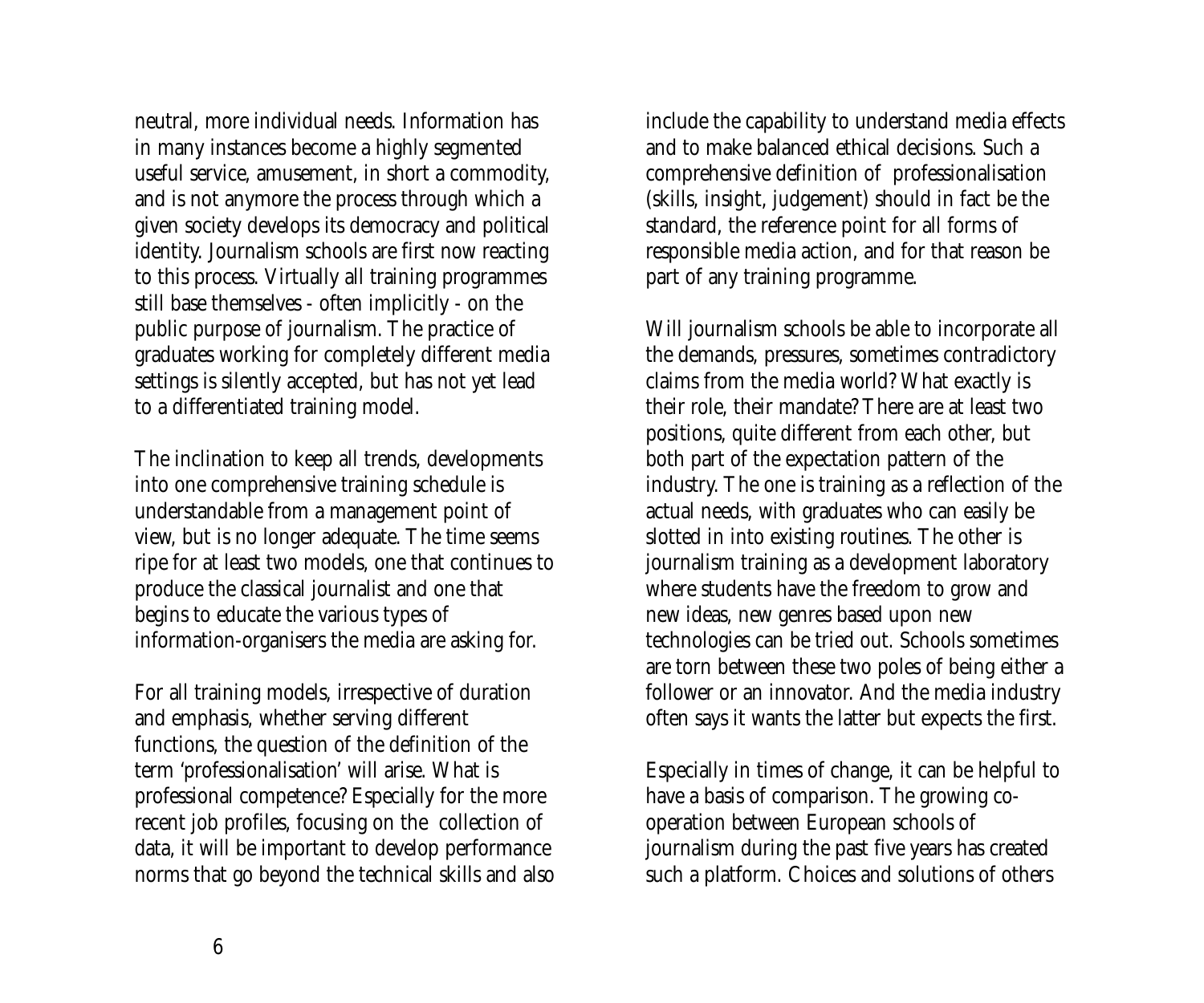can be measured against one's own traditions. Colleagues can be a source of consultation and inspiration. Although training methods have traditionally been national in scope, the international contacts start to make an impact. There is a tendency towards convergence, through new initiatives, via implementation of curriculum changes, and in the general opinion climate about journalism education.

A few examples. In the dilemma we mentioned, the choice between a reactive and a pro-active attitude towards the industry, more schools take initiatives which hint at a preference for the exploratory role. This counts for the development of transnational networks, for more or less structural co-operation with partners abroad and for experiments with new media applications. An other example one finds on the level of curriculum development. As a consequence of regular contacts, a consensus about the 'ideal' study programme slowly emerges and steps are taken in that direction. Many school directors now think that quality counts, matureness of graduates is important, as well as a good general education to base the practical training on. Consequently, the post-graduate model meaning a year or longer of vocational training after (or in combination with) a university degree, receives increasing attention.

Also the further training traditions in different European countries strongly influence the ideas about basic education. Realising the fact that change is the only permanent factor, training cannot be an event you attend for only once in a professional career. More and more journalism training institutions therefore have developed instruments to be able to serve the growing need for further training, be that in the format of short injection-courses or long-cycled open university programmes.

A last remark brings us back to the digital technologies which trigger off so much debate. The online services will not only create new standards for publishing, they also will influence the process of learning, including the field of journalism education. Internet and other providers create new opportunities for crossborder training. Large audiences will be able to communicate intensively at relatively low costs. Physical distances will be less important in this setting. Especially for pan-European, or even global initiatives, there are chances to be taken.

#### *Maastricht, July 1997*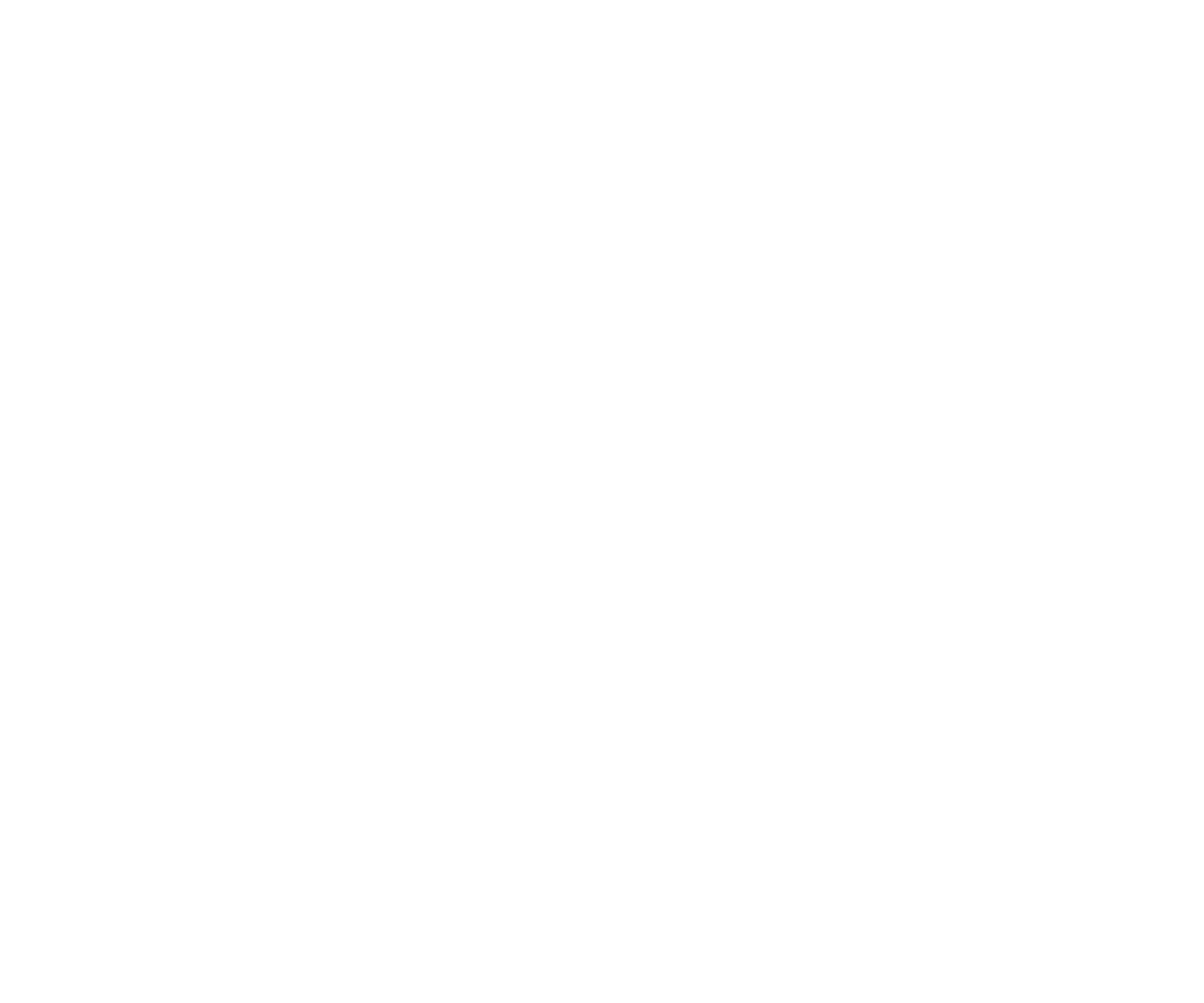# <span id="page-8-0"></span>**What prospects for young journalists?**

### *Annelie Ewers*

Thinking about the future prospects for young journalists - I cannot help looking back at myself as a young journalist and at the prospects I had when entering the profession at 21 years of age in 1971. Since there is, as we all know, no future without the past, I will simply write down a few words about this journalistic past of mine, as I remember it, and the present, as I see it confronted by the young journalists coming into the media markets all around Europe.

First and most - 25 years ago, I felt that I knew what profession I was trained for. There was no doubt in my mind as to what was a journalist. The duties and responsibilities of the journalist were clear to me and my friends at the Stockholm University journalism school - we were the free, objective defenders of democracy, journalism was a vocation, a mission - not quite like the one of Florence Nightingale but not very far from it either. We would never even consider soiling our sleeves in such base professions as information officers, marketing consultants, lobbyists etc. these were all our enemies, by definition. And we would never yield to pressure from

anybody, short of God above.

The world of journalism of today, and of the years to come, is and will be, quite a different one. The simple ideology of the do-gooders is no more, the possibilities, demands and challenges are based on new sets of values, where the ethics and morals of the journalists gets more and more individualised by the day.

The changes appear on all levels - new media and new media technology create new job profiles on the media market - professions where young men and women trained in journalism institutions can turn rich and prosperous very quickly (even without any formal training). These young people will have no problems at all with doing infotainment in the morning, commercials at noon and news reporting in the evening. They are just being flexible, responding to market conditions.

Let there be no misunderstanding: this flexibility is needed. It is even logic. You can become somebody in the new world of so called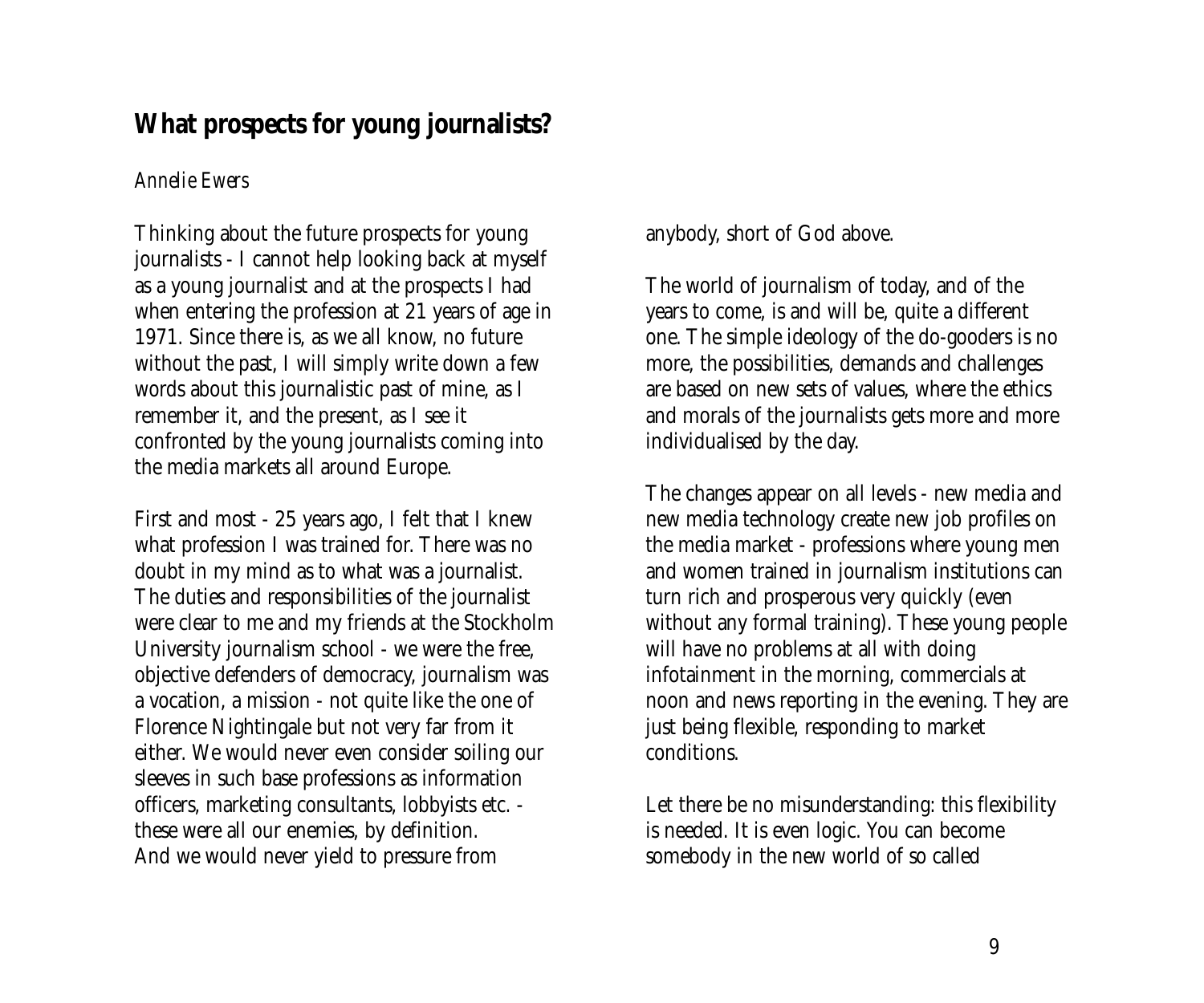journalism, just by being a face, and a very young face, at that. You will do even better if you are sort of a multimedia person, if you are prepared to work hard and to adjust to the demands of those who hired you. No revolutionaries wanted, I would say. And no revolutionaries produced, at least not at the Institute of Journalism where I come from.

So - the somewhat blurred vision of what is a journalist is one of the major differences of the journalistic world of today and yesterday. And there are others, like the changes in quantity of available jobs, the emphasis on free-lance work, the increased productivity demands and growing superficiality of media material. And more women found a place in the newsrooms, immediately implying less alcohol and cigarettes as well as lower wages.

But what about similarities? Well, this is as far as I get without starting to contradict myself. Because - in one way or another - the basic instinct is still there. Not with everyone who likes to call him/herself a journalist, but still with very many. We still want to do a good job. We still think that high credibility with the readers, listeners and viewers is something worth fighting for. Most of us still believe that freedom of expression is something that has to be exercised

and defended every day of our journalistic lives.

To me, this basic instinct is something precious. If we would loose it, we would loose what we still like to think of as independent journalism. We would have to redefine the role of the media in society - and we would, subsequently, have to redefine the concept of democracy as such. If we think this basic instinct is worth saving for the after-world, not to be stored in the museums along with the other dinosaurs - then the question must be - how do we protect it? How is this basic concept of journalistic values to be injected into the systems of young journalists and journalists to be, as a vaccination for life against corruption of all sorts? How, in short, do we prepare our future reporters?

For me preparation reads education. One of the keys - if not the one and only - to journalistic identity and understanding most definitely can and must be found in journalism training as well as in further training of the already trained. But and I want to be very clear on this - it is not a brainwashed cadre of identical journalistic robots that I am asking for here. I am asking for individual thinking. I am not promoting the idea of written down ethical codes, globally adopted - I am in search of the moral reflection in the mind of every single working journalist.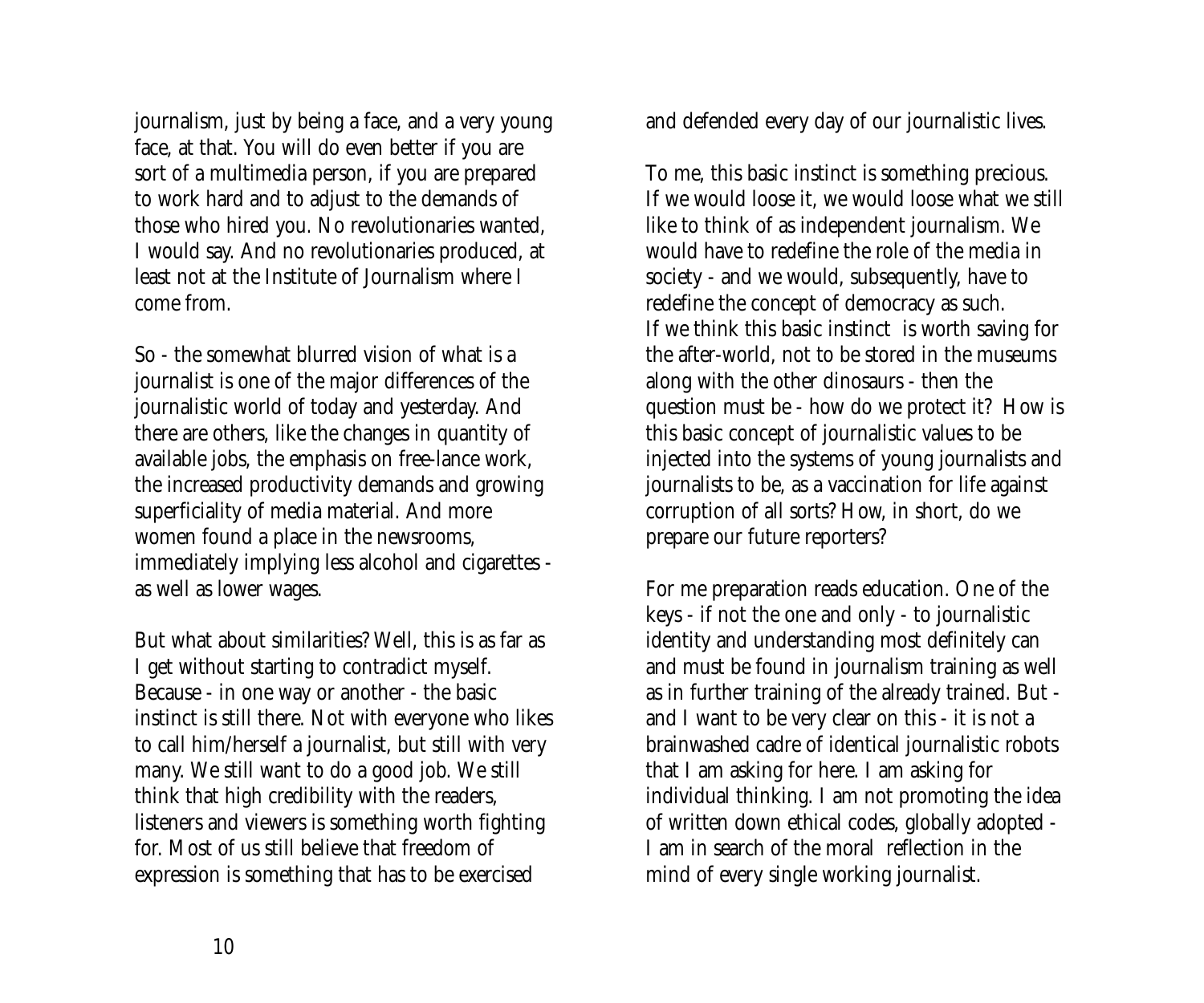Because - in my mind - with unreflective journalists doing their job by the book - by anybody's book, in fact, but their own - we are running the risk of, in the end, not being able to identify journalism as a credible or useful profession at all. And we are already halfway there.

"I am not doing media right now", said this years Nobel Prize winner, the Irish author and poet Seamus Heaney, when asked by journalists to be interviewed. Many others, less powerful and well off, would feel the media are doing them. As a young journalist, 25 years ago, I never ever had the idea either of being done by anybody, or that I should be a part of the doing people. I only had this rather stupid and naive idea of being the voice of the voiceless - and if that one holds any value for the future, remains to be seen.

*Annelie Ewers is director of FOJO in Kalmar, Sweden and former president of the European Journalism Training Association.*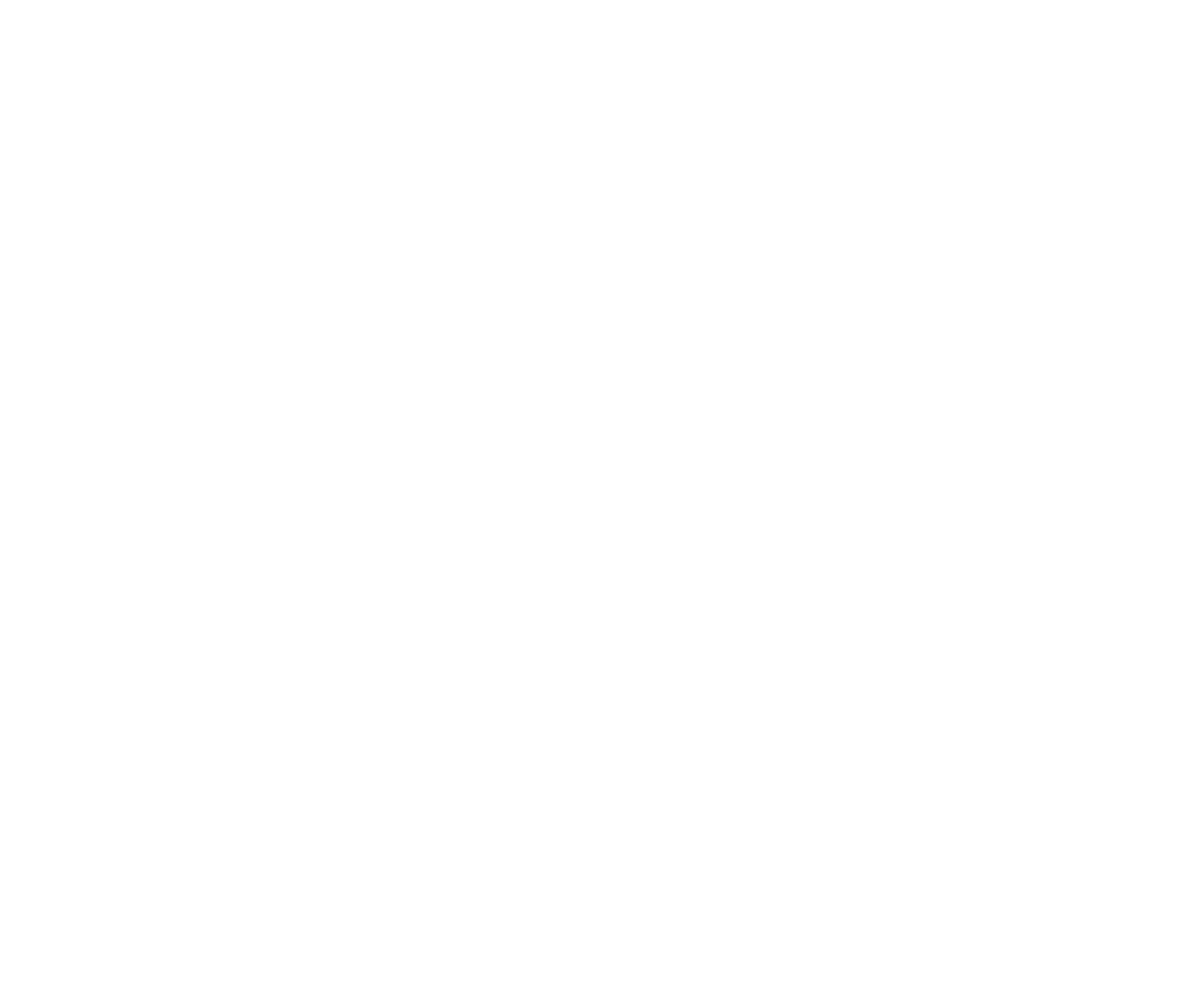# <span id="page-12-0"></span>**Journalism training and critical thought**

### *Dominique Vidal*

In the capacity of board member of CFPJ (Centre de formation et de perfectionnement des journalistes) and president of AEFJ (Association européenne de formation au journalisme), I have defended for many years a teaching model of our profession in France and in Europe which was in my view - performing suitably to inspire cooperation with our partners from Asia, the Maghreb, Machrek, and in Africa.

What is this model all about? It's all about providing an intensive, relatively short and basically professional education to students - who have a graduate degree - and hence are supposed to have a good general knowledge and to be fairly specialised. An education, based on practical learning through exercises and training of the required techniques, to be able to practice our profession in the written press, radio and television. The principal virtue of this idea was as said - to respond to the real needs of our profession.

Is this still the case? I wonder. Particularly in light of the worsening of the information crisis primarily obvious in France. It all depends, of

course, of the analysis you make. As an example, let's take the case of the national daily press in France. For two significant successes - the new Le Monde and the continued progression of Le Parisien; there was many failures in just a few months time: InfoMatin died, Libération was forced to sell itself to an industrial group to survive, France-Soir is threatened. The increase of the manufacturing and distribution costs, and the decrease of publicity - primarily in the classified ads - is not good enough a reason to explain such a disaster. In other words, on top of the economic crisis, we are witnessing an identity crisis leading to a content crisis.

The reasons are obvious. The average Frenchman watches one TV news programme in the evening and listens to one morning news edition on the radio. He may be diligent, but not necessarily less critical: in one year time, for instance, confidence in television felt from 60 percent to 45 percent. When people find in the newspaper stand only newspapers which repeat the same information with an obvious delay in comparison with the audio-visual version - and with only authorised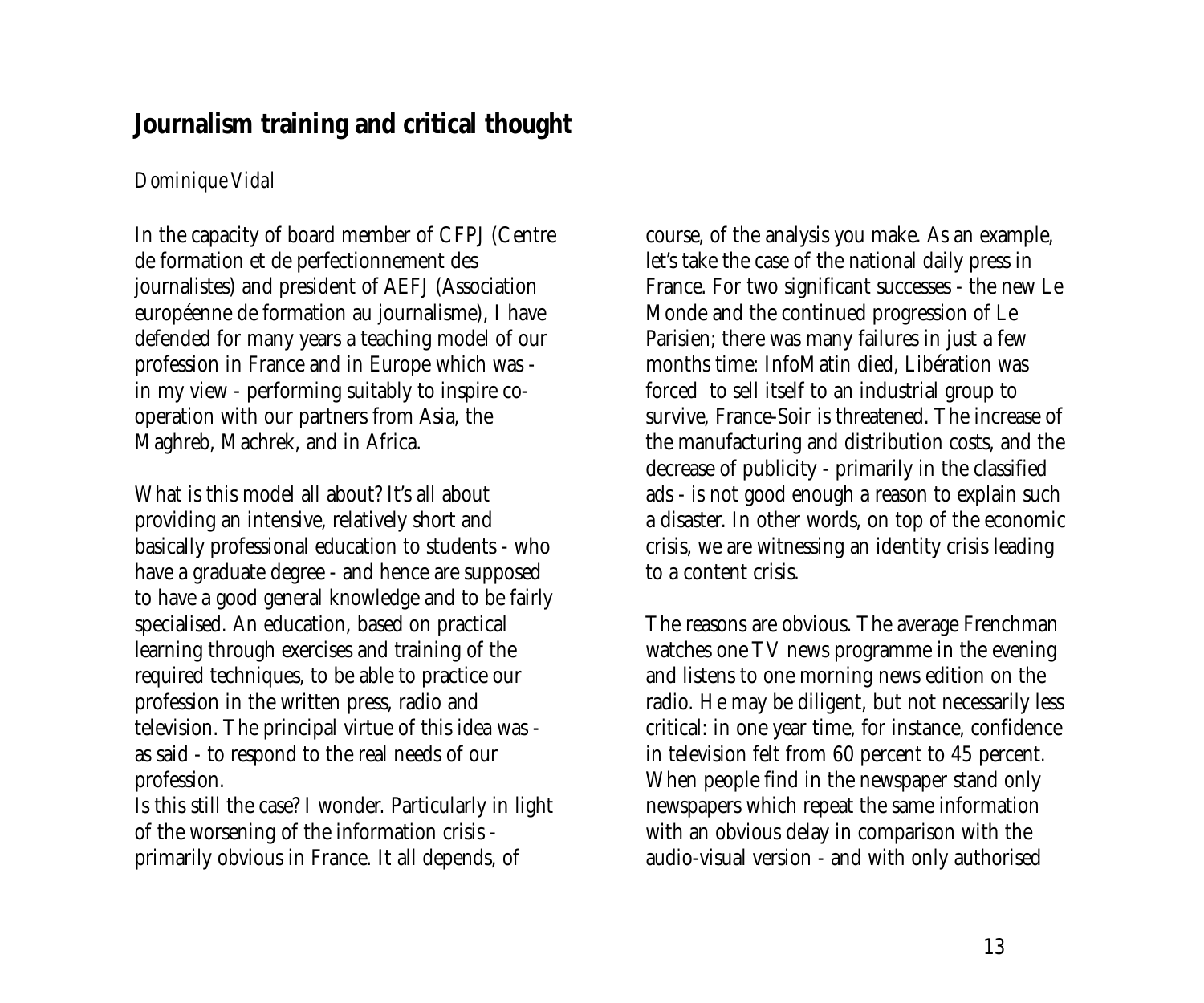comments - what we call in Le Monde Diplomatique "la pensée unique", why would they bother to buy them? On top of this: they are expensive : Libération costs 7 fr, which is more expensive than the Suddeutsche Zeitung, The Independent, La Repubblica or even El Pais and for a much smaller number of pages. In my opinion, what readers are waiting for are completely renewed dailies which add considerable value - in the area of in-depth information and critical distance, specialisation, services, etc.

Here is where the perception of needs diverges. The answer of many business leaders is well known: they have simultaneously reduced the number of journalists and privileged general availability at the cost of specialisation. In other words, they have tried to build teams of 'allround' journalists - in the sense that they are supposed to do everything good - and are at the same time less expensive and more adjustable from an ethical and political viewpoint. This disastrous choice has hastened the decline of the concerned newspapers. I think we should be doing exactly the opposite: invest in the quantitative and qualitative expansion of the newsrooms, so as to build up strong teams capable of renovating the dailies or creating new ones by establishing them better in the French

society. And this reflection goes, I believe, for almost the entire media world, television and radio included.

In the process, suddenly a very demanding profile of journalists pops up. In contrast with the 'typewriters' that the press magnates are dreaming of, we now need men and women capable of understanding the world (with a good general knowledge), people who grow their own garden (with a speciality), capable of thinking autonomously (with a critical mind), who believe in their democratic mission (whose professional ethics have become part of themselves). I would like to add an important point, which is not always understood correctly. I do not doubt that the middle class can produce good journalists, men and women who individually are capable to report the reality of a society - there are plenty of examples to prove the correctness of this statement. But collectively, a journalistic class issued from the middle class only would not do its job correctly, especially in light of today's general social tensions. I would therefore like to add: journalists who - because of their recruitment - reflect the global society, including the most disadvantaged classes.

Is there in France or in Europe one single school director who is confident to say: this is the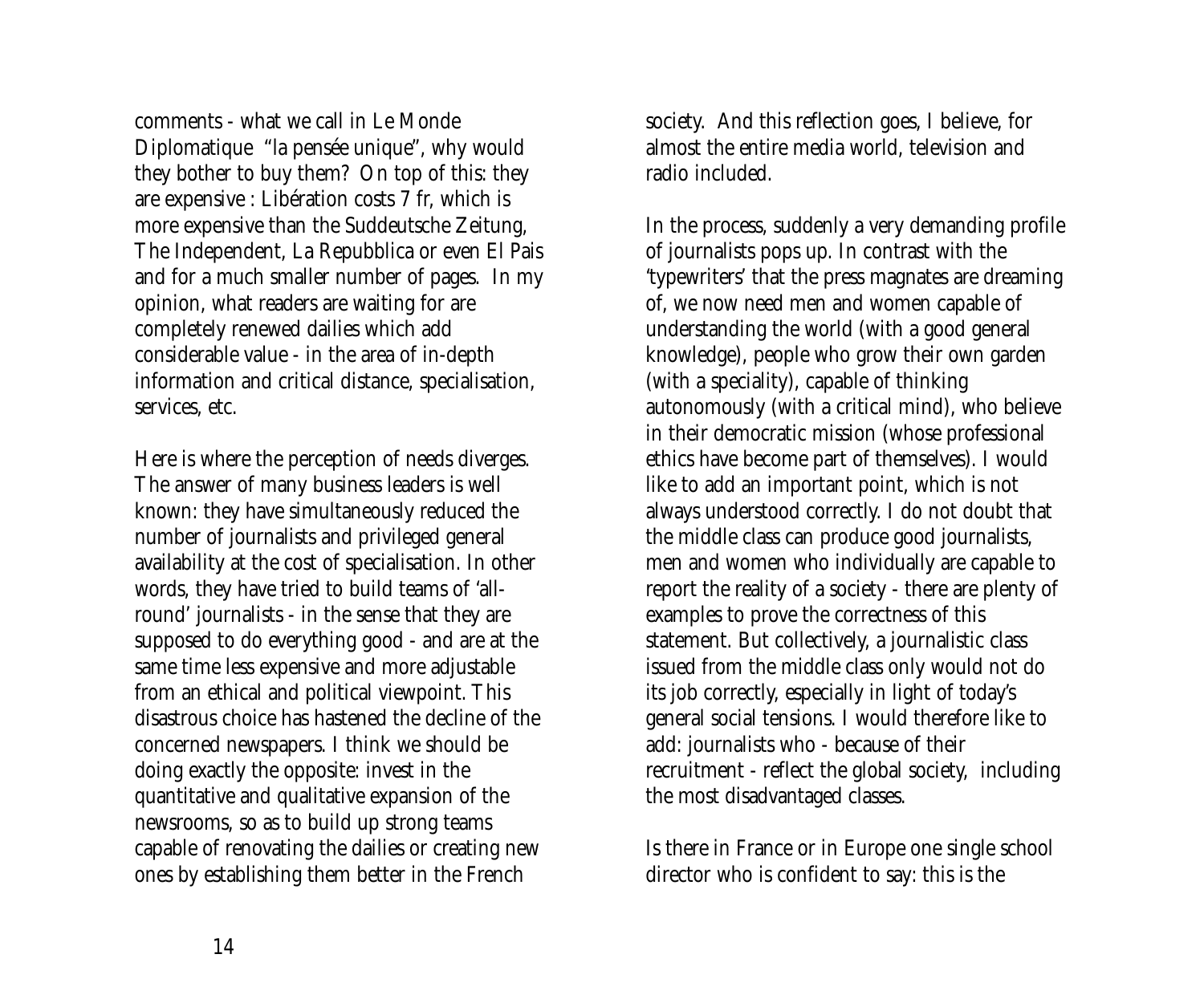portrait of the journalists we are educating? No. Of course not, and it is not only because of us, journalism trainers. By definition, the postgraduate education of journalists depends on the state of the university, or the secondary education. Whatever. Our students, most of the time, come from good families. Their general knowledge, especially in the area of literature and history, is on the decline. University has provided them with very little specialised education. The notion of 'political correctness' has already poisoned their freedom of thought. Starting already from school, their professional ethics sometimes make room for cynicism which is dictated by rough competition in our profession. Are they leaving our schools really 'transformed' ? They may master the techniques, or should I say the journalistic routines, but are they ready to exercise one of the most beautiful professions in this world - in any case one of those professions on which the future of our society depends?

Unfortunately, there is no ready-made solution for the problem. But I am sure of one thing: the model we are so proud of must be screened

against the journalistic needs of the 21st century. Should all universities - being what they are - not re-examine the axiom of postgraduate training? The cultural level being what it is, should we not question the principle of the absolute priority for professional techniques? I would even say this: should journalism schools not become schools of excellence which recruit from each generation and segment of society, and provides combinations of general knowledge, specialisation, ethics and professional training?

*Translated from French by Yves Gilson, EJC.*

*Dominique Vidal is a journalist of Le Monde Diplomatique in Paris and former head of the international department at CFPJ in Paris, France.*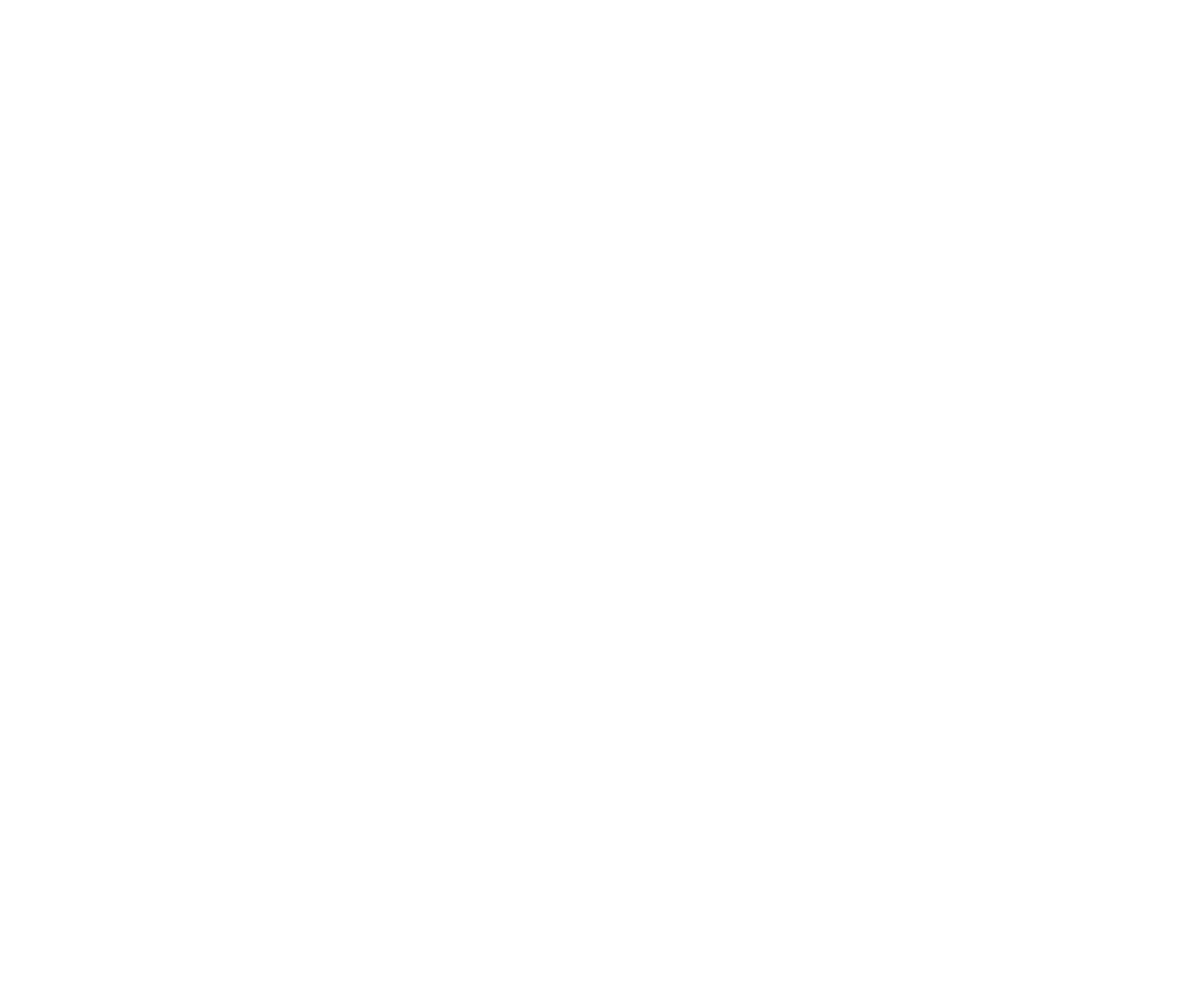# <span id="page-16-0"></span>**What shall we teach? Mapping the curriculum.**

### *Brian Winston*

There is, in more than one country, no little confusion as to what legitimately can be considered part of professional journalism training in institutions of higher education. Perhaps a map could be of some use? I offer the following as a preliminary effort. At this stage, I am only concerned with mapping subject matter (what should we teach?), not with delivery modes (inductive or deductive styles, the role of internships etc. etc.).

For the purposes of mapping what we might legitimately teach, let us conceive of journalism as lying within an area where the sphere of information overlaps with the public sphere. I offer this crude definition, of course, in a pragmatic spirit rather to discover a vantage point for map making than to suggest a theoretically nuanced position. Let us just assume that, since not all information lies within the public sphere and not everything within the public sphere is information, our concern lies with what is public and informative.

But, clearly, this embraces more than journalism

and that is the beginning of our difficulties. I would want to position journalism at the heart of these overlapping spheres. In one direction lies commercial speech and in the other the world of the imagination, fiction - what we might call, imaginative communication.

Commercial speech includes public relations and advertising which might well therefore be part of our concerns in a journalism training institution. But advertising is, from the business point of view, a subset of marketing. We are now getting near the boundary of the public sphere/information overlap area. It is surely not the concern of journalism educators to train people to train people in the skills of, say, supermarket product line management. The scheduling of trucks or the organisation of warehouses is likely to be of little interest to us. So somewhere beyond advertising we come to the border of our realm.

Going the other way, we encounter different terrain. We are concerned in journalism with textbased news and visual news. There is another way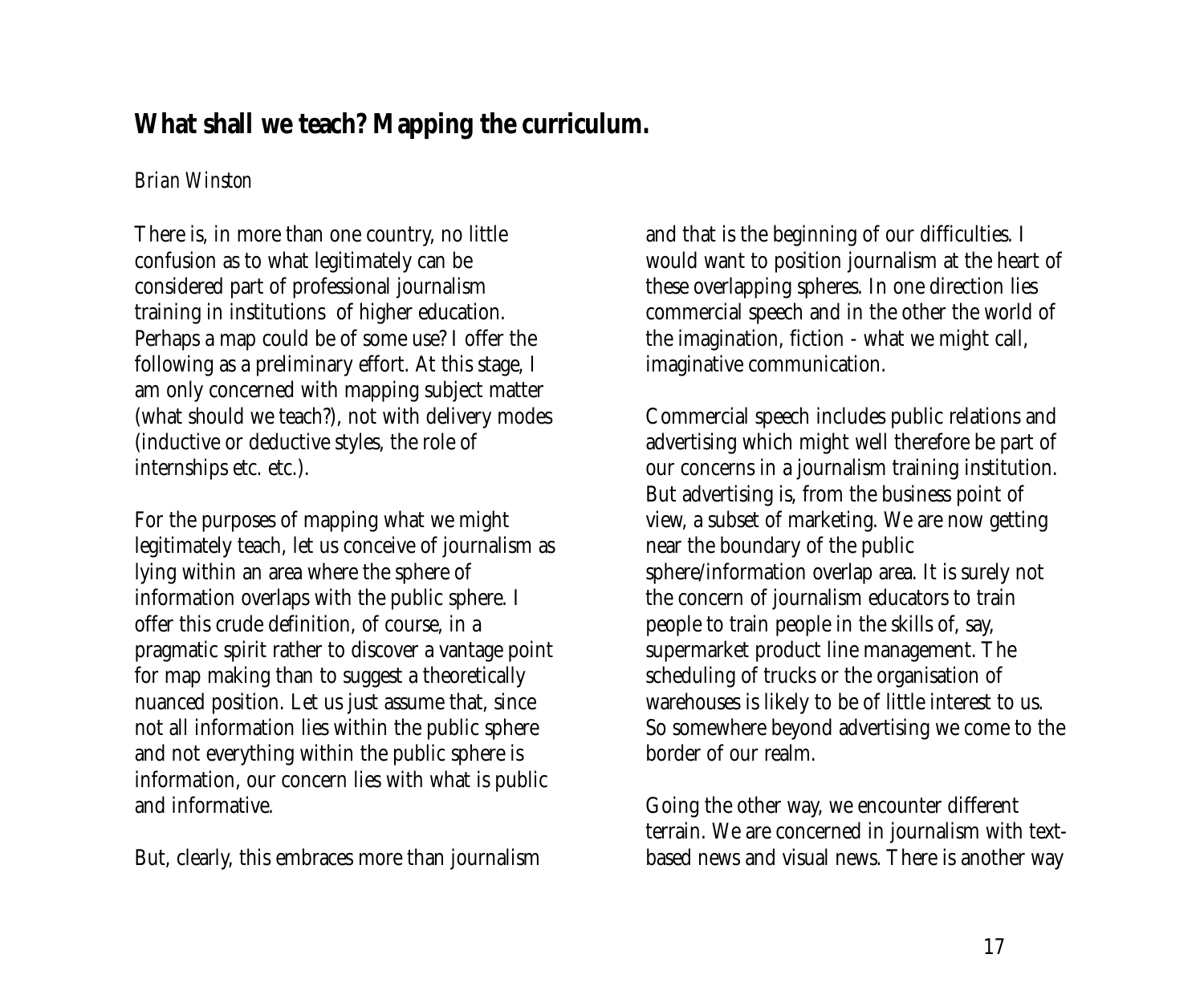of looking at this. We could make the division between text-based and time-based media but new forms are blurring that distinction. Anyway, even time-based media use texts so melding what we current think of as print with what we currently think of as radio and allowing the visual as an addition element seems conceptually preferable in the long term.

However, writing and visualising also belong to imaginative communication. The difference between journalism and imaginative communication is not to be found in differences of techniques necessarily but in what we might call journalism's claim on the real. There is a potential organisational problem here perhaps most clearly seen in the university setting. Creative writing programmes, common in American universities, deal with "non-fiction". At the end of the day, non-fiction creative writing and journalistic feature writing look like pretty much the same thing. This is a prescription for a turf-war.

A similar point can be made on the visual side. Film schools teach documentary, a film genre that depends fundamentally on claiming the real to establish its difference from other, fictional, film forms. Short documentary films or videos look very like longer television news features and

### packages.

So journalism education can run from advertising, excluding its more information-less marketing aspects, to text-based or visual imaginative communication, as long as that communication makes some claim on the real.

Let us now enlarge the map:

Advertising can include everything from design through copywriting to technical advertising agency issues such as media buying. Should we decide to include advertising, it is probable we will teach copywriting exactly because it is writing and we are comfortable with that. Emulating the work of agencies in media buying and campaign planning in general is also likely. But design, except in a non-professional sense as part of campaign courses, is, at least traditionally, less likely to be our concern.

A similar approach can be taken to public relations. We are likely to be primarily concerned with media relations as a subset of public relations generally; that is to say, more concerned with teaching the writing (again!) of press releases than with the arts of lobbying. Nevertheless we might determine that an effective education in this field must cover public relations planning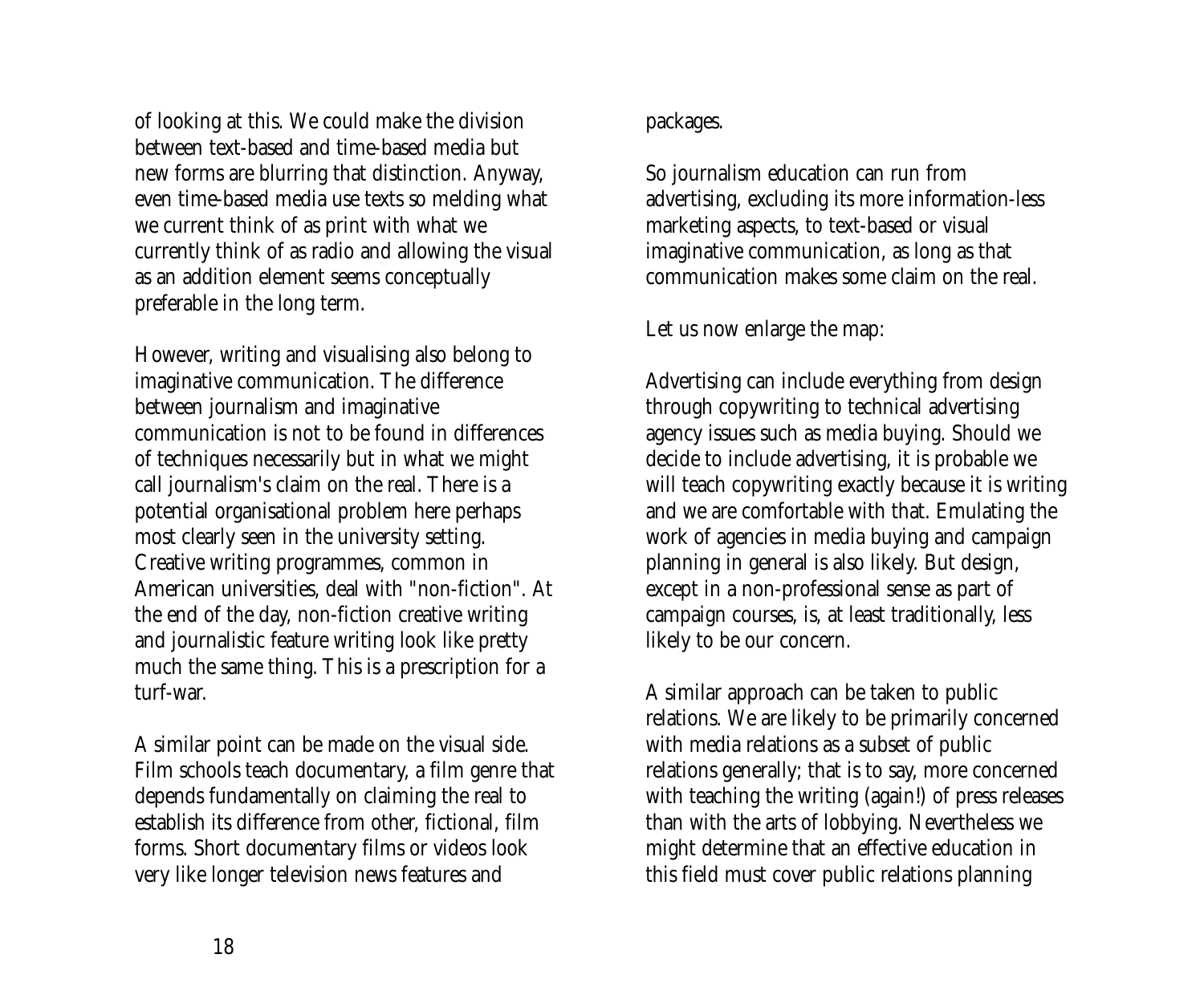and techniques and that these cannot be understood simply in terms of media relations.

There are two ways of looking at our core enterprise of journalism. If we consider it by current media we have a range of options from newspapers; through magazines to photojournalism, radio and television journalism to the new computer-based media. I suspect most of us would have difficulty recognising as a journalism school any institution which did not teach, at a minimum, newspaper and/or radio.

Given the fluidity of these media at this time, it might be more prudent to conceive of our central area of interest in terms of function rather than specific industrial forms. This way we get a range of activities from reporting through editing to layout, photography, graphics, sound and video and, finally, media management. Again, I suspect not many of us teach media management while most of us would find it hard to recognise a peer who did not teach reporting.

Towards the "creative" side, it becomes, as I suggested above, more straightforward, at least in a pragmatic sense, for all that it is more complex philosophically. Let us just say that we might teach creative writing as long as it is non-fiction and we would be interested in photography and

film and video on the same basis. I suspect that this sort of distinction will be maintained in new areas such as multi-media programming.

This then is the plane upon which we pitch our tents. Some of us huddle safely in the centre close to newspapers and reporting. Others of us attempt to colonise the entire plateau with hardy spirits encamped at the very edges of marketing or multi-media production.

But there's a problem with our plateau. It is, educationally speaking, somewhat parched. It needs irrigation. That is to say, our curricula do not stand on these subjects alone. In each case, most institutions feel support subjects are necessary if students are to gain an effective understanding of their chosen field. Moreover, in many institutions demands are also made to provide students with general education. Now our map starts to become very much more complicated since these support or background subjects differ as we move from advertising through journalism to the "creative" side. Not only that, some professional specialisms might require elements of other professional specialisms as support subjects. And in some specialisms what is a support subject elsewhere could well become a general education topic.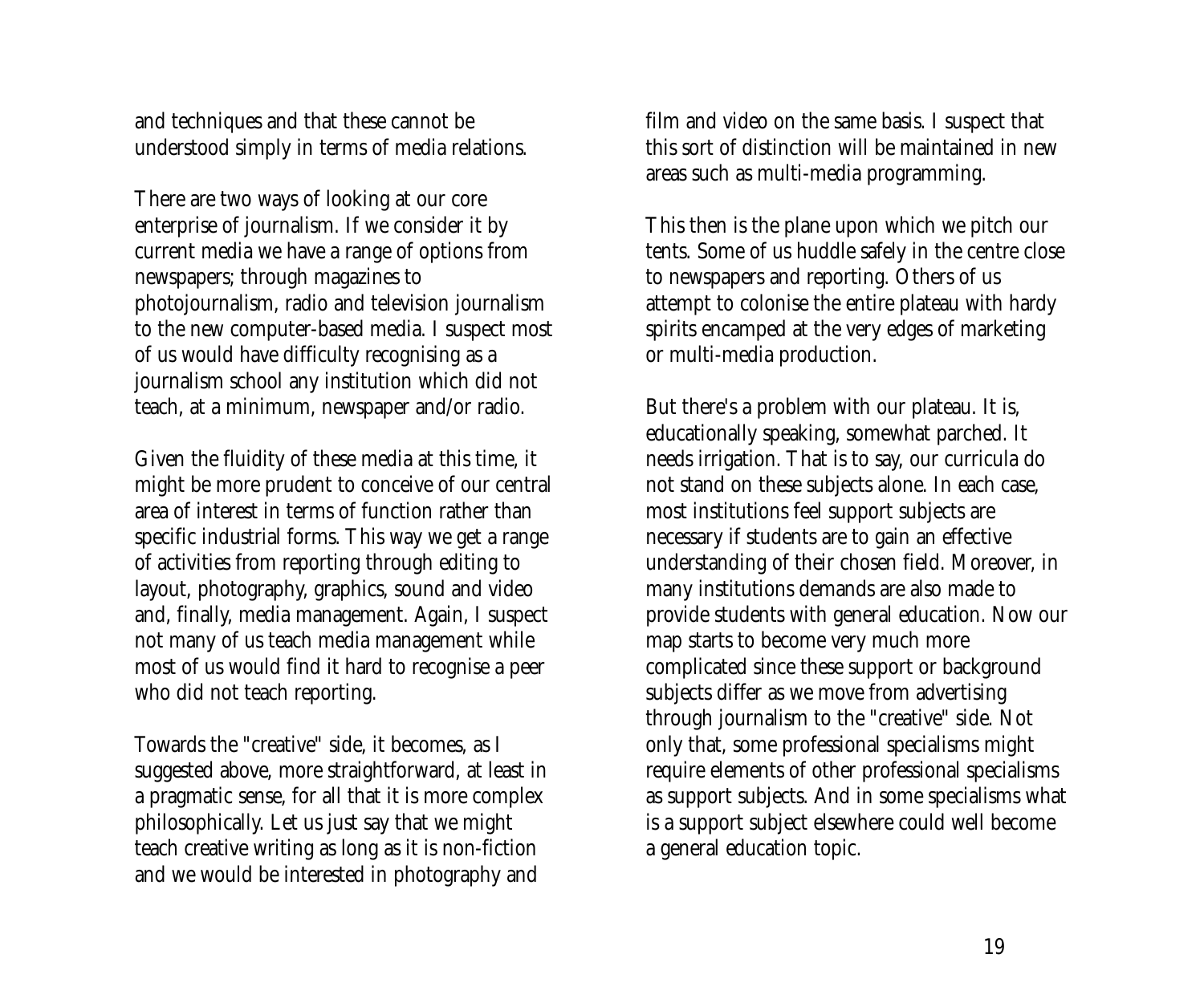It is impossible to be exhaustive, so these are simple illustrative lists of what might constitute support subjects. The basic question is: "Is the teaching of this subject useful to students undergoing professional training? Or is more useful to them in a general sense as citizens?" For example, for advertising we might well determine that introductory business studies are a necessity for professional training as are courses in ethics and psychology. If we are using the agency model, we could well want statistics as a necessary prerequisite to a media buying course. It could be we think that the law as it applies to advertising and the history of advertising are also necessary.

With public relations, it is probable that we will think some elements of our own journalism courses are needed, reporting for example. We will might, as with advertising, want to include some general business studies, ethics and psychology, pertinent law as well as the specific history of public relations industry in the curriculum. If we are concerned with more than commercial public relations we could perhaps consider a course in political theory as essential for background and support.

For journalism, media law, history and ethics suggest themselves. Political theory could be also considered important and in some countries (alas, not mine) knowledge of the national literature could be required. If we look at journalism by function, it might be useful to add basic overview courses on media management, advertising, circulation and so on.

On the "creative" side, background courses could include everything from film history and theory to aesthetics.

So, journalism training institutions can vary enormously in the core range of specialisms. They can very the background courses deemed necessary to support core specialisms. They can treat subjects within the general education provision of the institution differently depending on which core specialism is involved.

And that is not the end of the matter either, for we have yet to consider media studies, that is the academic study of those activities we teach vocationally. In some countries, there is considerable antipathy between those who are engaged in media vocational training and those who study the media. At its most extreme, there is a certain fearfulness that the academic study of the media will actually harm the teaching of professional skills. But, again, I think a little mapping might help. After all, we are not unique in having such a division. If musicians and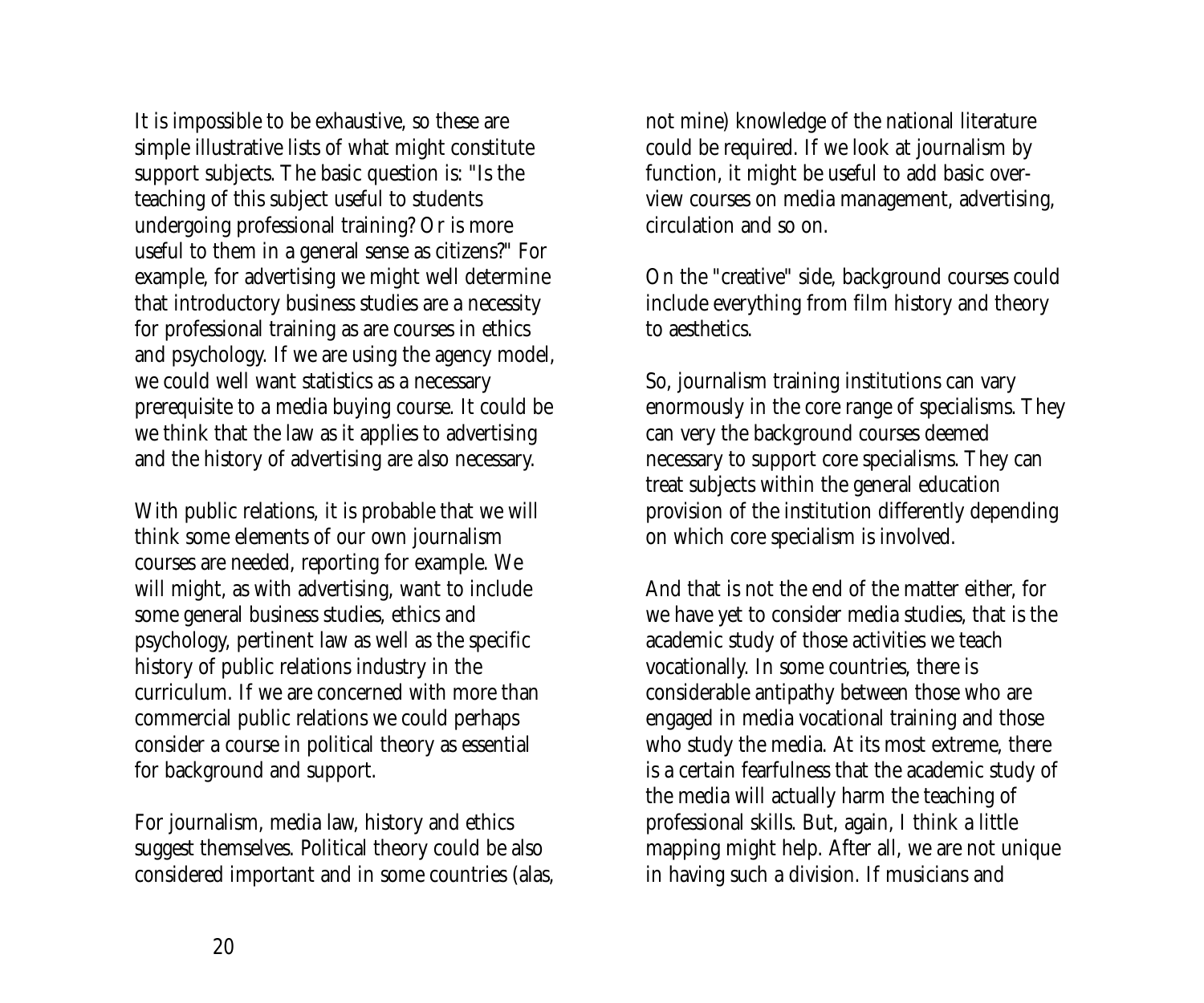musicologists can co-exists, can't we?

Mass Communication is just as far flung as journalism. At a minimum, it can include elements originally drawn from sociology, political science, philosophy, history, literary criticism, philology, linguistics, psychology and, when we think about media technologies, physics.

Can all this really be avoided? Should it be? Even if we do not all do it, nevertheless I would hope none of us would set our face against the teaching of media history or media ethics, It might also be useful to students to understand what sociologists know of audiences, however imperfect their knowledge is. The current debate about the nature of the public sphere in political science might not be without interest to journalism students. In other words, we are already in our support subjects likely to be in grip of mass communications/media studies one way or another, like it or not.

If we want to move courses from general education into support mode, it is therefore probable we will be doing nothing more than moving from the parent mass communications discipline (e.g. history) to the specific mass communications application of that discipline (e.g. media history). This could happen elsewhere. For example, instead of a general course in linguistics, there could be a specific course in news writing analysis using discourse analysis techniques.

I want to suggest that this little exercise reveals that mass communication studies is not an "other", much less an "enemy". The mass communications map reveals that it is already bound up with our enterprise.

But this is not the point. The point is that this mapping exercise, the map of the journalism school, reveals that our area is both coherent and legitimate. And that, I would submit, is no small matter.

*Brian Winston is Head of the School of Communication, Design and Media, University of Westminster, London, UK.*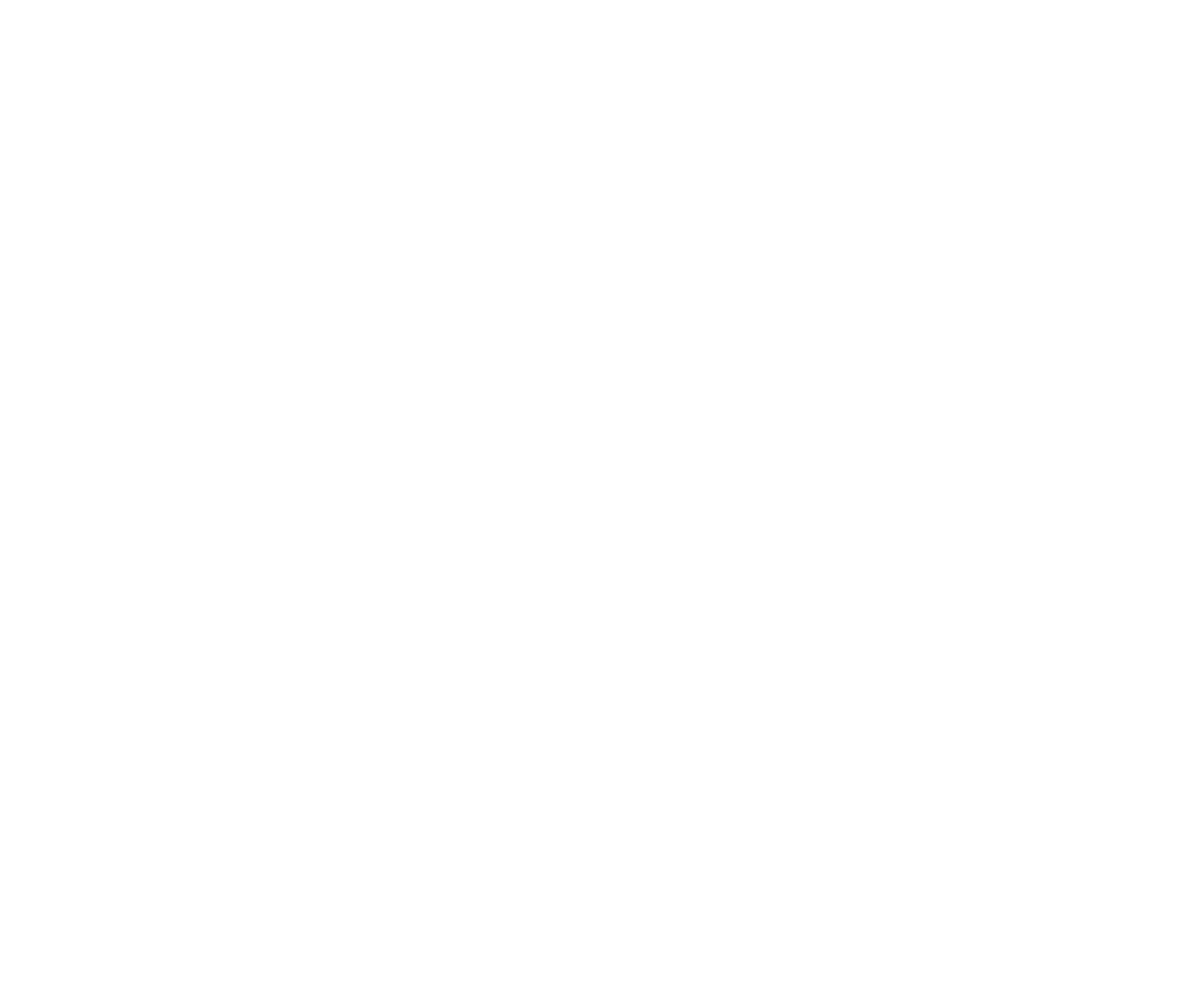# <span id="page-22-0"></span>**Journalism education and the groves of academe**

### *Hugh Stephenson*

At a recent seminar in Maastricht on journalism education, I was asked to make some remarks based on my ten years of experience as director of the journalism school at City University in London.

The title offered to me was 'Ten Reasons for Being the Director of a Journalism School'. My response was that it would be easier to give a talk with the title: 'Ten Reasons for NOT Being the Director of a Journalism School'. Irony, however, is a dangerous tool and I fear that some in the audience may have taken my ironic points seriously and my serious points ironically.

A decade of experience, however, leaves me convinced that the relationship between the world of academe and the world of journalism is not a bed of roses. Perhaps by listing here briefly some of the problematic areas - both intellectual and practical - I can provoke in others some productive thoughts about the future of journalism education.

In my view by far the most important problem

for those of us who teach journalism within the conventional institutions of third level education is that 'journalism' is not really an academic subject at all. I mean that it is not 'academic' in the sense that it is not based on any accumulated body of theory and knowledge, developed intellectually and passed on from one generation to the next.

In this, clearly, journalism is different from philosophy, or history, or chemistry or any of the traditional academic disciplines represented in our institutions of higher education. It is different, also, from other 'practical' branches of education, such as law, or medicine, or engineering, where pure academic knowledge is clearly linked with professional competence. None of us, I think, would like to be represented by a lawyer, or treated by a doctor, or have our house built by an architect who did not have the necessary academic qualifications. But even the most dedicated journalism educator would accept that it is possible to be a journalist of the highest distinction without the benefit of any formal education in journalism.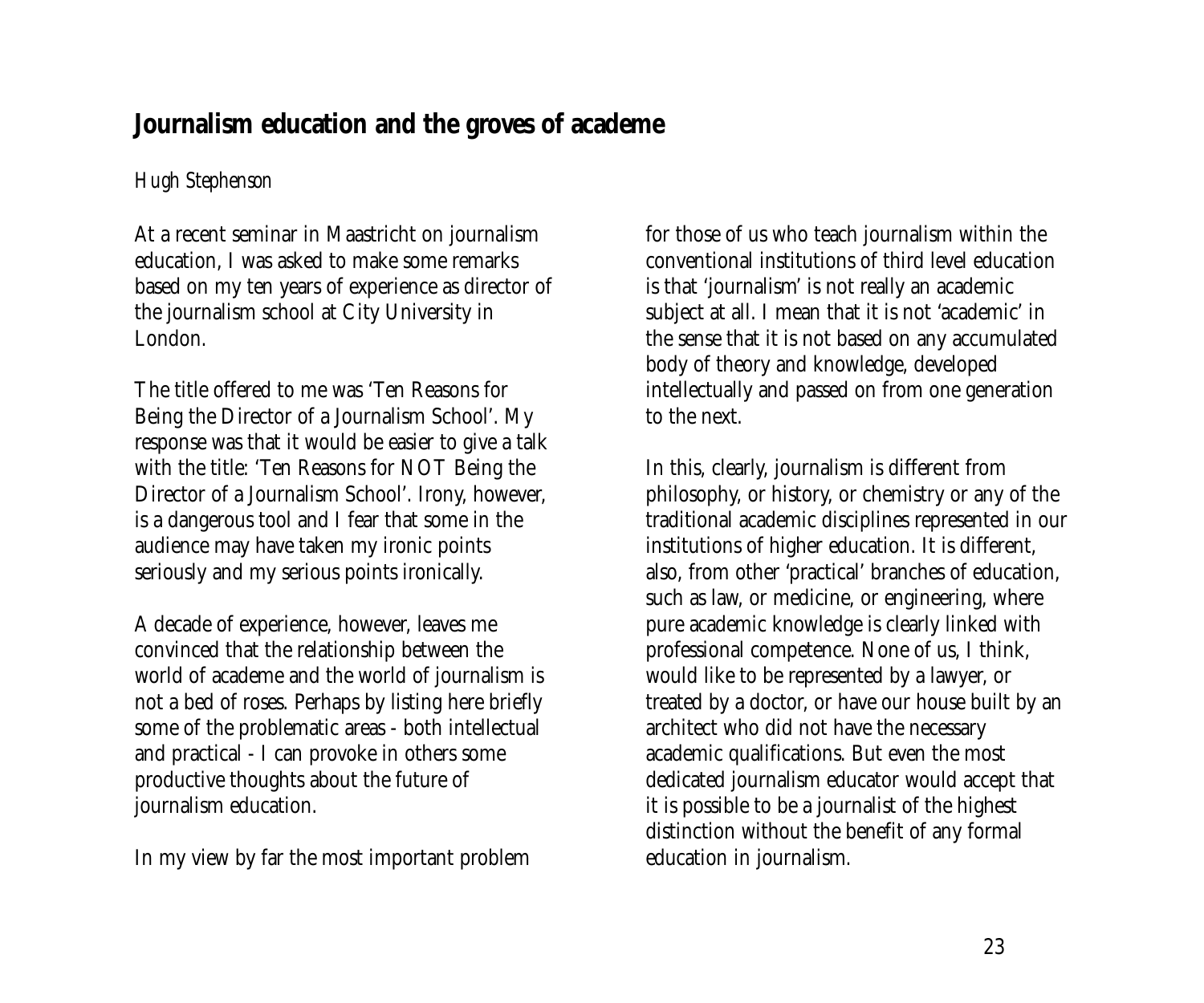As journalism educators, therefore, we have to face the fact that our activity has to be made to fit into an (academic) template which is by no means ideally designed to receive it. This involves a professional balancing act in which it is not at all easy to maintain a stable equilibrium between the various 'pulls' of the academic life and the various 'pushes' of the media outside. As educational institutions we are under pressure to provide students with the kind of total educational experience that will furnish them with as good a base as possible for the rest of their adult lives; and to provide staff with an academic career structure based on teaching and research.

So journalism education gets pulled by academic forces in the directions of communication theory and media studies. At the same time, we are under pressure as journalism schools from the media and from our students to concentrate resources more narrowly on turning out graduates with sufficient professional and technical competence to be effective employees from the moment that they are hired.

The observation that most neatly encapsulates this tension is that fact that the most unkind thing that an academic can say about someone's work is that it is 'journalistic', while the most unkind thing that a journalist can say about

someone's work is that is is 'academic'. This tension may be getting less as the educational level of journalists themselves rises, as journalism programmes integrate some conventional elements of theory, and as academic courses include more 'hands on' work in their curricula. But it is not possible to escape the fundamental truth that the essential core of what we as journalism educators can pass on to our students is not academic in nature, but vocational instruction in the basic skills of our craft.

In this respect journalism education is rather like the teaching of acting or dancing. In all these fields, basic talent is inborn and cannot be taught. Some people have it and most people do not have it. What is more, unlike the case of most regular academic subjects, talent and pure intelligence are not necessarily related. This causes us problems in choosing our students, because traditional academic selection methods tend to be based wholly or mainly on tests of academic achievement alone. We all know that, in practice, academic ability alone is a poor indicator of whether or not someone will make a good journalist.

What we can do for those of our students who have the motivation and the talent required to be journalists is to provide them with the techniques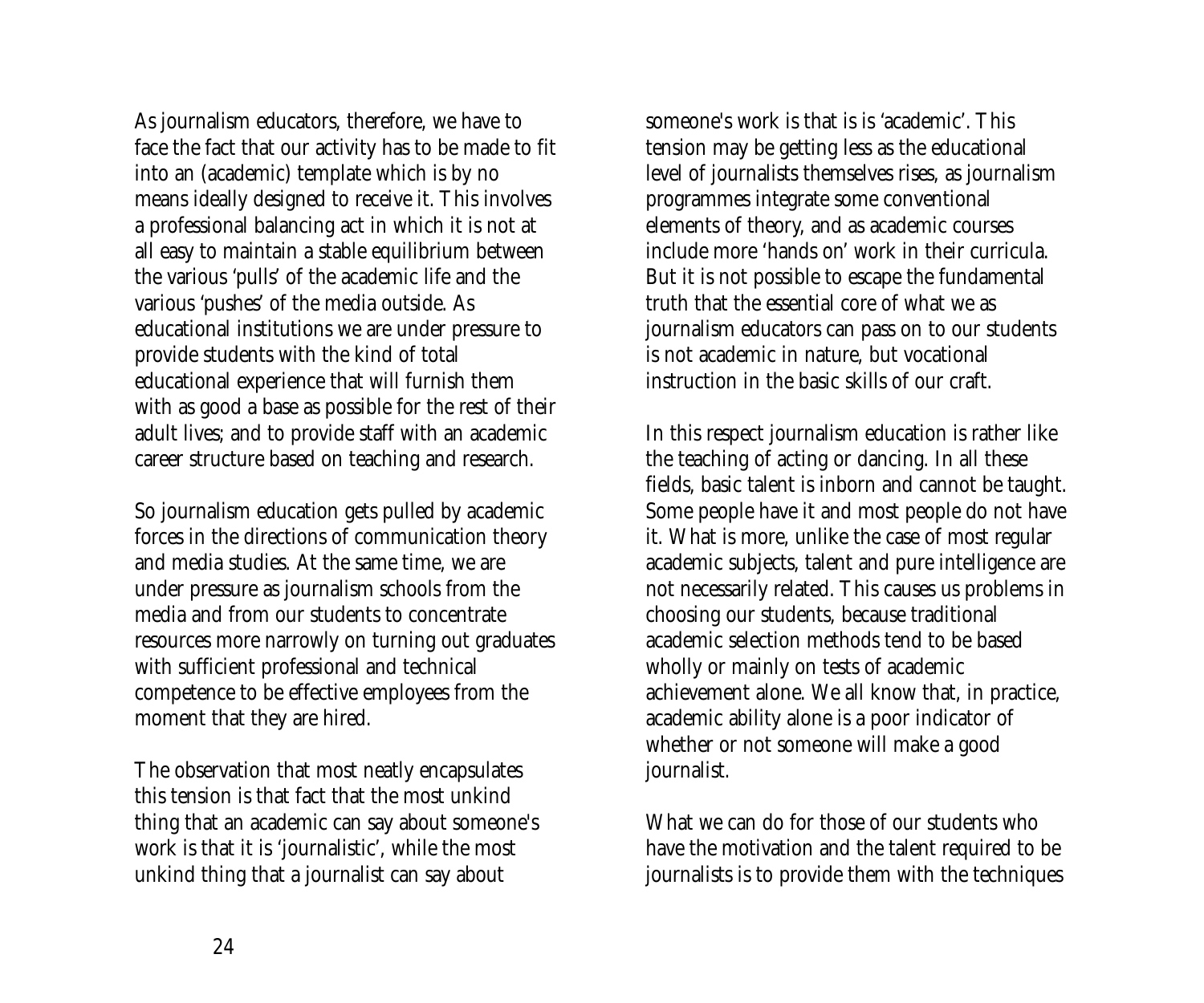of the business and with the background knowledge that will make the most of their capacities. But once you describe our educational function in these humble terms you are back again at my starting point: namely that we are engaged in a fundamentally vocational rather than an academic activity and that as a consequence we all have more or less difficulty in making this fit into the more traditional 'groves of academe'.

*Hugh Stephenson is professor of Journalism at City University in London, UK and former director of its Department of Journalism.*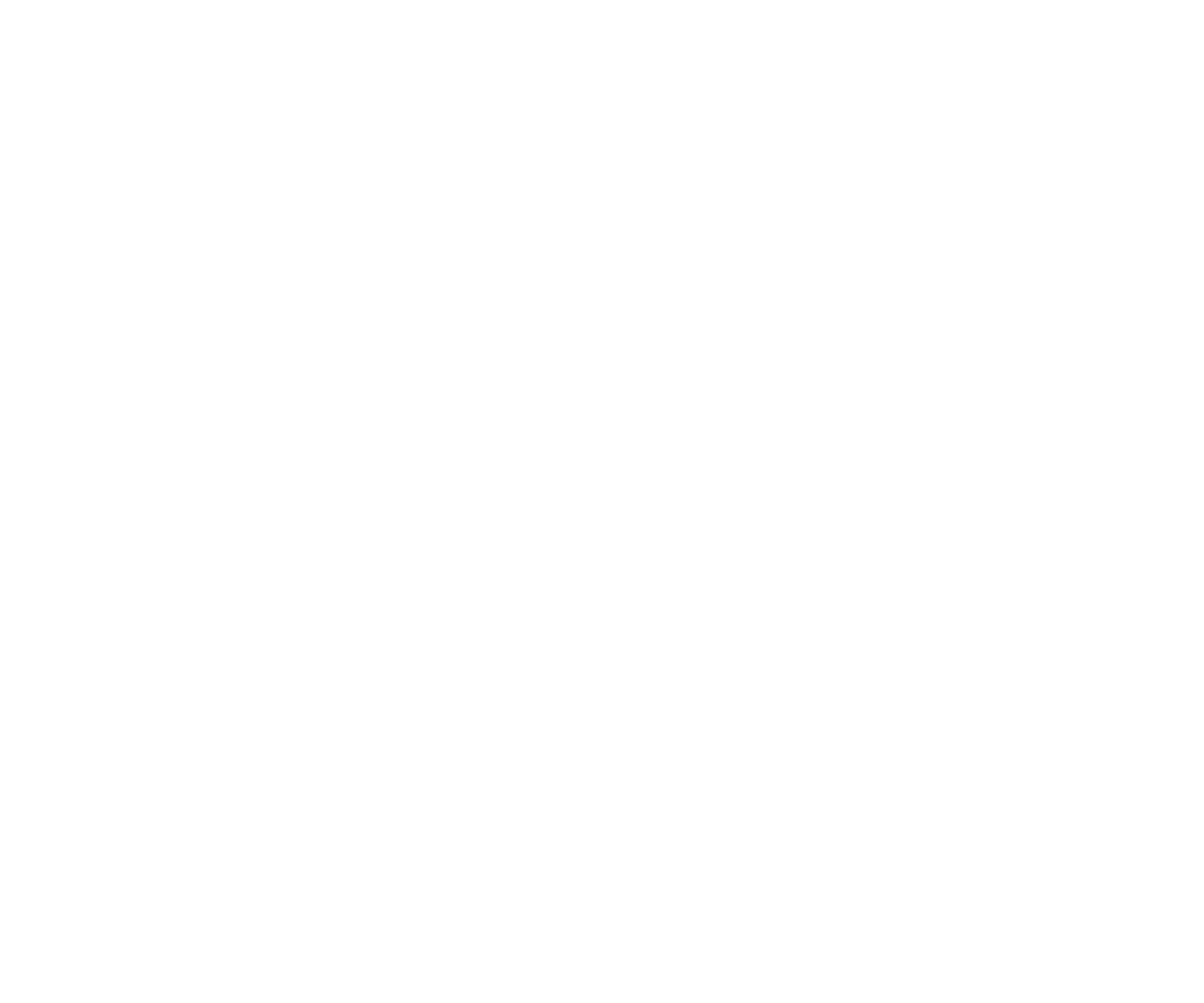# <span id="page-26-0"></span>**A general or specialist training**

### *Ingeborg Hilgert*

"To the point" - that was one of the requests from the editor of this collection of articles to the authors. Therefore - to the point: do we recommend a specialisation in journalism education?

Answer 1: No, if we are talking about the specialisation for one medium - the press, radio or television. If you do not want to condemn your students to unemployment, you have to teach them the techniques and presentation forms of at least two media. That is true today, and will be even more important in the future. Even if the multi-media-age is at present mainly talked about, sooner or later it will become reality - and it will change the work of journalists. Future journalists have to learn at least the basics of the specific forms of multi media-design, the presentation of electronically distributed information in text, sound and photo/film. A clear negative reply, therefore, to the mediaspecific specialisation.

Answer 2: The answer is not quite as easy, if we are talking about the professional specialisation of journalism training - meaning the focus on particular subject areas like culture, sports, economics or politics.

Clearly, no journalists can do without a solid journalistic education - regardless in which medium or at which desk he later wants to work. Amongst the basic requirements are research, news and information selection, editing, the ability to write in various forms of presentation, but also some knowledge in media law, politics and economics.

Also clearly: journalists have to understand society; they need to have knowledge about historical, political and economic structures. In most cases the qualifications which future journalists acquire at high school are not enough. Wherever possible, knowledge gaps have to be filled during the journalism education. Practical training therefore has to be complemented by teaching theoretical knowledge as well.

The question remains: do journalists have to be specialists in a certain area? Writes Claudia Mast,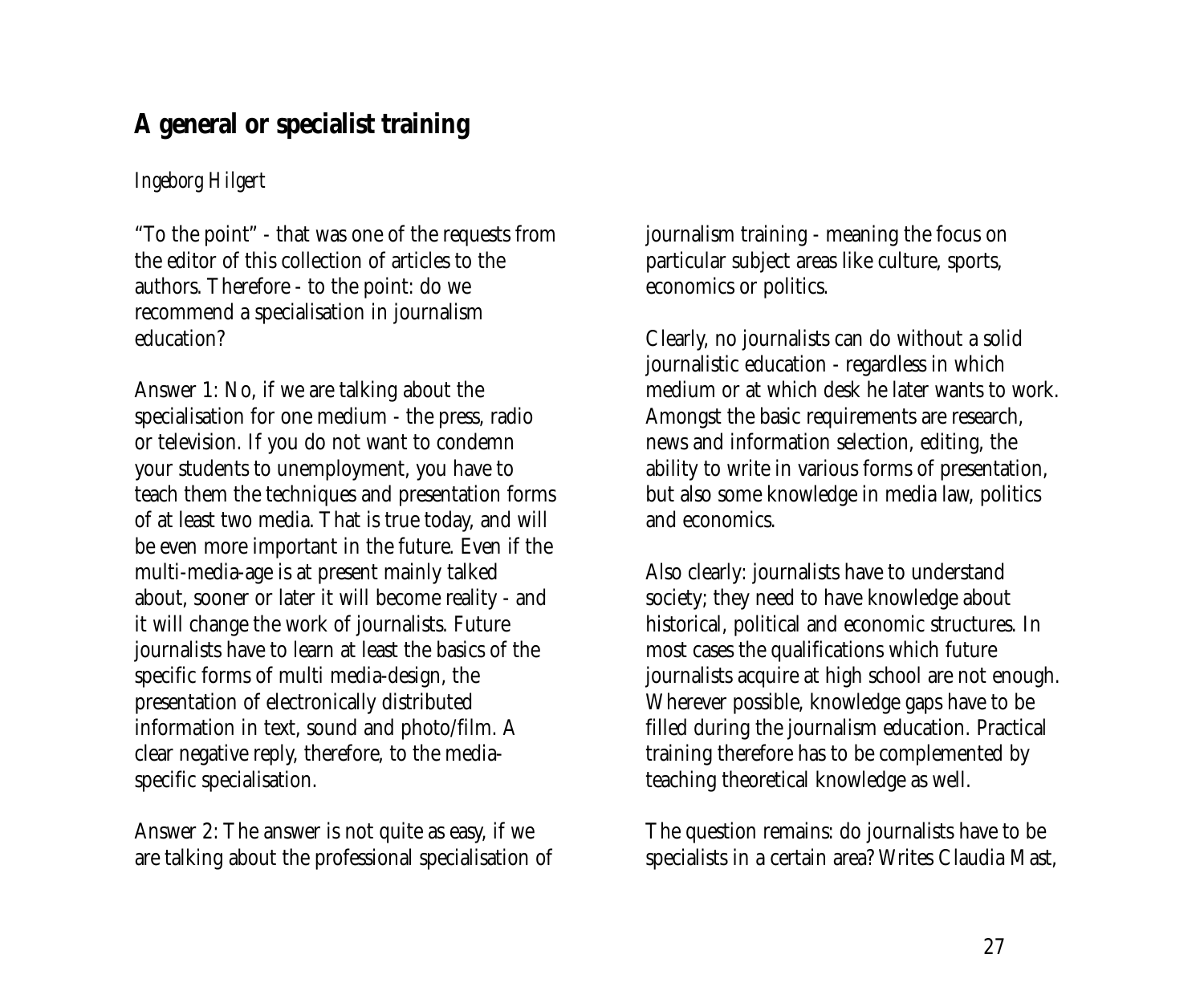professor at the University of Hohenheim in her latest handbook on journalism education: "After a long period of specialisation in journalism, we can now see a trend towards de-specialisation. The culture editor who only writes critics about ballet performances is out for most media. They want the all-round-journalists with solid professional knowledge who know how to address their target audience. The exact knowledge of the target audience is getting more important than being a specialist in a certain subject."

It seems logical that the future of journalism does not rest in ballet-critics. Who only wants to write about the pas de deux will live his arts but starve. But how for instance is the journalist doing who studied economics and is an expert in finance and insurance? He can be sure to earn his living in the future in a newsroom none for the worse. Even though there are no data available, economics and science journalists with specialised knowledge are still in demand.

Answer 3: regardless whether you would rather deal with the pas de deux or the Dow Jones - a university education and therefore a specialisation is recommendable for anybody who later wants to work as a journalist at the political, culture, economics or science desk. And this is not only true because most broadcasters and many big

publishing houses in Germany nowadays demand a university degree which thus improves job prospects. What is more, in the best of cases a university education does not only teach specialised knowledge in a certain subject area, it also trains the ability to work methodological. Once you have learned to deal with a certain subject in a concentrated and systematic manner, it will be easier to tackle a new subject fast and concisely - and that will also help in everyday journalism. Therefore, even an education outside the usual "journalistic" fields can be profitable.

Another question is, where and in which order one gets all these qualifications - meaning the practical journalistic abilities, the general social and political education and the academic qualification in a certain subject area. The usual way into journalism in Germany still leads via the, mostly two year long volontariat, the practical all-round training in the newsroom; most people who do a volontariat nowadays have a university degree. The possibilities to study journalism are manifold - as main or subsidiary subject or as additional qualification after a first university degree. Finally, there are the schools of journalism; confessional or owned and run by publishing houses, and two independent: the Deutsche Journalistenschule in Munich and the Kölner Schule - Institut für Publizistik.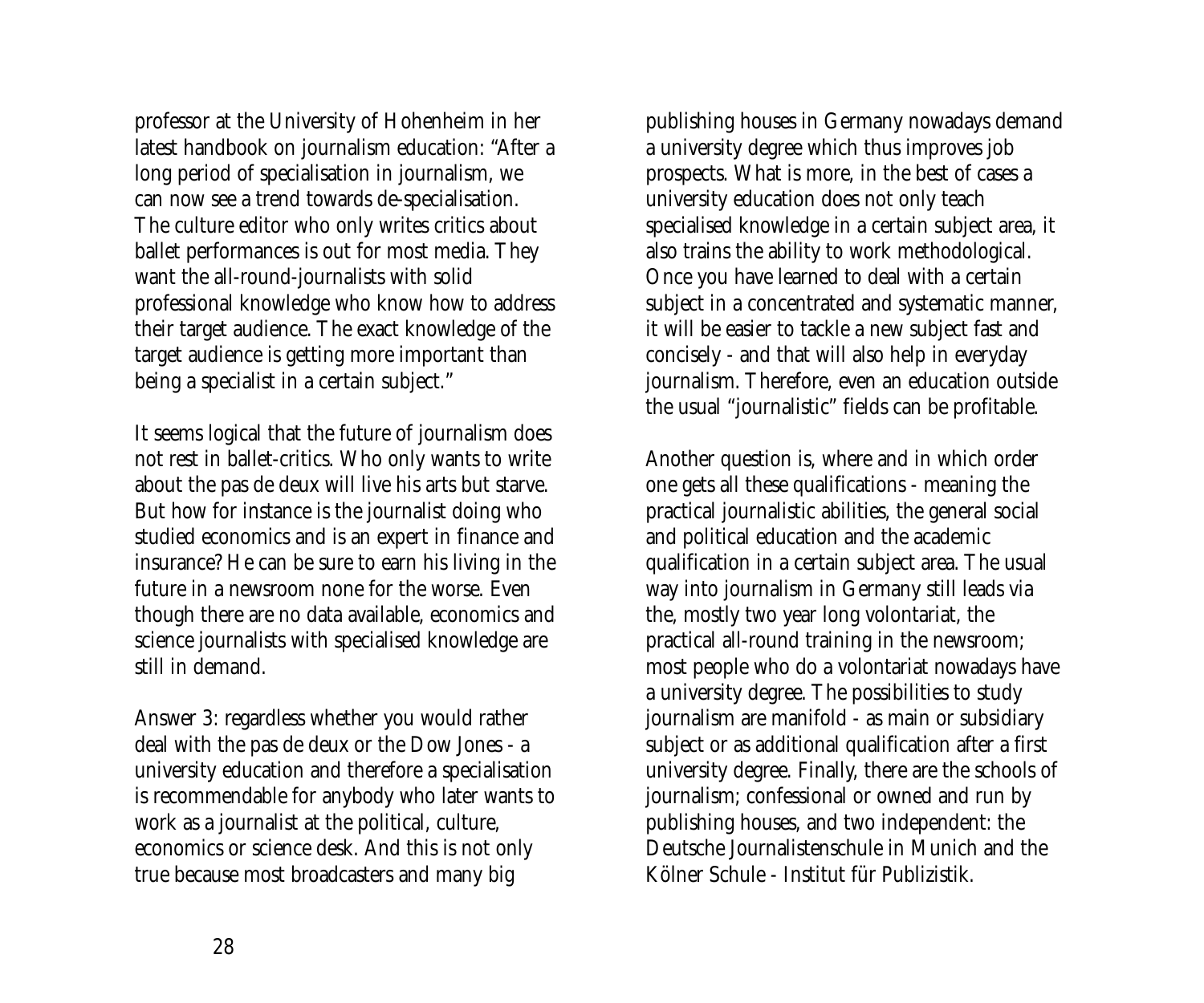With this I come from the general theme of journalism education in Germany to the particulars of that education in Cologne. That is the reason, why the editors of this booklet picked out me to write something on the question of specialisation: the Cologne school is after all specialised to train journalists for the political and economics desks. Founded in 1968 the school was the first to combine practical journalistic training with academic studies: the studies of "Social Macro-Economics". This education which only exists at the University of Cologne, combines macro-economics with political science and sociology. Initial plans of the founders of the Cologne School to also educate journalistic specialists in the areas of law, natural sciences and medicine, were never carried out, because we soon found out that even the co-ordination of the journalistic education with only one academic subject proved to be quite a challenge for time reasons alone.

The first three training semesters are devoted to basic training in journalism: students learn basic knowledge of journalistic working techniques (amongst others: research, editing, interview techniques) and different forms of presentation, as well as knowledge in media, local politics, the law, history etc. After the third semester the academic studies start; from then on the students are as familiar with the overcrowded auditoriums of the university as they are with the slightly more cosy teaching rooms of the Cologne school. The students acquire their economic and political knowledge mainly during the university studies, but also at the school lectures on political and economic topics are part of the programme.

The students acquire competence in journalism in the training newsroom of the school. From the third semester onwards they write articles for the media, mostly with a political or economic focus: for example a supplement for the Rhein-Sieg-Rundschau on the subject "What does the decision on the German capital mean for the region?", an article on "Courier Services" for the magazine Impulse, a feature on "Children and Advertising" for the West-German Broadcasting Corporation. The main line is decided by the editors from these media, but the intensive work on the details is done in the training newsroom. There, the students have to present their texts for discussion. And from that follows: revise, do more research, correct, complement, revise, till the final version is "there".

Working in the training newsroom is not enough. The practical test comes in the semester break: the training plan contains six internships all in all, with local newspapers, in the PR departments of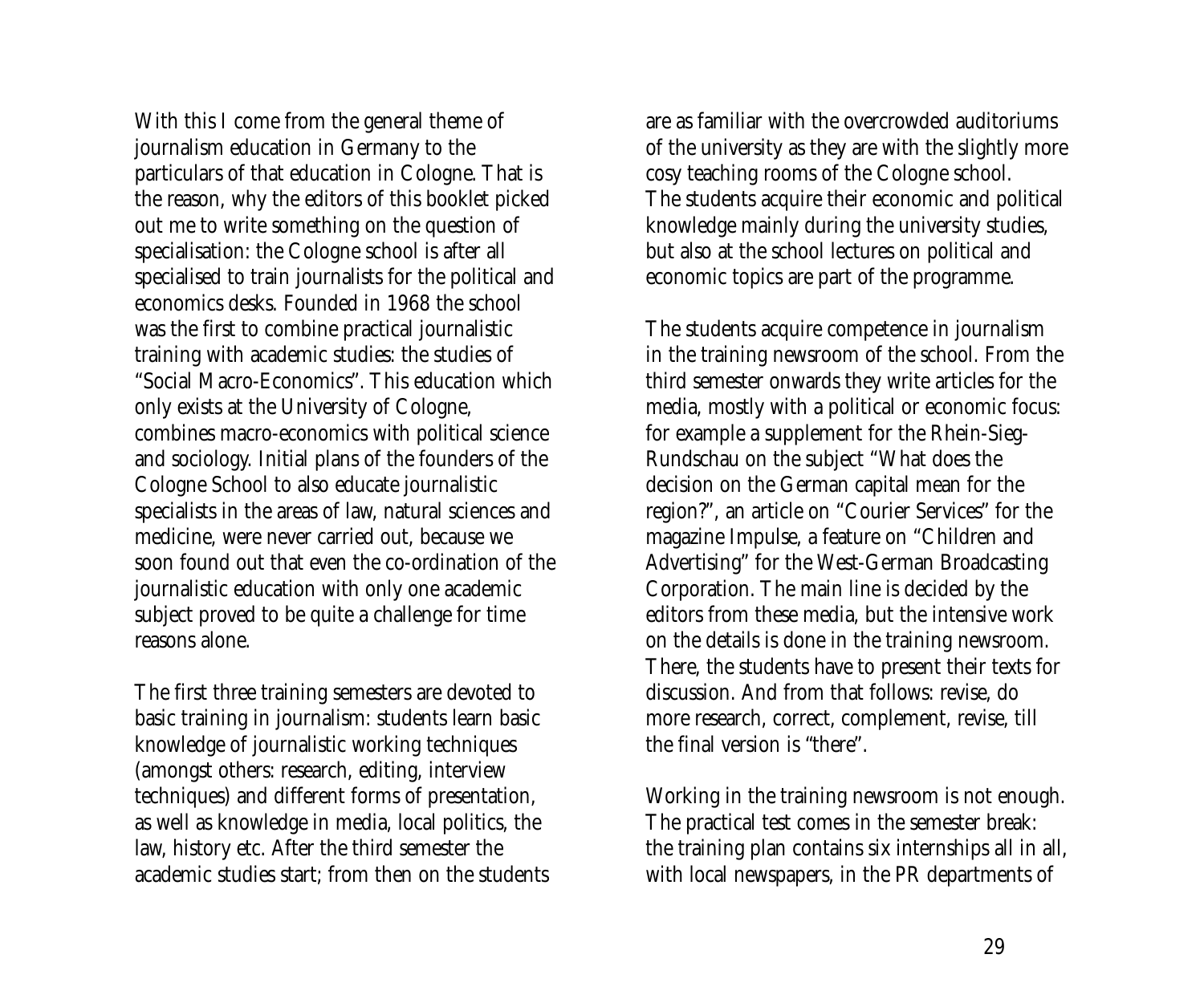companies and organisations, at economic and political desks and with radio.

The practical test shows: our concept works. That is not only true for the internships but also for the ultimate test: the students from our school sometimes already have a job guaranteed even before they finish the education.

The Cologne way into journalism is just one of many. Specialisation on a certain subject area during the journalistic training is one possibility, academic studies before or after are others.

A provocative remark at the end: there still are chances for the side-liner who neither graduated from university nor went to a journalism school if he has the necessary curiosity, the ability to absorb new things, linguistic talent and an analytical mind.

*translated from German by Urte Sonnenberg, EJC*

*Ingeborg Hilgert is professor and director of the Kölner Schule, Institut für Publizistik in Cologne, Germany.*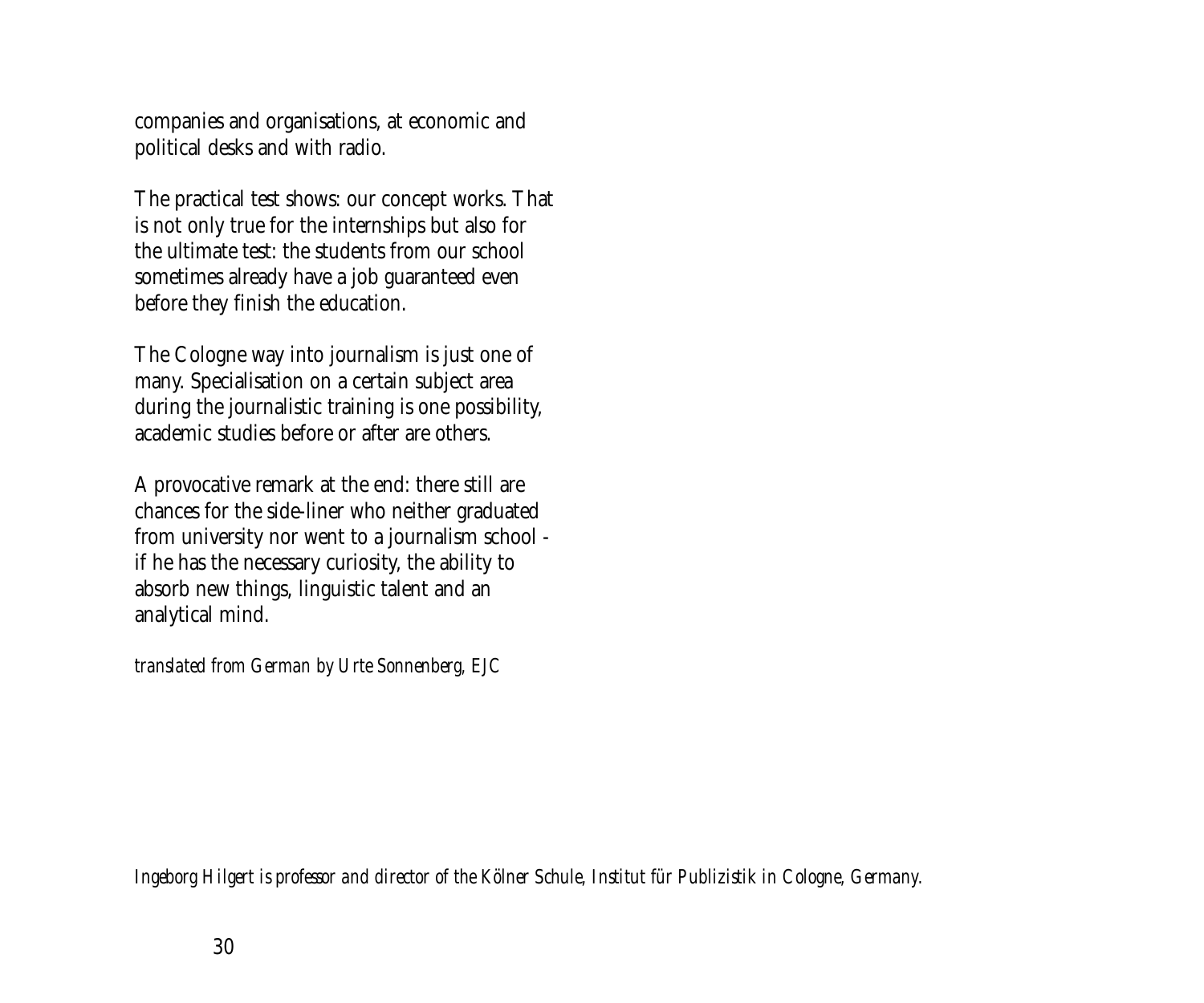# <span id="page-30-0"></span>**Mid-career training and the media industry**

### *Helmut Ramminger*

In many professions in Europe some training has to be undergone by candidates, and in most cases the representatives of the profession have a say in how the candidates for their profession are being trained. Otherwise the training would not be accepted as adequate.

Since the early days of the printed press, journalists were assumed to be talented people, who received all the necessary training in the newsroom or as reporters 'on the beat'. This training system worked in many European countries, and in Austria as well, until the late sixties, when suddenly editors, newspaper publishers and journalists' unions began to feel uneasy about it. Apparently this on the job training for journalism trainees tended to become insufficient in the eyes of the profession. On the other hand there were the universities with faculties on the science of mass communication, but those who had graduated from them were not always welcome in the news offices. Editors preferred graduates from a wide range of studies from law to biology - but not from mass communication.

Because of this situation, in Austria the publishers' association and the journalists' union discussed in their respective organisations ideas and methods on how to improve the training of young journalists. Basic training courses an follow up courses parallel to their training in the news office were thought to be the adequate way to train young journalists.

As both the publishers and the unions did not want anybody, for example the state, to interfere with their profession, but were interested in mutually accepted standards of training, they decided to initiate their own joint training institution for journalists, the Kuratorium für Journalistenausbildung, KfJ (Council for Training of Journalists).

The publishers of periodicals joined in from the beginning, and only a short time after the foundation of the KfJ the Austrian Broadcasting Corporation ORF joined the association as a member too. Thus, the bigger part of the industry has a say in the curricula of the courses, and accepts the training as being adequate for future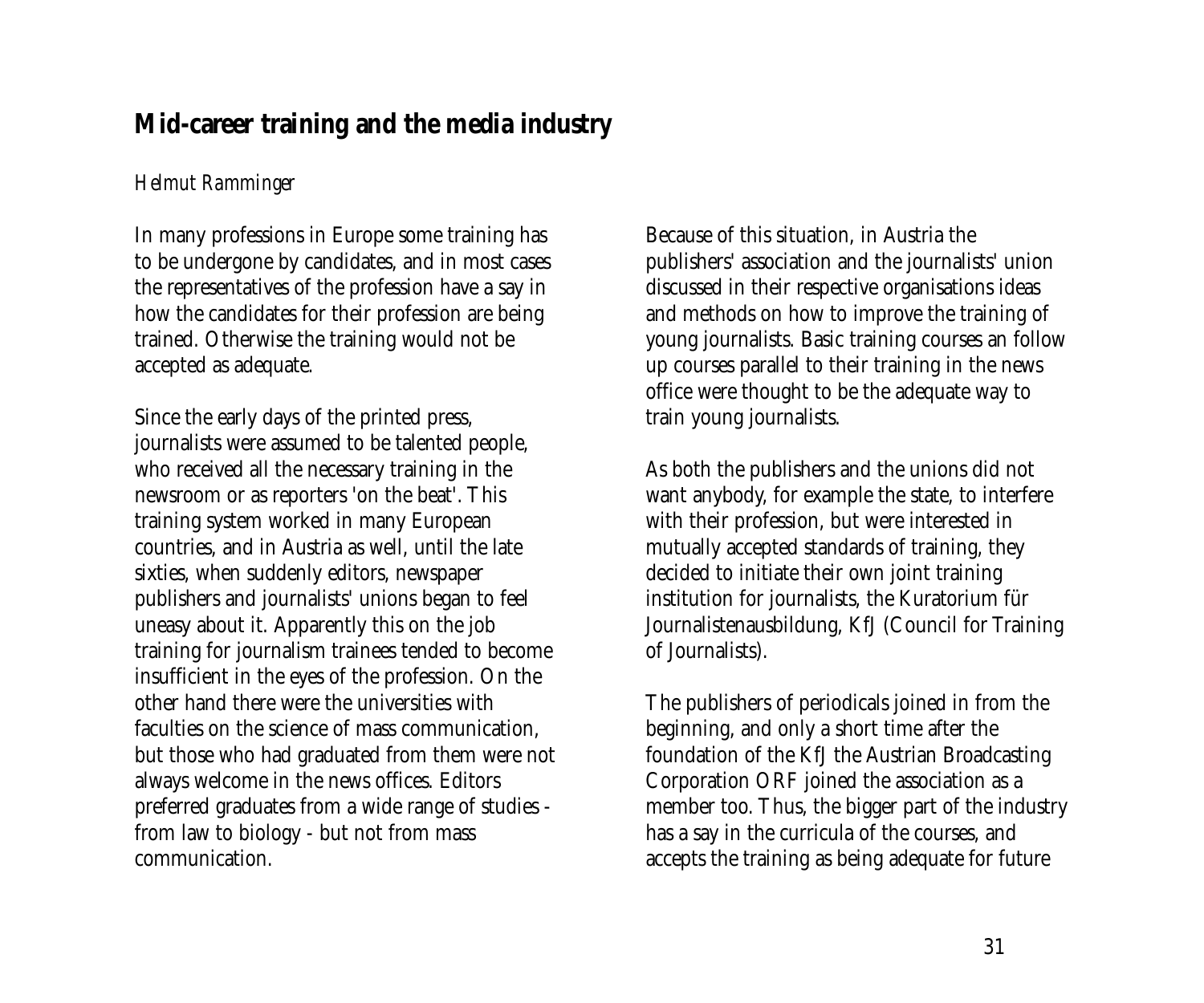journalists. We think that this very tight link with the industry has several disadvantages, but also some great advantages.

The decisions of any body of representation usually reflect the common denominator. For publishers this means that training should be short and cheap, because it should be available for the smaller publishing houses too, which cannot afford high training costs and additional staff to cover the work of a trainee being on a course. Moreover, the trainee should be trained in his specific field of operation, i.e. either news agency or newspaper, periodical or radio journalism. The training should be comprehensive to such an extend as to convey all the knowledge that has been missed during school days. The unions want journalists to be trained thoroughly and as journalistic all rounders, so as to increase their market value and make them more flexible in choosing from what jobs are available. Broadcasters prefer specialists and think that much of the knowledge a journalist needs in a print medium is useless for a broadcaster.

So to meet the common denominator we have to offer a relatively short basic training course (12 weeks) based on practical exercises in all fields of journalism, but also containing such subjects as press law, ethics in journalism, basic economic

and political knowledge. Compared to other journalism schools like the Henri Nannen Schule in Hamburg we would wish to be able to extend the duration of the basic training to be able to go in depth with the various subjects.

Another disadvantage is that the industry sends the trainees recruited by them, and recruitment in the industry depends largely on the "lucky chance". There are many young people who want to become journalists and who apply to newspapers, to periodicals and to broadcasters. When there is the need for a newcomer in a newsroom, an applicant is picked from the waiting list or from the free lancers and given a chance. Sometimes the newspaper realises only after having paid for the basic training course that the trainee was not worth training.

The advantages of such training - established in accordance with the profession - are that we don't have to assess the trainees being admitted to the basic training course. A further advantage is that the industry and the union regard this sort of training as adequate, and in fact trainees having successfully attended the basic training are regarded as fully fledged journalists, and treated and paid accordingly.

In our basic training courses there are trainees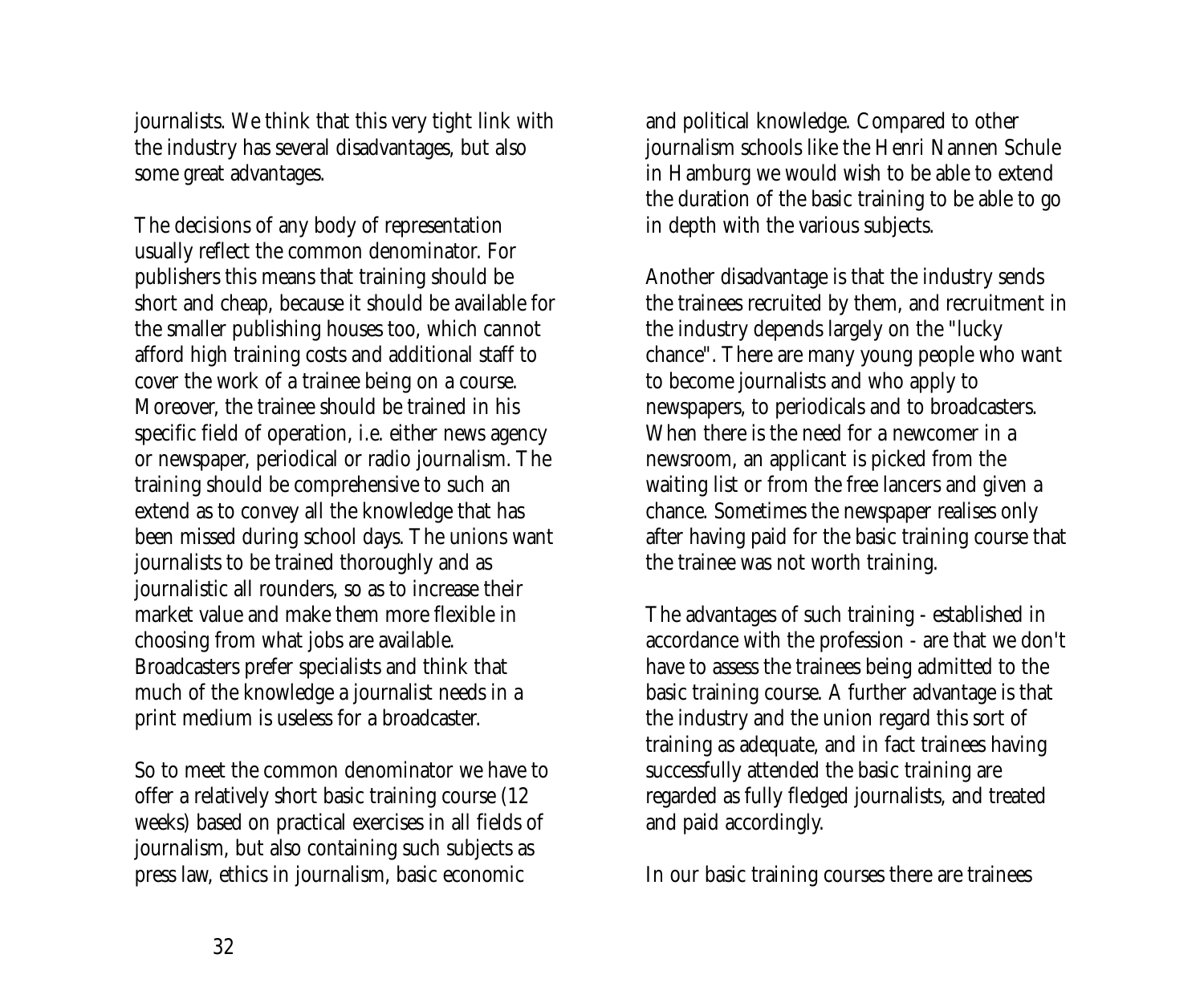from the whole range of the profession: from daily and weekly newspapers, from periodicals and from the broadcasters; there are even trainees from the PR field. Thus, the trainees not only get information on the various fields of journalism from their trainers, they also have a chance to exchange their mutual experiences. This broadens the horizon of the trainees and enables much more understanding for the working conditions in the various fields of journalism.

Another advantage of this system is that, as the participants of the basic training course are selected by their editors and sent by their publishers, the participants already have some experience of journalistic work. Some have little experience, but nonetheless the training can build on something and need not start from zero.

Furthermore the industry as a whole accepts the expertise of our institution with regard to training, also with regard to advanced and midcareer training. This means that we also offer advanced and mid-career training courses right up to management courses for journalists or informative workshops on current issues. These workshops cover a wide range of topics from Internet for journalists to creative writing, from photo journalism to infographics. The publishers and the unions, even individual journalists

approach us, when they find that a certain topic should be dealt with in a seminar or workshop. This ensures that we can offer interesting courses on top of our basic training programme, using the industry as a whole for "brainstorming' new ideas.

To maintain good relations with the industry is not too difficult under the circumstances described. We are invited by our board members regularly to inform the decision making bodies of their respective organisations. These decision makers also have a positive attitude towards training in general and our journalism training specifically. The more difficult task is to maintain good contacts and convince those responsible for the training expenses in the "front line" i.e. editors, sub-editors on the one hand, and managers of publishing companies on the other hand. While most of them are convinced of the importance of proper training for journalists, managers and editors often find it expensive to send a young journalist to the basic training course, which means paying for the course, paying the trainee's salary, paying travel expenses, and paying someone who does the trainees job during his absence.

Yet, the contacts with the profession are in general very good. One of the reasons is that the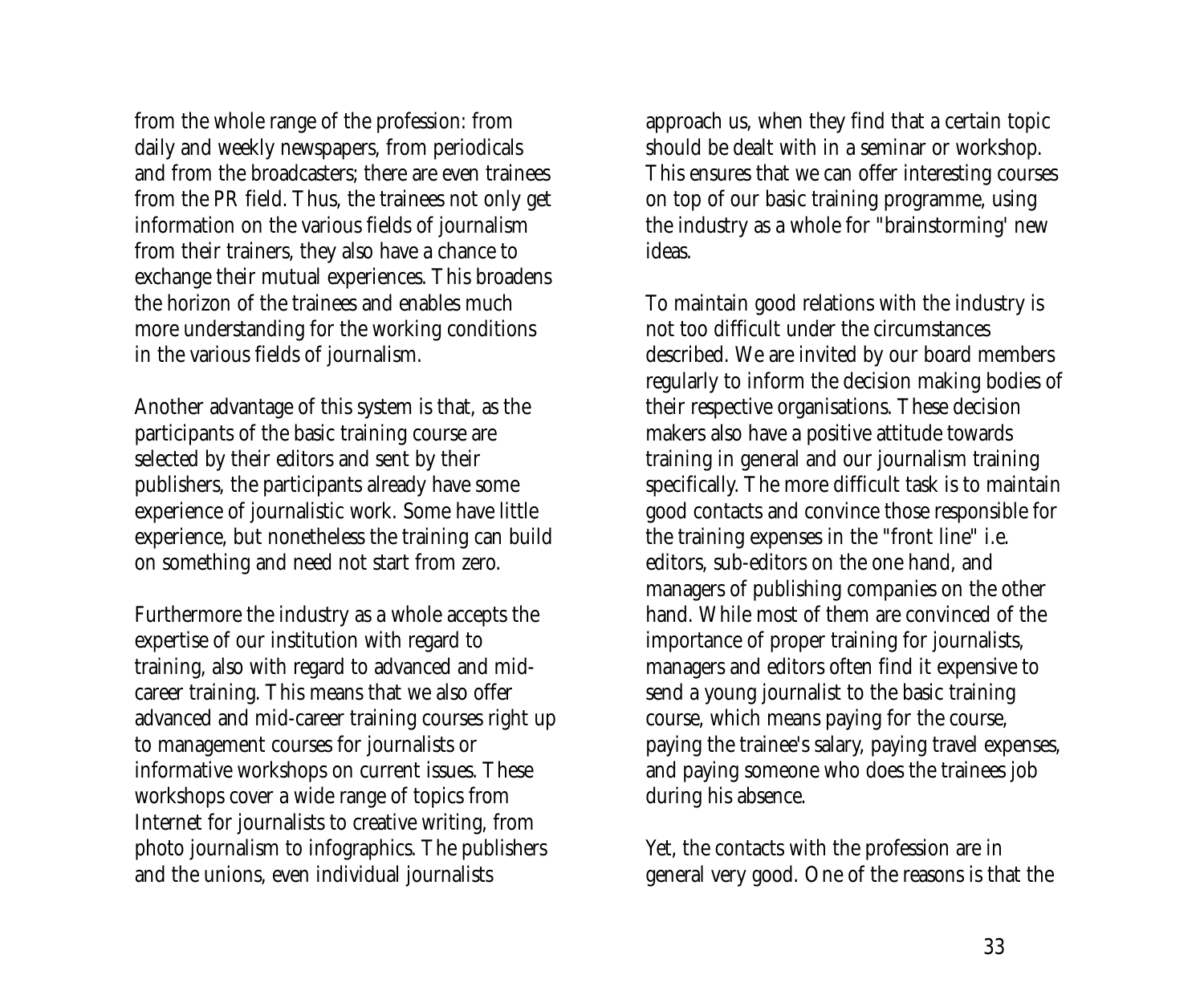profession also provides the trainers, and so, editors and publishers know that the trainees are being confronted with the reality of the news rooms. Another reason for the good contacts with the industry is the fact that about a sixth of the Austrian journalists by now have gone through the basic training system, and about a third of the Austrian journalists have used and are regular users of our advanced and mid-career training seminars. This constant contact with the industry and the individual journalists is necessary to maintain and even improve the good links with the profession.

*Helmut Ramminger is managing director of the Kuratorium für Journalistenausbildung in Salzburg, Austria.*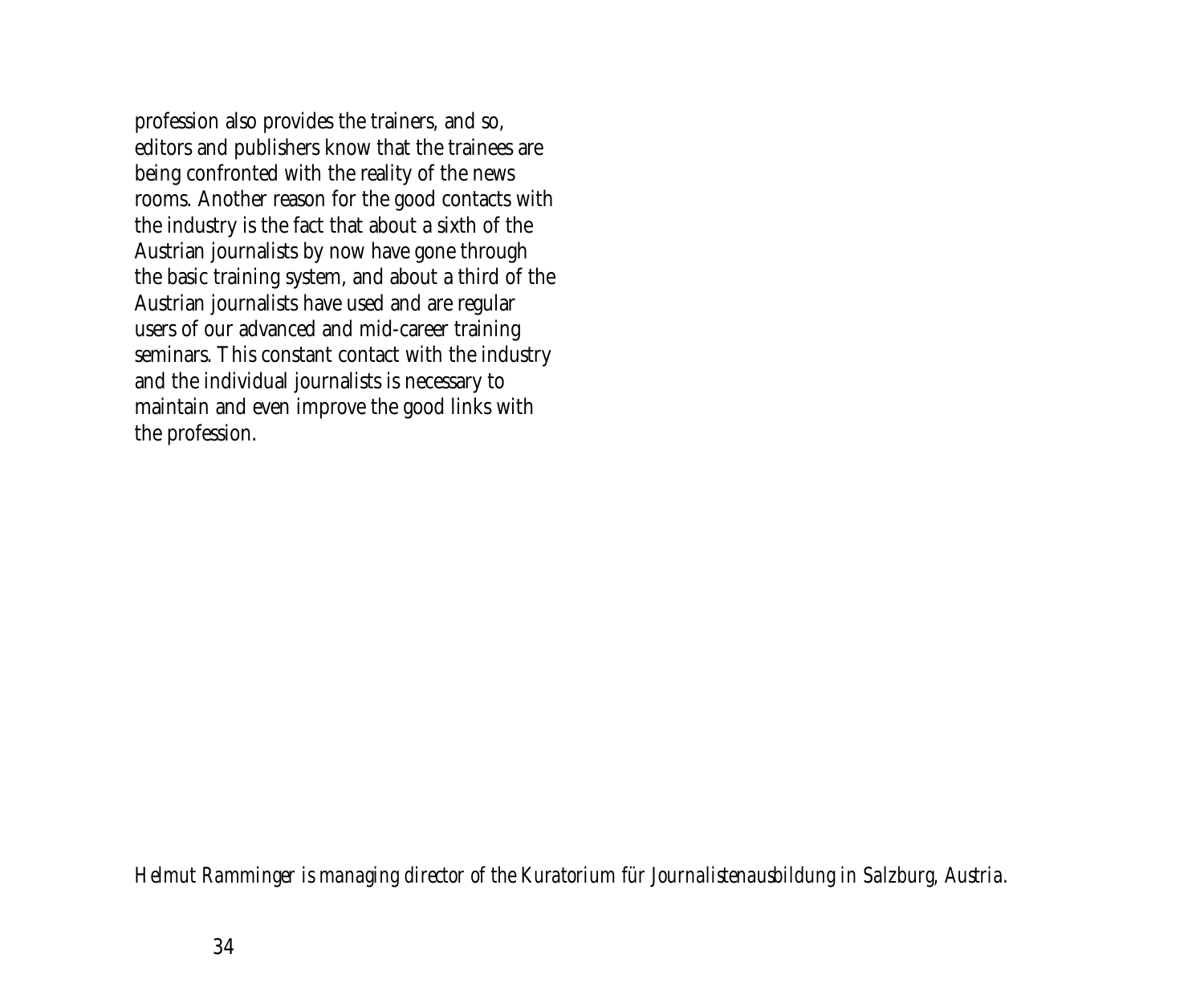# <span id="page-34-0"></span>**Journalism and public relations: two training strands**

### *Betteke van Ruler*

Public relations, nowadays often called communication management, is a rapidly growing professional field. It is interesting to know that the amount of communication professionals in for instance The Netherlands exceeds the amount of journalists at least 2,5 times.

As in all emerging markets all universities and other educational institutes want to fish in the same pond and are developing curricula in public relations, publicity, organisational communication, communication management, social communication etc., for reasons of clarity here called 'public relations', in short PR.

For a long time many educators and professionals have seen public relations as a natural alternative professional field for journalists. That is why journalism schools offer their students courses in public relations. But also, marketing and business schools have developed PR curricula, not to speak of the speech departments, the pedagogical training colleges, the art schools, etc. Are they all aiming at the same professional field? Yes. But do they all hold the same professional views

concerning that field? The answer is: no. Academies know that just having skills and personality is not enough. So they added general management skills to the programmes. Unfortunately, in most of the curricula it is not specifically articulated what exactly needs to be managed.

To give insight into the current perspectives to be found in existing curricula I constructed a typology. Of course, a typology is not a pure reconstruction of reality, but it does reflect reality and is, insofar, recognisable.

I found the following:

1. Curricula within journalism put an emphasis on two items: general knowledge of the world and publicise the unknown. All efforts go into publicity and making public; the theories that are taught are theories of mass communication and mass media. Essence of these curricula is: how to tell the world your story.

2. Curricula within arts and literature have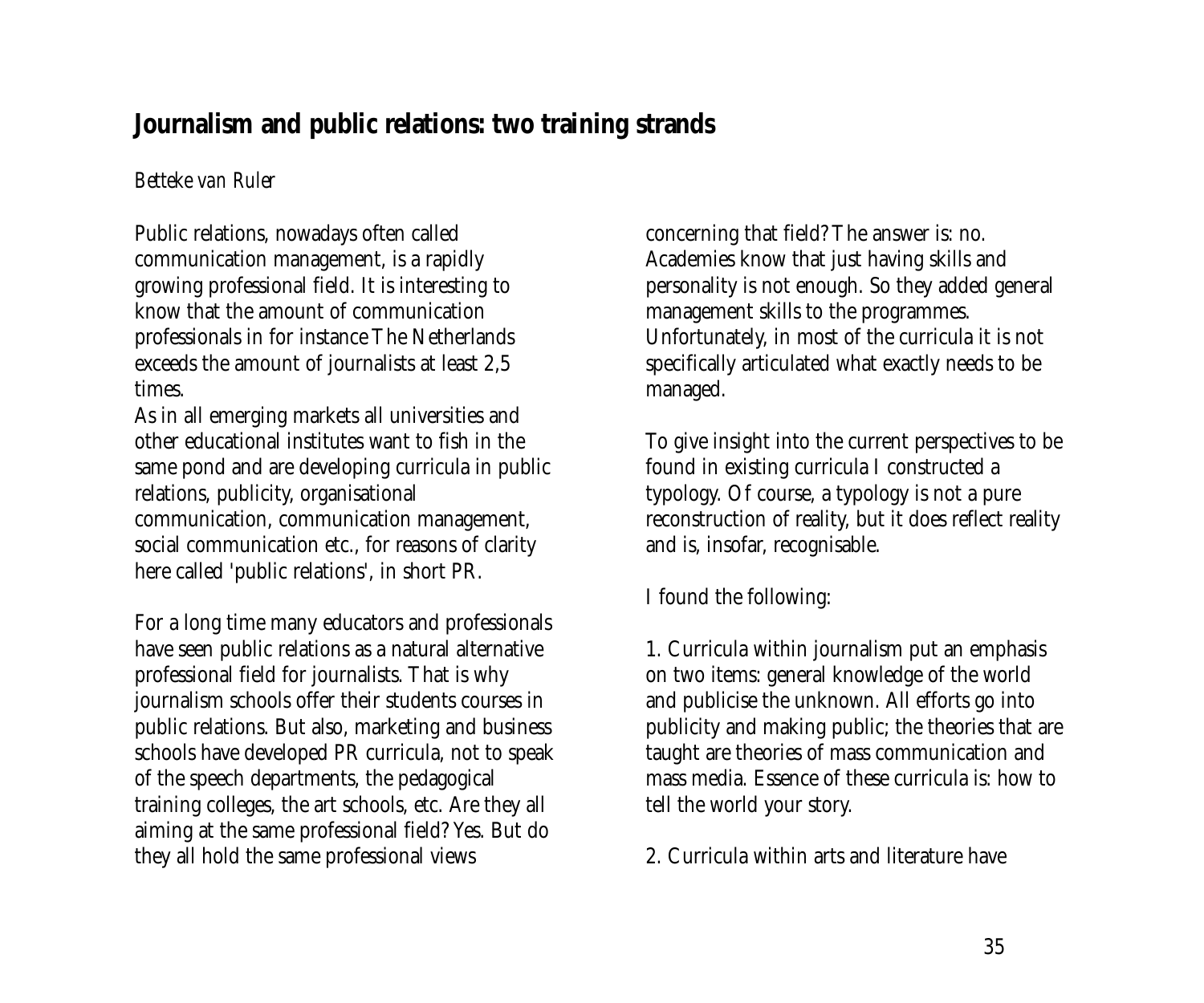emphasis on a slightly different item: the production of a well-targeted story. All concern goes to message production, rethorics and information processing, and to theories about that. Essence of these curricula: how to tell a target group your story, and inspire them.

3. Curricula within economics and business studies have an emphasis on marketing corporate goals. All concern goes to strategic persuasion and theories that help to persuade. Essence of these curricula: how to convince the target group of what the organisation wants them to think.

4. Curricula within social sciences and communication sciences have again another emphasis, namely on the social and psychological processes of communication. All concern goes to research and theory building as such. Essence of these curricula: how to be a good researcher in questions concerning (mass) communication.

The main problem of public relations education is that none of the afore mentioned models fits very well in current theories of public relations. Several public relations theorists see PR as based in communication theory. Communication theory is currently moving away from the linear transfer models of sending a message to a passive receiver to an interactive model of

communication, in which not only the sender participates, but also the receiver plays its part. Unfortunately many professionals, much of the professional literature, and much of the education material still handle communication as 'a thing to transfer'. Therefore, much attention is given to the logistics of the transfer, and the planning of the media you need as channel, instead of concentrating on the creation of meaning. This is a theme only the communication sciences teach their students as essential element of communication.

Within the public relations practice no-one sees PR as the transfer of messages or the creation of meaning as such. It is almost exclusively seen as an instrument, with which one wants to reach certain targets; e.g. public relations as a 'functional' use of communication theory. Curricula that neglect the fact that there is 'something' to be managed are pricing themselves out of the market. But, according to communication theory, it is of no use to translate that 'something' into the management of bringing the selected target groups to just thinking what an organisation wants them to think.

Public relations is better understood as the systematic, well-organised exchange of messages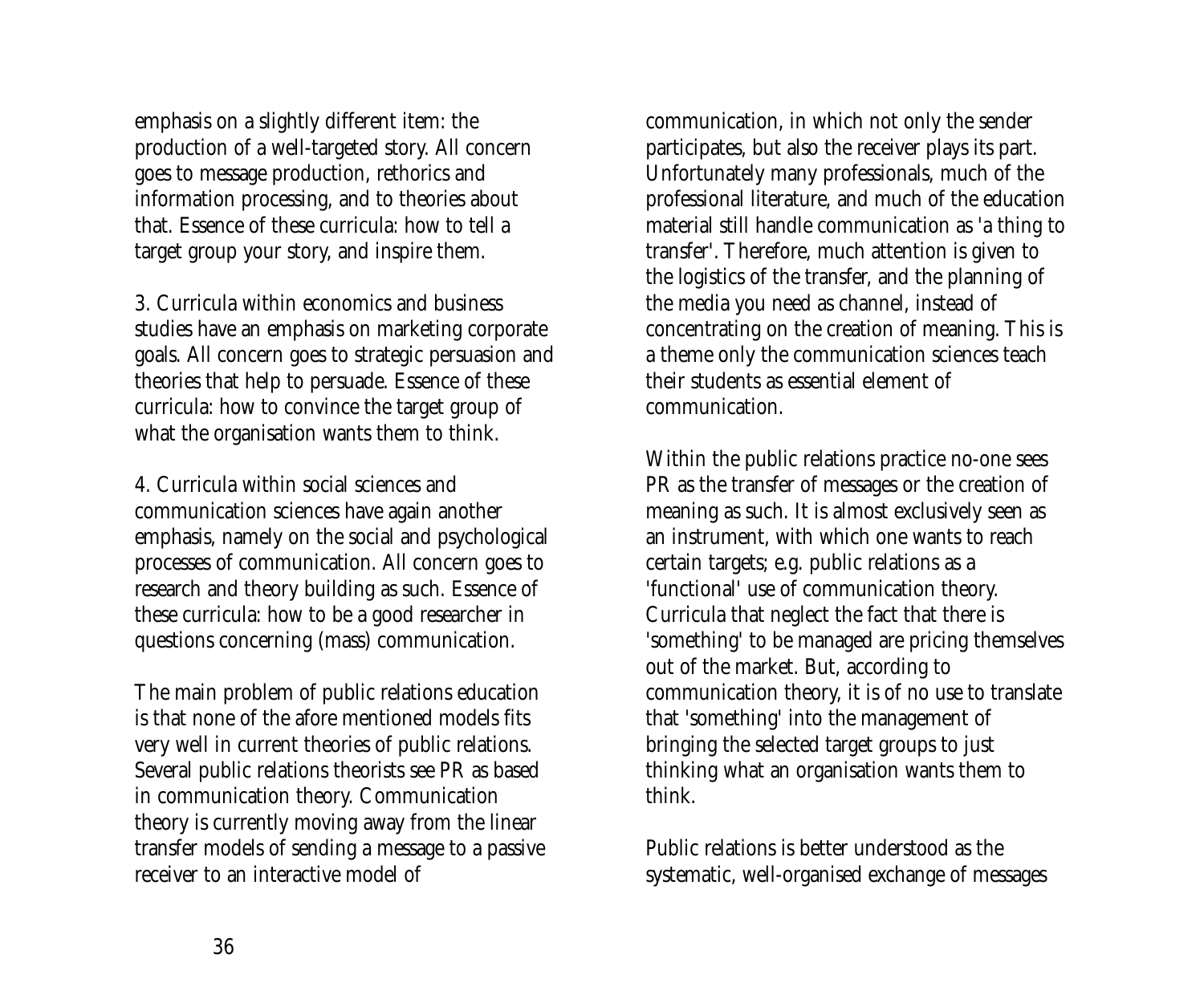to influence both publics ànd organisations. Recent public relations theories do indeed show such an 'intermediary' view on the essence of the job.

What do public relations professionals do or should be doing within such an intermediary view on their profession? They should help organisations to manage their communication, by means of identifying issues, researching public opinion, counselling management, and evaluating programmes, as well as writing press releases or stories for an internal newsletter. On top of this comes helping the management and to communicate with, understand, and manage conflicts with strategic publics that limit the ability of an organisation to pursue its goals. Just like the financial manager helps the CEO with economic strategies, and the personnel manager helps to plan the social affairs, the communication manager helps to plan the communication with publics. Therefore, public relations is a separate discipline just as marketing,

finance and personnel are separate disciplines within an organisation.

Theorists like Grunig argue that it is not that important whether a public relations department is placed in a school of journalism, speech or business, as long as it is clear that public relations is not a speciality of journalism or speech or something else for that matter, and as long as it has autonomy. But within established educational institutions, it is difficult to get recent public relations theories accepted and implemented. For the education of modern PR professionals it is much better to build a curriculum as a new educational field in an autonomous, but interdisciplinary environment. To know which fields should be enclosed, public relations can best be seen as a boundary spanning position between organisation and environment. From that point of view, it is necessary to teach all about organisations, about environments, and about the public relations profession, and to train skills in order to be a real boundary spanning professional.

*Betteke van Ruler is professor at the Faculty of Communication and Journalism in Utrecht, the Netherlands.*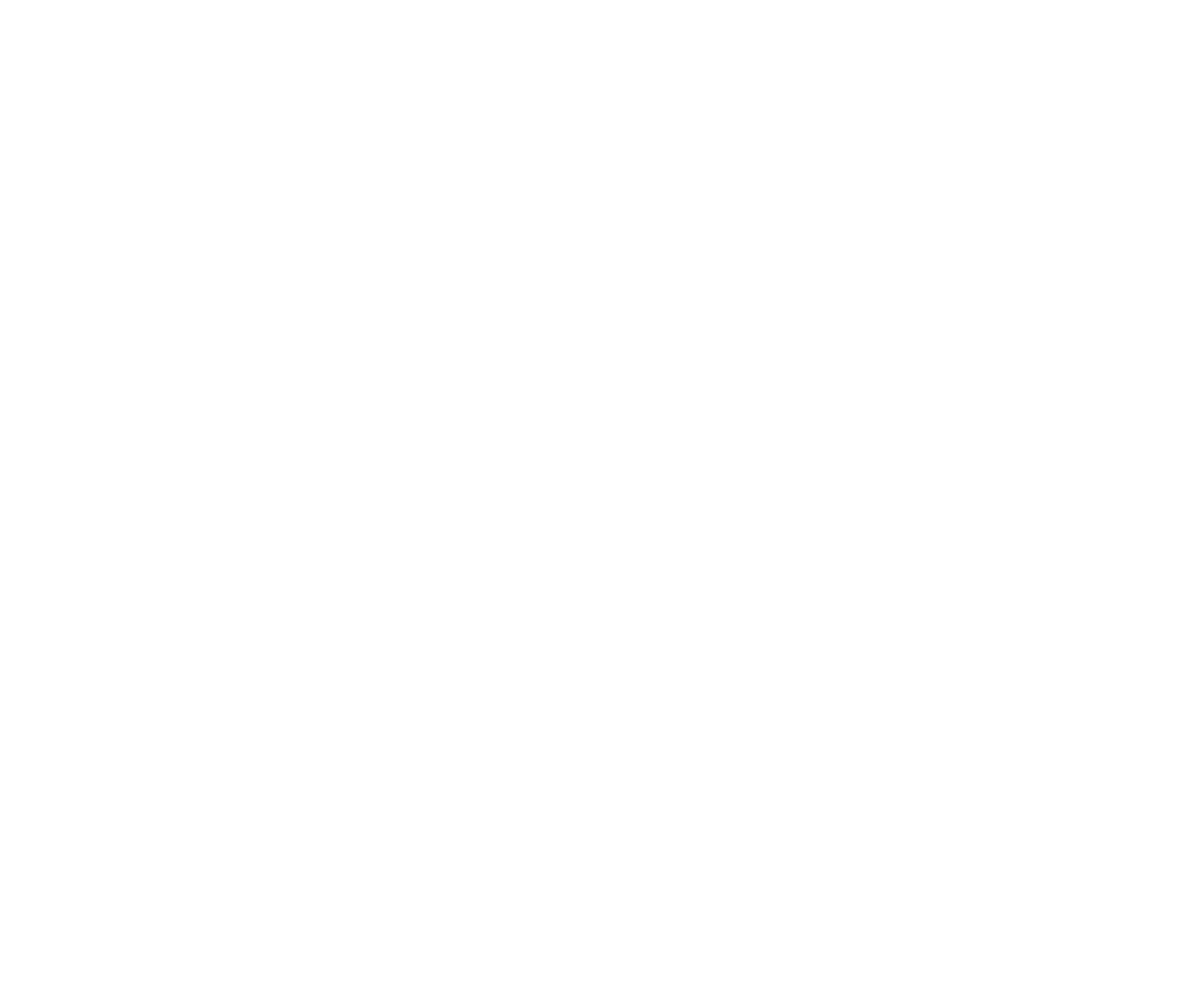# <span id="page-38-0"></span>**Brave new media world; the era of online journalism**

### *Jan Bierhoff*

The arrival of digital media and the explosive growth of electronic services will have a serious impact on the roles and production routines of journalism. These changes find their origin in several new techniques: digitalisation, datacompression, network-intelligence and telecommunications technology. Technological developments will not only influence the publishing process, but also the face of journalism.

The amount and direction of change is still an open question. The craft of collecting, selecting and combining relevant information will not become obsolete and the provision of context to the news will remain important, if not become crucial. But the way this task is accomplished, will certainly change. It is thinkable that there will be a split between traditional journalism and the mere provision of information. Already now, seen from a consumers point of view, one can distinguish between three different levels in new media offers:

- journalism; the news part of the new media

services Traditional values like balanced presentation, editorial comment and control of other powers in society are as relevant as for the traditional media.

- online interaction; the exchange of information via bulletin boards and news groups. Other criteria apply here, but users are increasingly urging for a framework based on journalistic values. The role of moderator, structuring the discussion, can be seen as a new genre in journalism.

- information services; tailored news, hypertext data collections. Users perceive these services as commodities, consumption goods. The frame of reference is not longer a journalistic one.

It is likely that all these forms of information production will be developed within the same media groups, sometimes within the same publication. Will this lead to the end of journalism as we know it? There are media watchers who predict the triumph of electronic information gathering, in which the consumer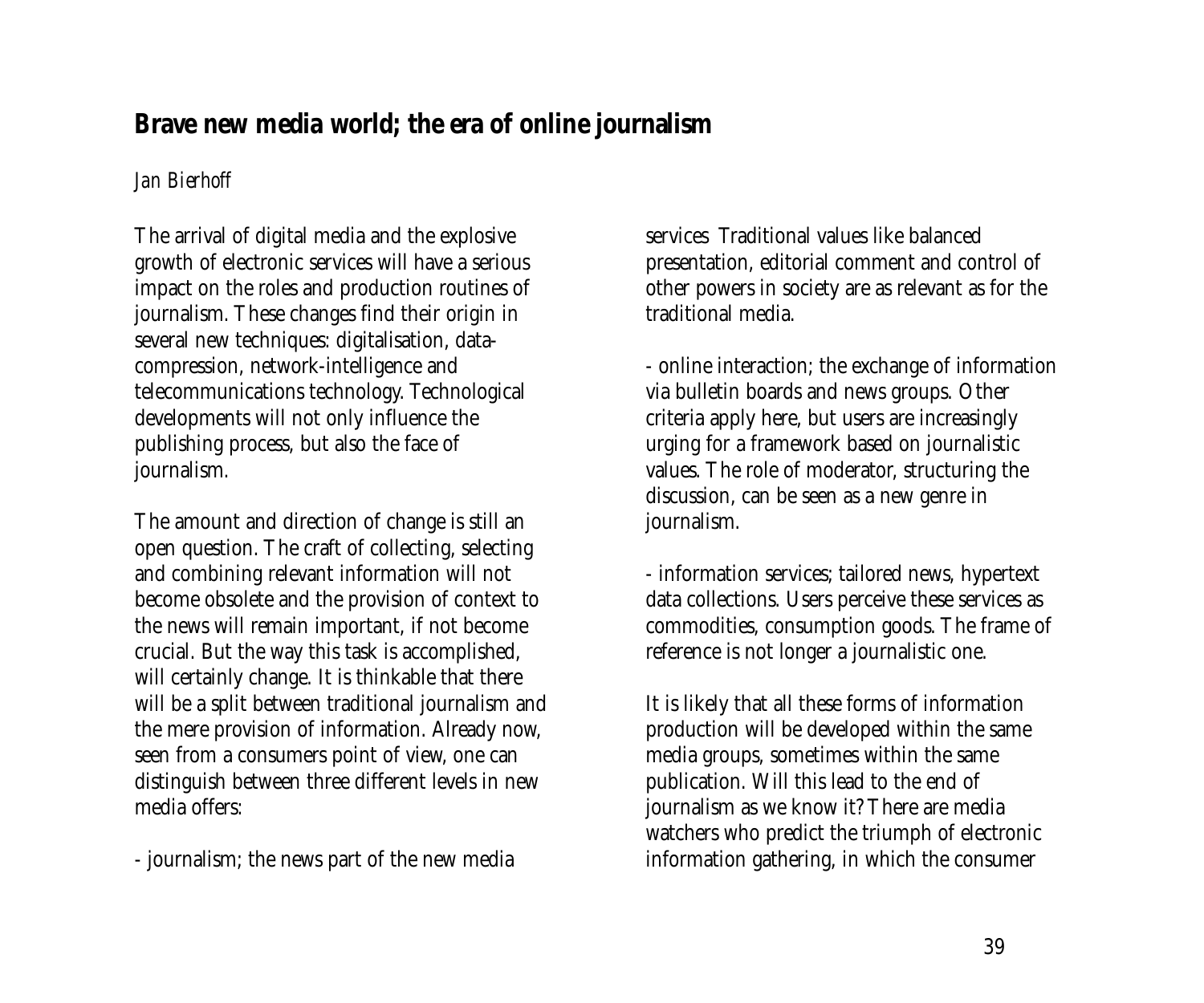him or herself can successfully navigate on the sea of data. More realistic is the situation in which there will be a continued need for the selector, the provider of hierarchies of relevance and of context, the opinionator, in short the traditional journalist.

But there will be different routines. The journalist will more and more become the producer of an end product: what he writes will immediately be read; the whole chain of intermediate functions: gatekeepers, sub-editors, printers, distributors, will disappear. It will be you, the wire, the screen and me, buddy. Time will have a completely different meaning, with constant in stead of interval deadlines.

The journalist has also to come to terms with the paradoxical situation of vast, almost endless production and transport capacities, and the demand for only small, comprehensive, tailored sections from this enormous potential. Its is the paradox of the hard disk and the computerscreen, the difference between what can be stored and what can be made visible.

The prevailing communication model will be less top-down, linear, with information streams from the few to the many, and more horizontal: exchange based, with levelled positions for the

different players in the information process. So, if this is going to be the work place for the future journalist, what kind of person should he/she be? Let us take a look on the provisional profile of the modern journalist.

First: the mindset. The media will be looking for flexible people, professionals with the ability to quickly adopt new routines and work environments. The future journalists should also be reader-oriented, attentive, with respect for feedback on publications. Readiness for followup, for a real dialogue, will be required. So far for missionary zeal.

Second: the tricks of the trade, the typical new media skills. The newest journalist should be an able organiser of information pieces. He has to wrap all sorts of relevant sources around news facts, make links to reference documents, historic material, contrasting views. There is already a word for this skill: annotative journalism. Then, he has to be able to design search paths, logical structures, taking the interested reader to the most relevant pieces of information. He also has to understand the nature of the prime interface: the computer screen. On that tiny display, there will be more than text; the future journalist must skilfully combine text elements, images (coming soon: real time video), and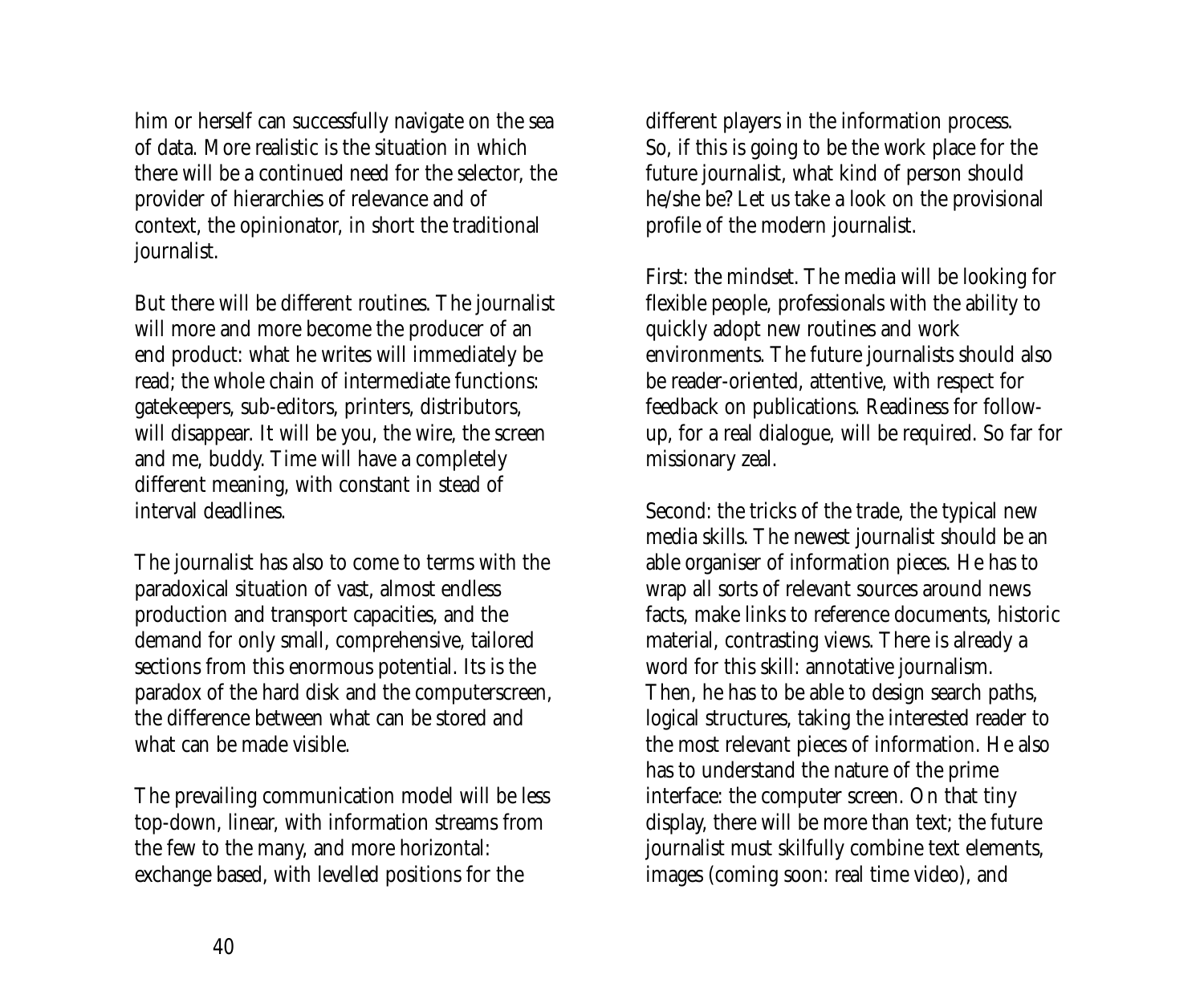soundbites (just arrived: real time audio). All our senses have to be tickled, and the journalist will be the artist at the keyboard.

Furthermore, on top of the permanent deadline, there is the permanent availability of old news, of previously produced material. Within the logic of hyperlinking, this will keep its relevance, so has to be maintained, kept updated. Journalists will have to revisit their earlier production, instead of constantly looking ahead.

Third: the professional attitude. Its is quite obvious that teamwork will be the basis of online journalism. Specialists on various aspects of the information production (content, form, information organisation, technology) will have to work closely together and integrate their skills, at equal footing. This leaves little room for the loner, the slightly eccentric news hound, the romantic stereotype of the trade.

Given the development character of digital media, and this will be the case for at least another decade, new applications will constantly be tried out.

The borderlines between journalism, service information and commercial use of the medium will be vague or even non existent. Journalists will have to deal with this fact on the basis of ethical and professional standards.

This point maps out a future battleground. It is quite clear that the chances for commercial exploitation of electronically available information will put pressure on journalists. The tradition of independent news gathering will not automatically be respected by the management of the multi-media companies. When all information actions become plannable, measurable and payable per digit, there are no inbuilt guarantees for the political relevance of journalism. Journalists will have to defend the integrity of reporting and ultimately to develop new formats which entail both the new opportunities and the traditional values.

Now who will educate the coming generation of digital journalists? Given the speed of development of new technologies and applications, it will be extremely difficult for the existing training institutions to come with an immediate answer. Today's investments may be outdated before they can become effective. It is simply too early to redefine the journalistic study programme completely. Small scale experimenting and a bit of patience until this media whirlwind has eased off, seems to be the right strategy. The media however need their new personnel right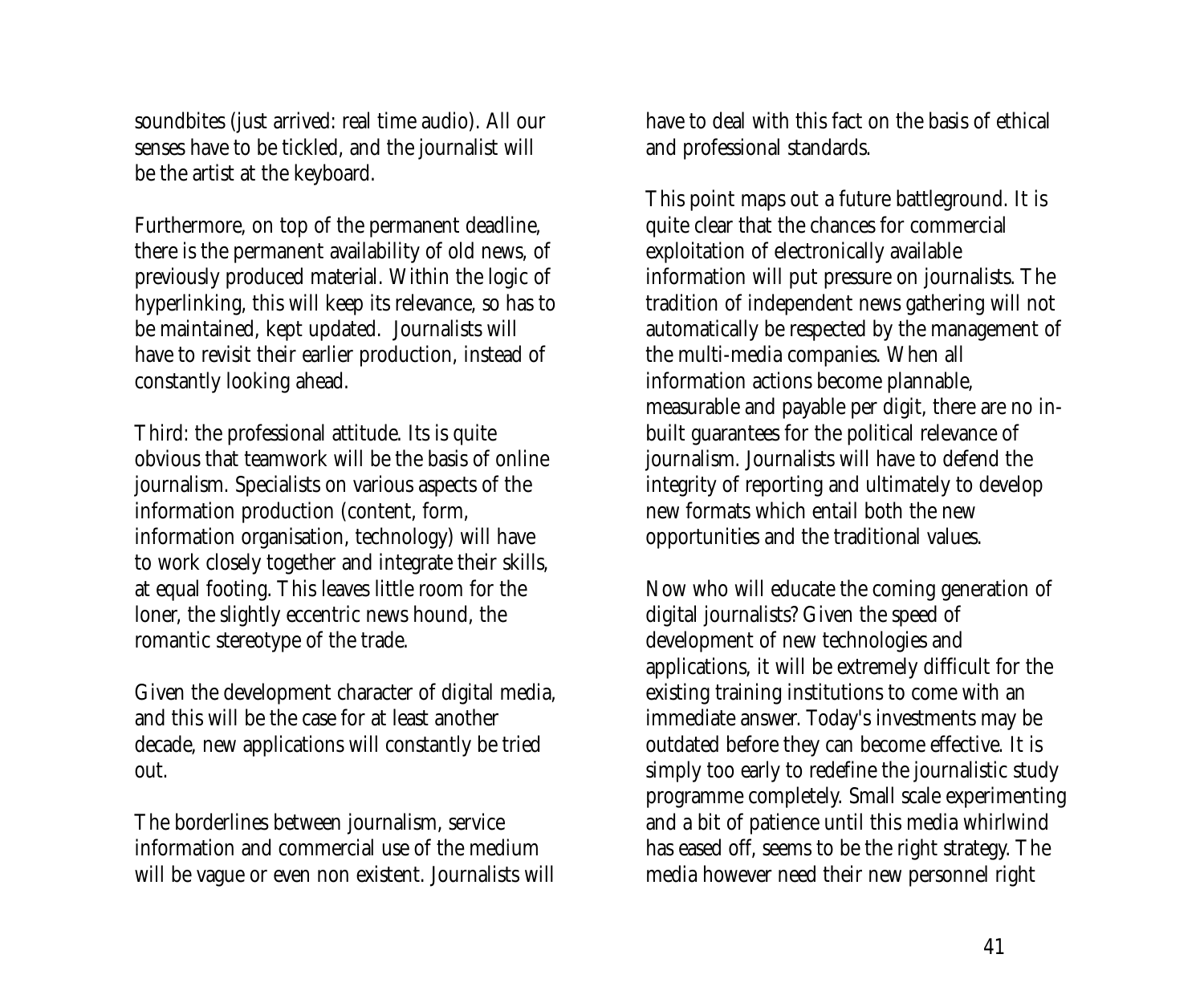now, to keep in pace with the competition, to have a strategical presence in the new media field. This is a challenge for mainly the mid-career institutions, who can act and react more swiftly, and should enter the market with courses to retrain working journalists and give additional training to young graduates.

The way these people should be trained will also be subject to change. For the moment, the demand is clearly for the multi-skilled jack-of-alltrades, willing to explore all the dimensions of the new technology. But soon one will notice a certain specialisation of roles, emphasising the different aspects of teamwork online publishing: research, control, presentation, design, marketing. By that time, the schools should be ready to assume their role for the era of digital communication.

*Jan Bierhoff is managing director of the European Journalism Centre in Maastricht, the Netherlands.*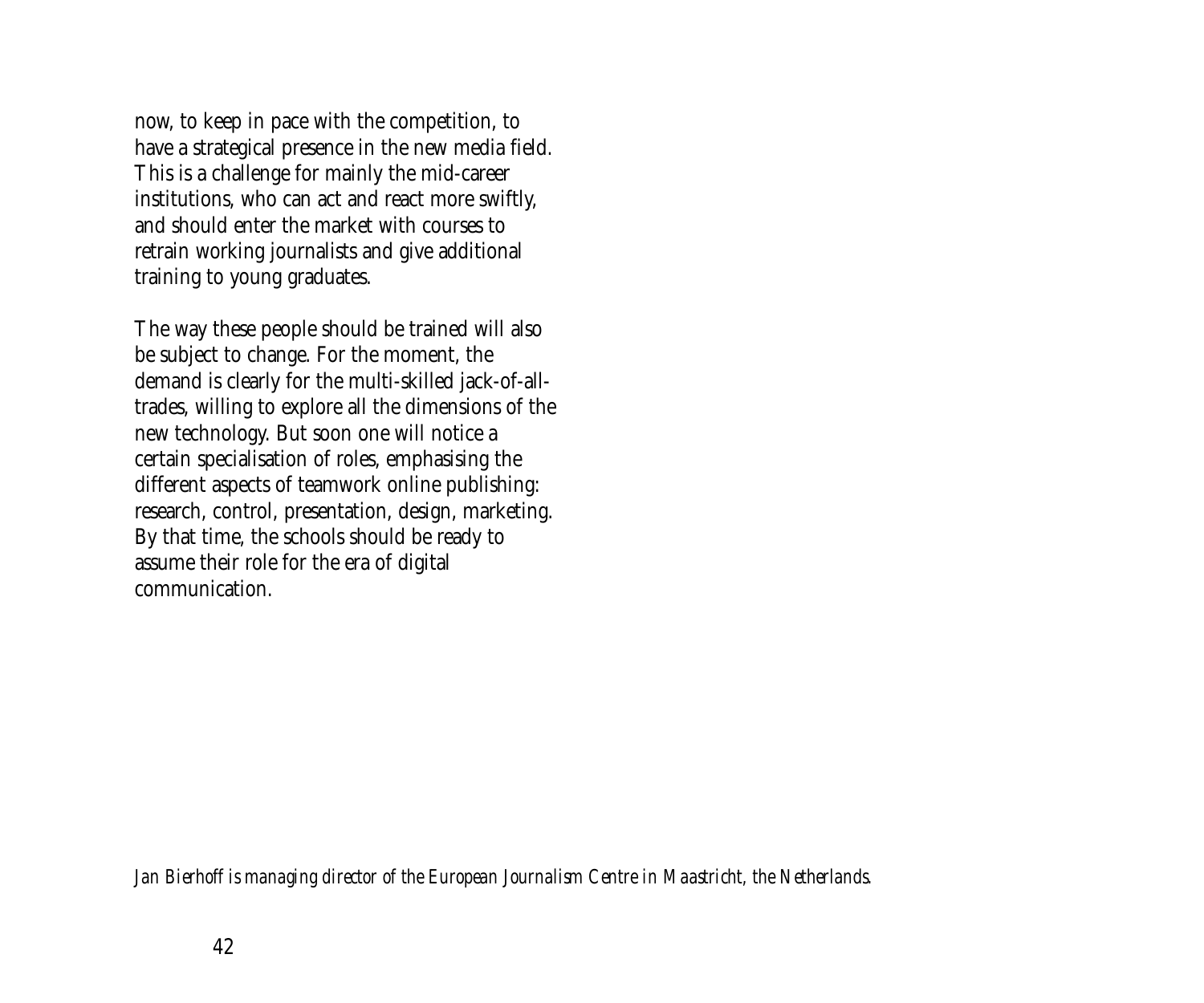### <span id="page-42-0"></span>**Distance learning models in journalism training**

### *Mogens Schmidt*

It is early morning in Glasgow, Jim Jameson of The Daily Mail is looking for the latest messages from teachers and colleagues taking part in the online course in advanced environmental journalism. In Bari, Luisa Manzoni is doing the same. She is working free lance for several local media in Puglia and joined the course thanks to a scholarship from the Italian Union of Journalists. And at a little more civilised time of the day, Natalia Fokina logs on in Novosibirsk. She is going to write some more on her assignment on nuclear pollution in Siberia together with her Swedish and Dutch co-students and at the same time, she will be preparing a piece on the same topic for her daily magazine on the local radio.

It is not quite true, this picture, but in a short time from now, this scenario will be quite normal. The European Journalism Centre is planning to launch four online courses for journalists in 1997. Electronic masterclasses for journalists from all over Europe will be one more option for journalists who want to keep on studying. Further training will not only be night courses or one week enhancement courses, but

will also be available via computer. And in such a format more flexible and economic than before and maybe on the same quality level as the best international further training right now.

As the need for lifelong learning continues to grow and neither business nor groups of professionals can afford full-time study, more and more flexibility is required in the educational system. For these professional groups like journalists, a delivery system is needed that meets their individual requirements to study at their own convenience of time and place and at their own pace and that, at the same time, also meets their need to study co-operatively and collaboratively in a way that shares and extends their expertise and creativity.

Today's journalist is busy. Besides the investment needed, it takes too much time to join a continuous programme of further training. At the same time, however, a more advanced training of the journalist is more necessary than ever. The professional demands to journalist are growing. There are enormous quantities of information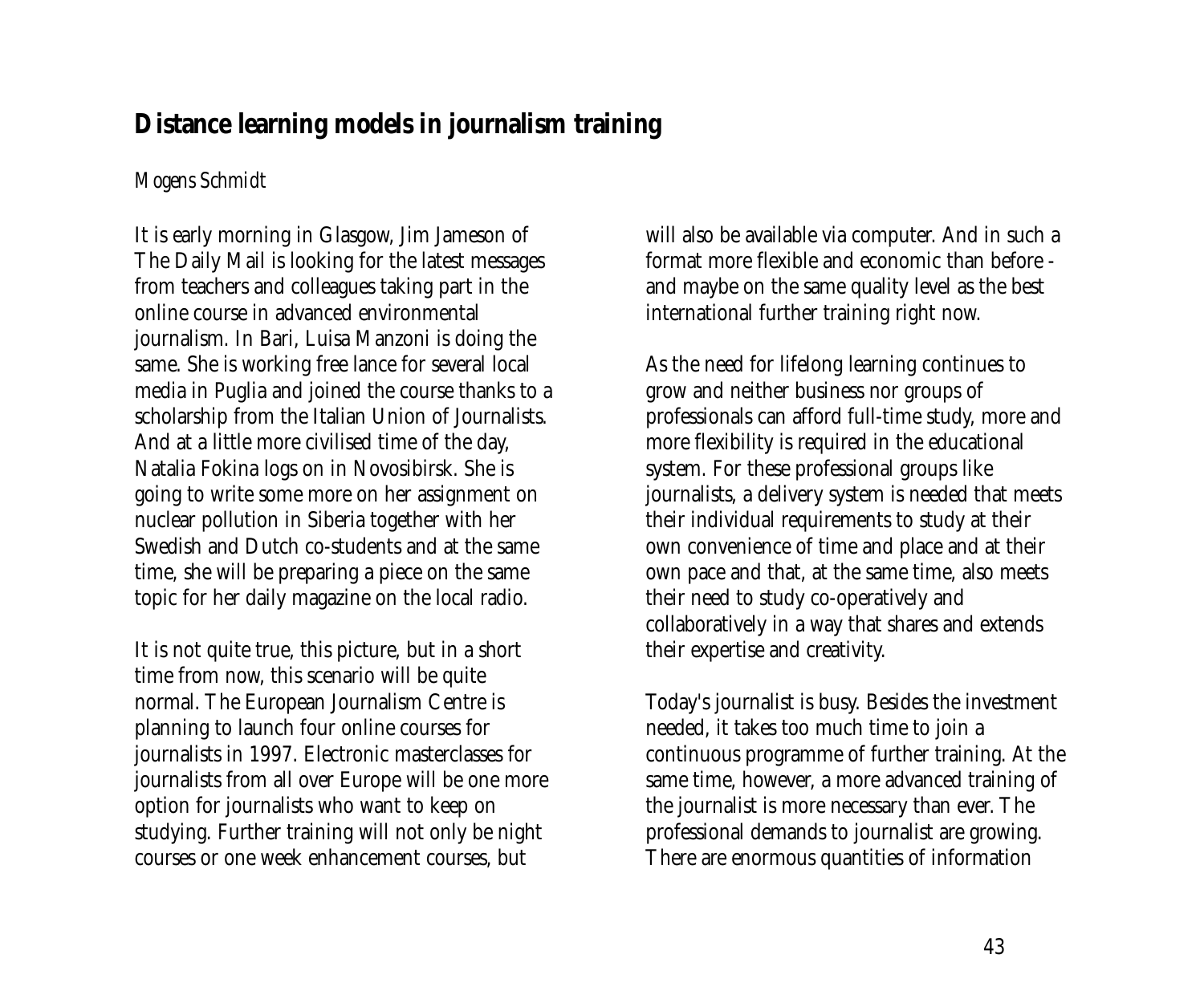available and at the same time, time pressure is increasing simply because modern electronic communication makes it possible to circulate information faster than ever. Today's journalist must develop his or hers ability to collect, organise and analyse these great amounts of information often in a very short time. He or she must be able to give priority, to organise and to analyse. This changes the journalist's ability to do research the most efficient and reliable way and it more clearly than ever confronts the journalist with both professional and academic challenges.

On top of this comes the need for a certain specialisation. Because of the rapid growth in the amount of information that journalists have to handle, it will be necessary for journalists to cultivate a specialised field as an area where they have the necessary academic background to cope with accessing and validating the right sources. In several ways, the computer mediated courses will mediate the old distinction between academic and vocational training. Both aspects will be kept together in advanced further training.

The set-up of computer mediated courses for journalists will be on track with their professional work environment. It will be easy for them to access computer hardware and software that will connect to appropriate networks, either from

home or job. A fast growing number of journalists are already using Internet every day for research purposes and are quite confident with its procedures. This may facilitate training that takes place also via Internet and that involves many procedures similar to those used in electronic research.

The computer mediated training will for instance combine the specific training with access to electronic mail, newsgroups, distribution lists, electronic journals, databases, libraries, stock quotations, online sources of information and news services. As more institutions on all levels are connected to each other for administrative applications of networked information, such as transcript exchanges and reporting financial and student information to government agencies; so too will these courses continue to explore and exploit these connections.

It is possible to create frequent interaction between teachers and students and among students themselves with a minimum of effort and a maximum of spontaneity. During training, conversation can be carried on without the participants having to be simultaneously at a particular place. Assignments, queries, questions can be logged in at any time of the day with an extended frame in which to consider the reply.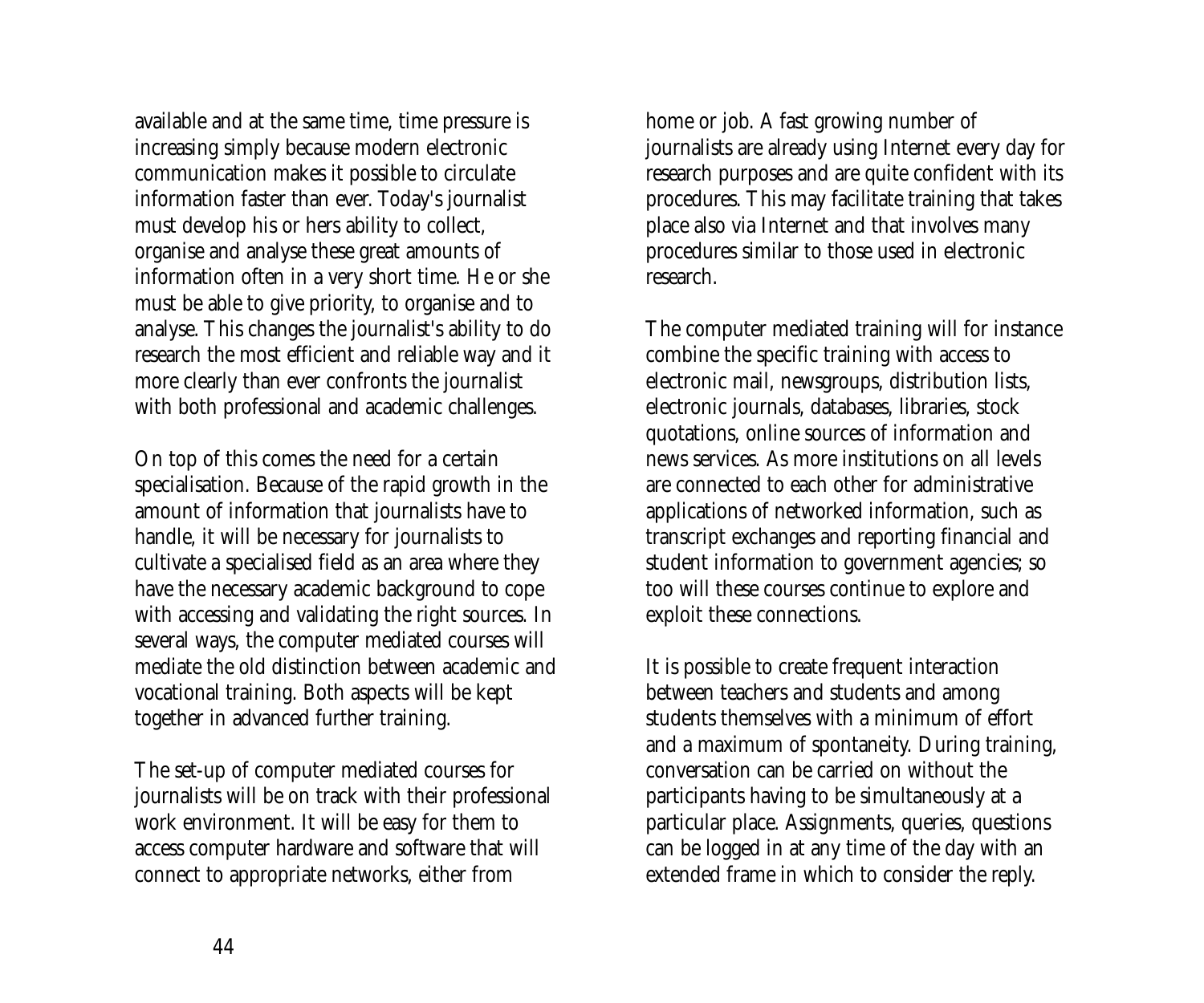The students will have a maximum of flexibility of navigation, control and feedback for selfassessment. The courses will offer good opportunities for self-directed and self-managed personal development, and additional benefit when dealing with further training for a welltrained group of professionals.

In order however, to facilitate the social process in such a course, it is wise to have at least a limited number of on-site seminars to launch and assess the course. It is a general experience from these kinds of training programmes that the level of interactivity and the quality of the social climate in these virtual classes increases when students have had the chance to meet. By starting online courses with onsite seminars, the results for the individual journalist will no doubt be optimised.

Instead of unwittingly supporting isolated efforts by the individual distance learners, computer mediated distance courses encourage discussion and collaboration between the participants. Such courses will promote long distance collaboration among journalists and content specialists in the

selected areas. During computer mediated further training, the international dimension in the training is also intensified. Students and faculty can participate in the course from different parts of Europe, even from the whole world, irrespective of time zones. It brings different cultures and different approaches to education into a much closer juxtaposition and raises further issues. Maybe this aspect is one of the most important, as journalism itself becomes more and more international. Much journalistic research is international by nature and dealing with such desks as business and finance and environment; you need to work together with colleagues from other countries. In these courses, collaboration and co-operative teaching go hand in hand. Along the learning process, there will be several opportunities to transform learning into writing and editing by taking on assignments together with colleagues from other countries. Ambitious and realistic at the same time.

*Mogens Schmidt is director of programmes at the European Journalism Centre in Maastricht, the Netherlands.*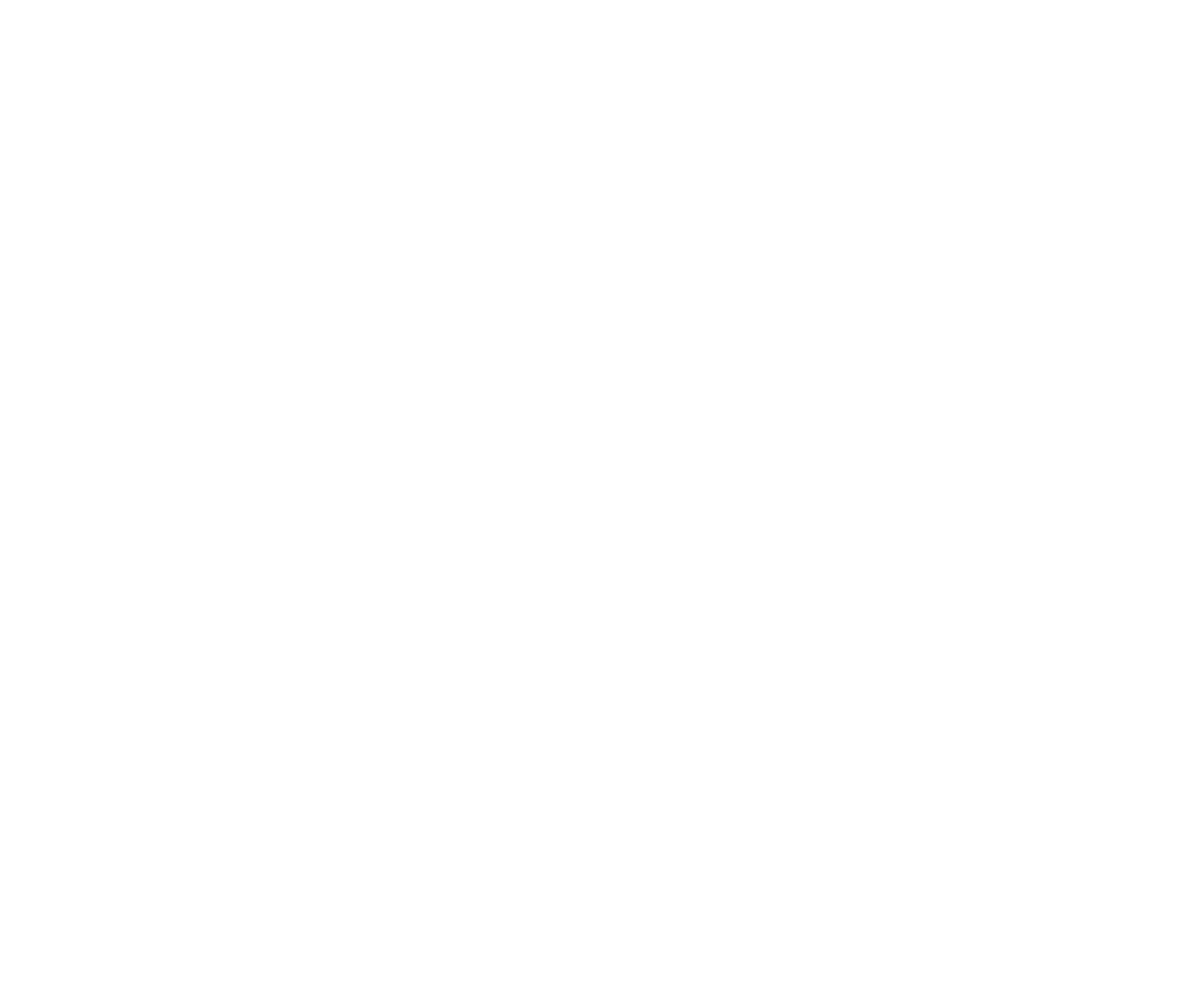## <span id="page-46-0"></span>**Educating journalists for a new Europe**

### *Hans-Henrik Holm*

Europe has changed and is changing. On the one hand Europe is coming together, more than 380 million people divided into 15 states have started the slow and painful process of intensifying cooperation and relinquishing parts of their national sovereignty. On the other hand, Europe seems to be falling apart. Smaller regions like Catalonia in Spain, Scotland in Great Britain and Friesland in the Netherlands demand cultural, political and economic autonomy.

The process of coming together/falling apart has been fuelled by two major events. One is the breakdown of the communist ideology and the resulting reintegration of Eastern Europe into the European process. The other is the process of globalisation.

The intensification of economic, political, cultural and communicative relations across borders in Europe is transforming the nature of the state. States are no longer in exclusive control over their territories. A process of internationalisation is affecting most states and will affect still larger parts of European society.

Journalism education, however, is still moulded by its domestic base. Journalism has always been a national profession first and foremost. Journalists work in their national language. They direct themselves to national audiences. They relate to the national government. The term foreign editor signifies that the outside has been seen as a special area, important but secluded. In spite of the advent of international media like CNN, BBC world, Euronews and a few international papers like The European this is still the way it is. Thus journalism education has also been very national. The structure of journalism education in the different European countries has been shaped by the different media cultures. In some countries it is a vocational on-the-job-training with little or no formal schooling. In other countries it is an academic subject that is part of a university degree structure.

The contents of journalism education is also very different from country to country. The subject reflects a strong focus on the national sphere. Subjects that relate to globalisation and the coming together of Europe are most often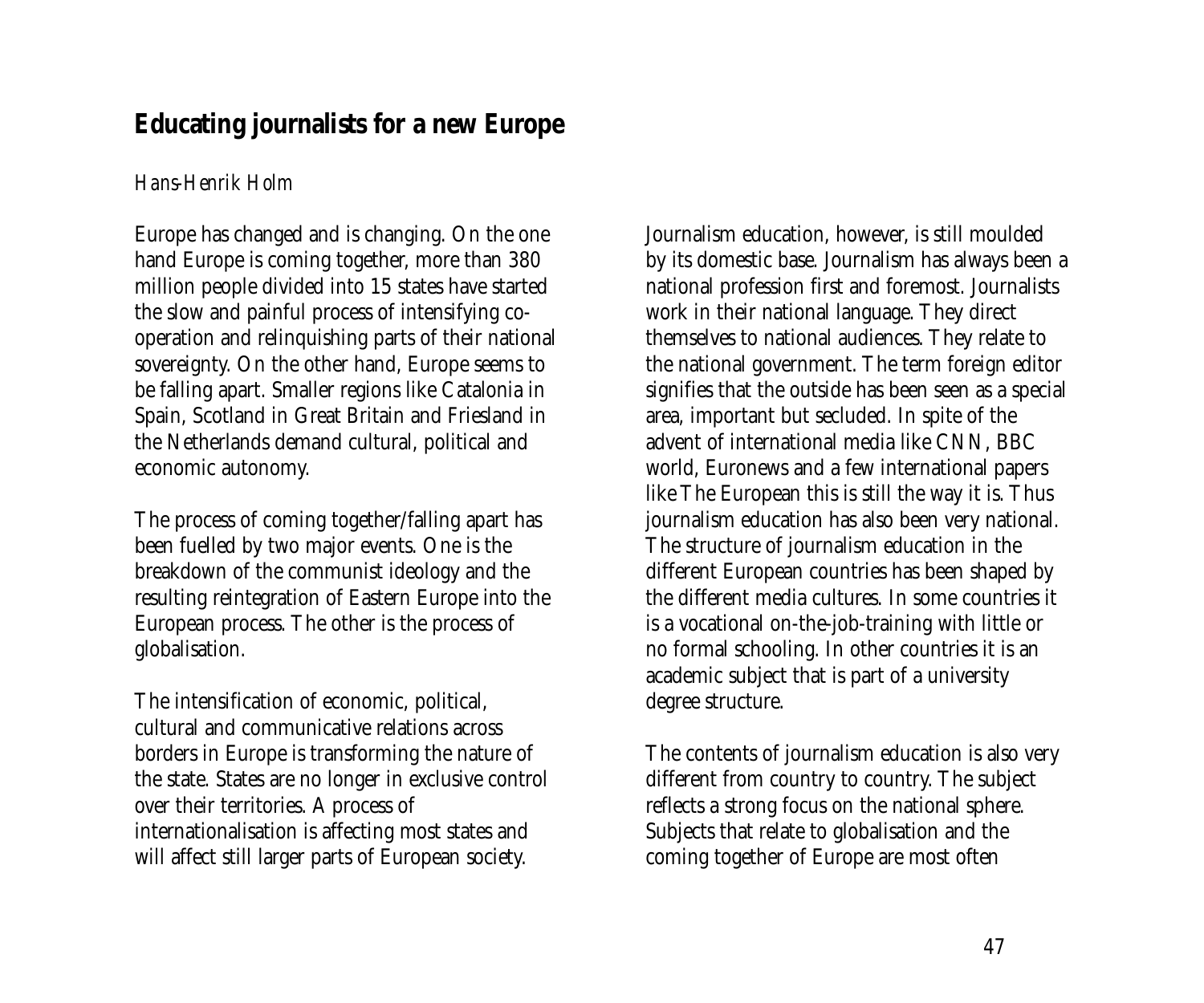compartmentalised as special subjects - if they are on the journalist's educational curriculum at all. European media law is virtually absent from journalistic education. European history, European economics, European politics, European culture, minorities in Europe and the outside world, Europe and immigration, Europe and the environment, European media.... the list is a long one.

The net effect has been to reinforce the national character of the media. This, in turn, has reinforced scepticism and national stereotypes within Europe. Journalists and media use popular perceptions of national stereotypes and journalistic storyboards for relating news from countries other than their own. The same event in one country - i.e. a corruption scandal in Italy is reported quite differently in France, Spain, Germany and Britain. International news is still used to reinforce existing stereotypes in the media.

The increased deregulation of electronic media has resulted in an increased market orientation of radio and TV. More people today watch the same programmes on TV. The same game shows are popular in all countries. The same soap operas get a high number of viewers everywhere. The format of the newsreports are becoming increasingly

similar. However, this "unification" seems to have strengthened rather than weakened national stereotypes. The development of a mass market for TV has trivialised a lot of TV productions, and has not, it seems, furthered international understanding.

At the same time, the globalisation of technological communication creates an increasing number of people who use international communication to select and access information directly. New international media are created as an answer to this demand. We need a journalist education that can meet this demand.

The central question is how do we escape national stereotypes in journalism education. How do we break the mould of a nationally biased understanding of media and news? The process involves two steps. The fist step is the internationalisation of education. In many countries in Europe this process has started. More international subjects are being introduced into the curriculum. Some countries have started international journalism programmes where they bring in foreign students as a part of their training programmes. Small scale international projects are initiated where schools co-operate on producing joint magazines, radio or TV programmes. Students travel to other countries.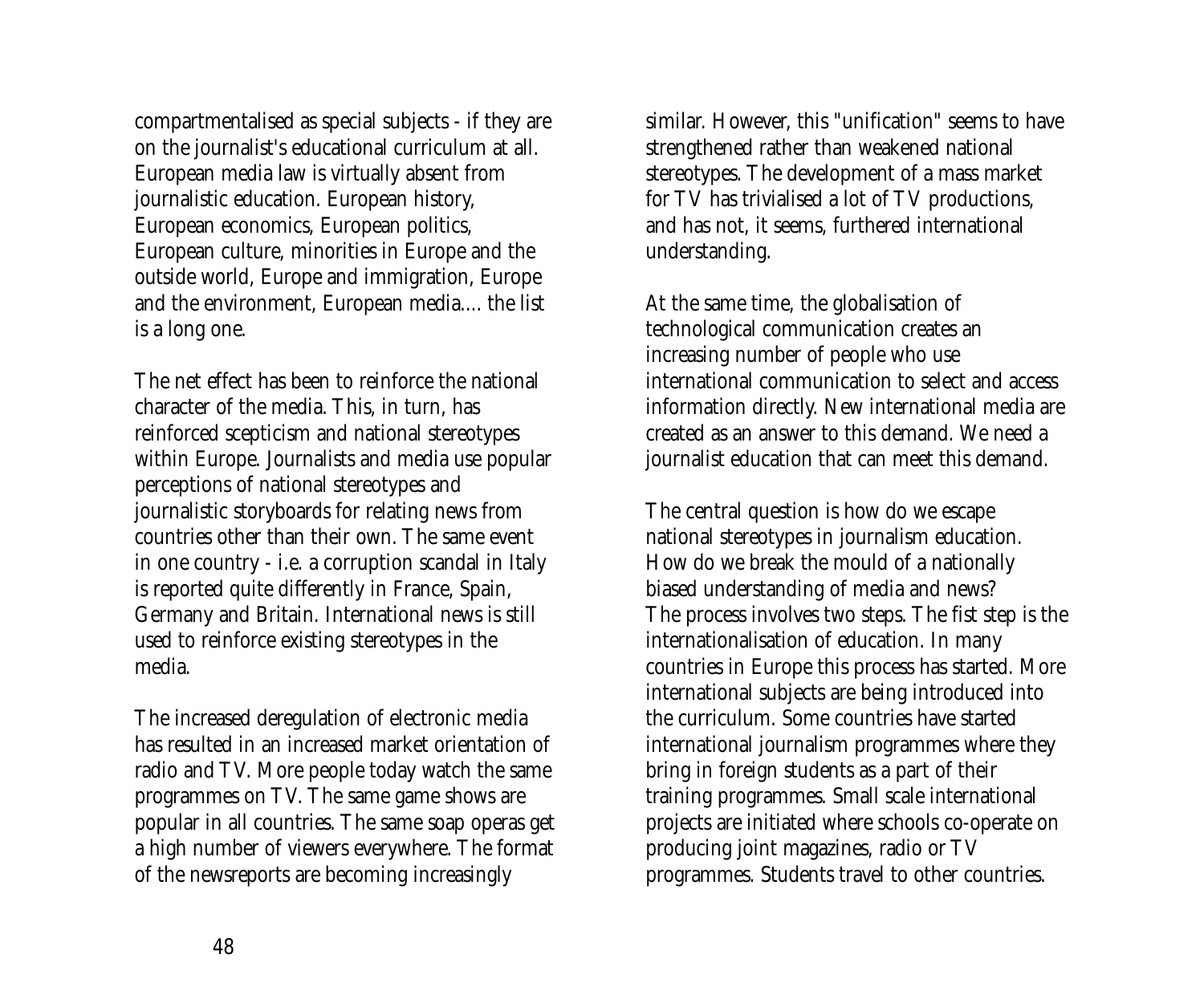Teachers visit each other's schools. The national education gain a broader perspective on how to do things nationally by comparing it to how it is done in other countries. International organisations like EJTA have been created to facilitate this sort of internationalisation of the journalism education. The European Commission has been supporting the so-called Euroreporter projects. These projects involve getting a few students and a few teachers together for a few days to make a joint production of magazines, radio programmes or TV stories.

All of these activities are important and perhaps even necessary steps as part of a first phase in internationalisation. but the impact is limited and long range at best. Often these smaller projects result in reinforcing the stereotypes rather than changing them. The north Europeans get their perception of the disorganised south Europeans confirmed and the south Europeans confirm their biased perceptions of the constipated and uncreative northerners. Many if not most of these smaller projects may have negative consequences if they are not part of a process of building transnational understanding.

The second step is to create a transnational European journalism education. This is so far in its infancy in Europe, but it is the main challenge for the coming decade of journalism education in Europe.

Transnationalising journalism education in Europe involves changes in the perspective from one nation studying other nations to one of achieving a truly comparative understanding of national difference and similarities. It involves an understanding of what is common about European history. It involves an understanding of what a European identity is and is not. It involves the ability to look critically at your own cultural background and stereotypes. Not in order to discard them, but in order to build on them and to transcend the confines of them.

This all sounds very good, but also very lofty. Let me, therefore, conclude by relating how we in Denmark, the Netherlands and Wales have come together on a small scale to try and experiment with programmes that work towards achieving these lofty goals.

Within the last ten years, it has become increasingly apparent that a "new Europe" needed a new kind of European journalism and that this, in turn, required a new kind of transnational journalism education. To this end, in 1989, two journalism schools in two different European countries pooled their resources and began a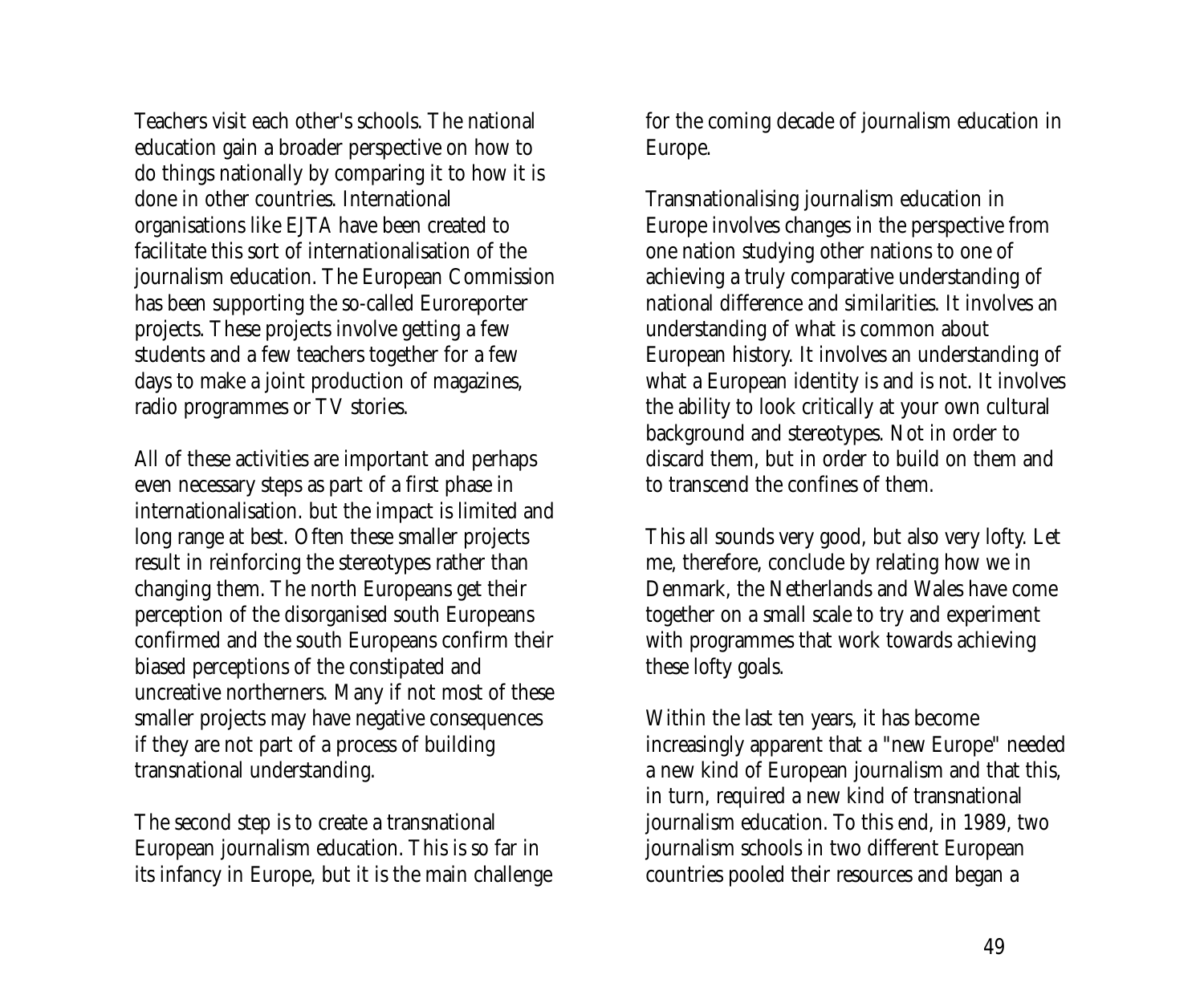transcultural diploma course called "Europe in the World". Created and developed by Danmarks Journalisthøjskole in Århus and the School voor Journalistiek en Voorlichting in Utrecht, this programme has run successfully since 1990 and more than ninety students have graduated in "Eurojournalism". In 1993, the same two schools went one step further and expanded the Europe in the World concept into a one year master's degree in European Journalism Studies. This was accomplished through co-operation with a third partner, the Centre for Journalism Studies at the University of Wales Cardiff. In 1994, the first degrees were awarded to eleven journalists from eight different countries. The MA course is now in its third year with increasing numbers of interested applicants.

The guiding philosophy behind both programmes is that journalism education in Europe needs to become transnational and transcultural and thereby truly European. The focus of both programmes is to transform national journalists into transnational journalists, but to do so with respect for each journalist's cultural background.

To this end, each programme attempts to utilise the respective skills and training of each participant, but expanding these skills to a level at which everyone begins to transcend his or her own national journalistic prejudices or habits. This is accomplished by moving the students across borders and exposing them to three very different styles of education at three separate institutions. they study in the Netherlands and Denmark and - for the MA course - also in Great Britain. In both courses, students learn from integrated syllabi, developed by a board of studies with representatives from all participating institutions. The students study politics with emphasis on the philosophy of nationalism; regional economics; European history since World War II; International relations; comparative European media; EU economics; and pan-European broadcast law. Research trips take them to Brussels and other locations. Teachers form both or all three participating institutions share in the formal evaluations of course work and examinations as well as revisions and modifications of the courses.

*Hans-Henrik Holm is professor of Political Science and head of the international department at the Danish School of Journalism in Århus, Denmark*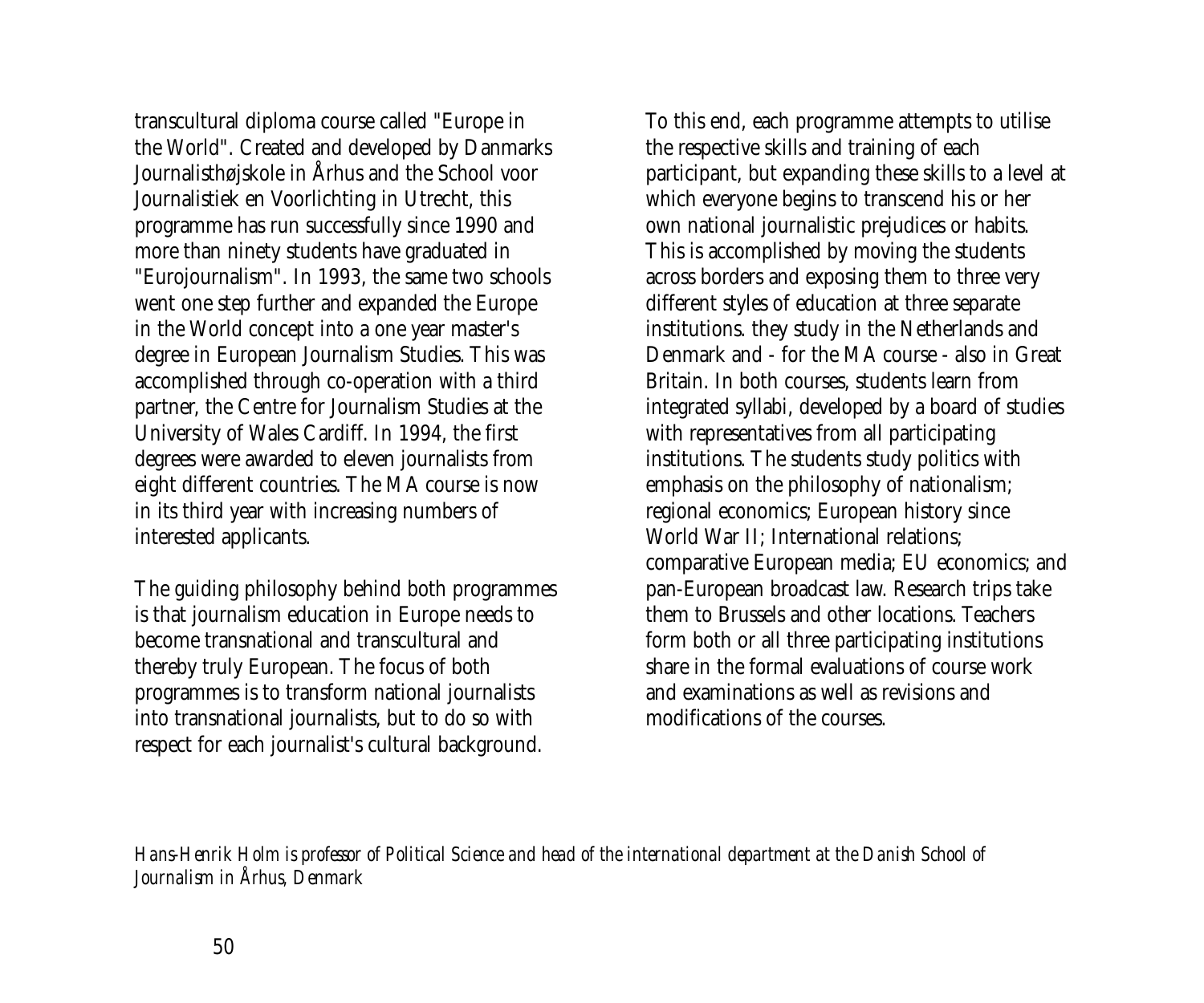# <span id="page-50-0"></span>**The music of change; journalism training in Eastern Europe**

### *Jan Jirak*

The following observations may be understood as a unique experience of one school of journalism as well as a more general reflection on the development of journalistic education in 'post-communist' countries. Undoubtedly, there are many specific features which cannot be easily transferred from one country to another. Almost undoubtedly, there are - at least - some features which can be put into consideration in rethinking the shape of journalistic education in any school or any country.

The basic (or pre-graduate) journalistic education in Czechoslovakia before 1989 was provided by the Faculty of Journalism within the framework of Charles University, Prague, and Comenius University, Bratislava, both state universities. The mid-career training was provided either by the same schools, or by the Union of Czechoslovak Journalists. The university journalistic education was concentrated on the 'role of the socialistic journalist' as a disseminator of the will of the ruling party and its ideology.

One of the key concepts of any media research was the 'effectiveness' or 'incidence' of the journalistic work and of 'propaganda' as a core part of journalism. The vocational training played the minor role in the journalistic education and was mostly concentrated on 'creativeness', i.e. creative writing skills, style and genres in print journalism, pronunciation, speech skills and some basics of handling camera and editing in audiovisual media. The general backbone of the curriculum was formed by the history of journalism and linguistics. The courses in marxist-leninist philosophy and related subjects were an obligatory part of any university curriculum. Checking sources, balanced coverage, independence, professional ethics, law etc. were unknown concepts in the journalistic curriculum.

The fundamental change of the 'social paradigm' in 1989 led to cancelling of all courses related to the ideological and propaganda orientated role of journalists. Not much has been left. Naturally, the concept of journalistic education which could replace the 'old' one was what we were looking for.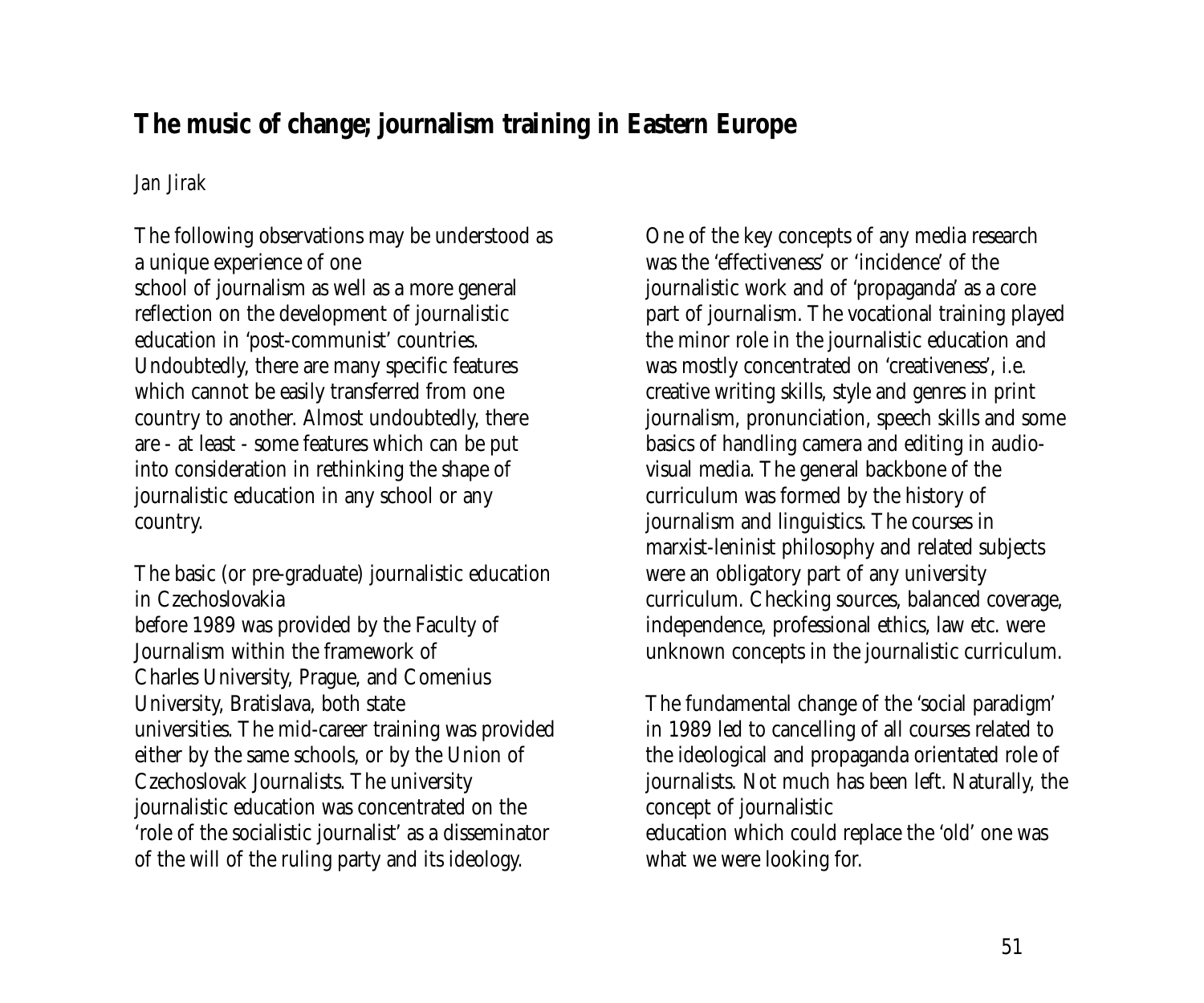There are - generally speaking - two possible ways to improve the journalistic education in the period of a very fundamental transition of the whole society, including mass media and journalism. The first possibility is to stay into one's own (national) tradition, to analyse it, and to examine it, to follow the demands of the sociocultural context in its current stage. The other one is to look around and to get the inspiration from other ('western') schools and to try to improve the journalistic education in the country following the advice and models used elsewhere. This a way to meet the standards of the profession and the education quite easily. One way does not exclude the other and both ways have their specific advantages and limitations.

The period of transition is a period of uncertainty about 'right' and 'wrong' steps including changes in the content of education, and any inspiration is welcome.

In 1990, the School of Journalism of Charles University, Prague, was cancelled and the School of Social Sciences has been established. In the 'constitution' of the new school, there is a paragraph announcing that 'the School of Social Sciences, Charles University will be developing the journalistic education and will offer the study programme based upon the concept of the free press in the open society, supporting the knowledge and education which may lead to a true independence of students and future journalists'.

In autumn 1990, almost a year after the fall of an iron curtain, the first contacts with our colleagues from western Europe took place (the US professionals and scholars came earlier - as far as I can remember, the first American media scholar appeared in our school in early March. Both European and American colleagues stressed the necessity to improve the standards of vocational training as a condition sine qua non for any further development of journalistic education in the country.

In the meantime and under the influence of our international partners the changes took place. The main aim of all the changes was to develop a curriculum which is comparable with curricula in other schools and countries. In other words, we followed mostly the 'possibility 2' ('looking for the inspiration').

The changes were concentrated primarily on following items:

- to enlarge and improve the vocational training;

- to change the teaching staff. Especially, to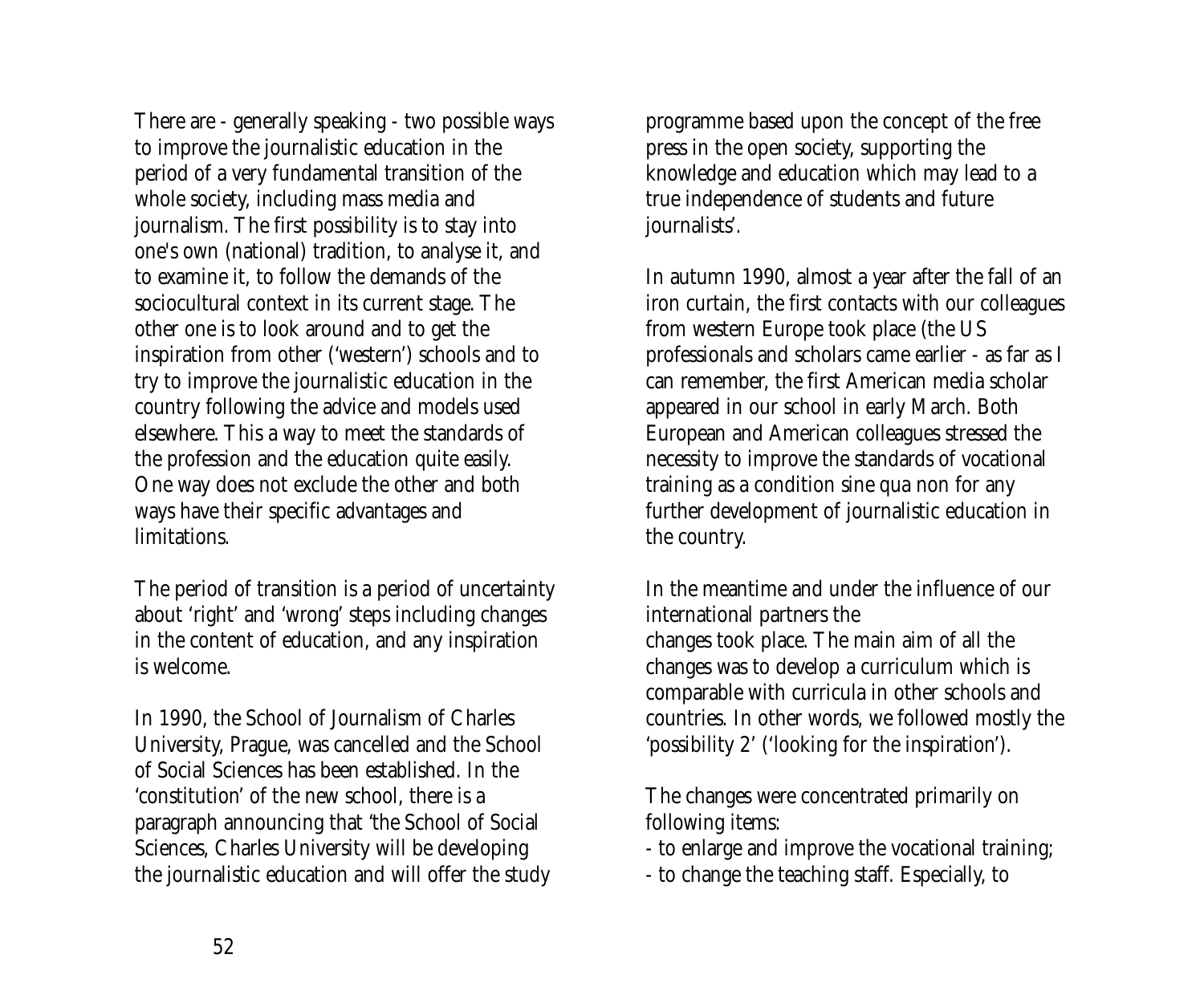attract working journalists to the school and to led them teach the students;

- to upgrade the equipment, and - to establish a set of courses of 'a general journalistic education'.

With the great help of our colleagues, especially from the 'Gutenberg Group' of EJTA with whom we succeeded to get a TEMPUS project 'Restructuring of Journalistic Education at Charles University' for 3 years (1992-1994), we have built up a set of core courses in journalistic skills (news writing and editing) and upgraded the equipment. From the very beginning, the implementation of changes in the teaching staff was the most difficult (however crucial) task. The possibility to attract 'new faces', working journalists, wasn't there. The image of the school was not very positive, the salaries and status of teachers not very promising and at the same time the possibilities within the profession almost without limits. Journalists have an average income comparable in proportion with income of their 'western' colleagues and there is no unemployment in the media. In fact the media are still, even in 1996, looking for new people.

One of the most useful items of the TEMPUS project was the establishing of 'compact courses' concentrated on vocational training. Two groups of students from two schools of the Gutenberg Group, led by two teachers, agreed on some broad topics, gathered information and then met for one week and produced one issue of a magazine or two issues of a newspaper. That was the most effective way of sharing experiences and teaching methods.

Generally, if any school is willing to change its curriculum in journalism, the way to share teaching methods has to be solved. My belief is that it works not only for schools in transition. However, the implementation of skill-orientated courses was successful (though probably did not meet all the expectations of our partners). Students started to produce training newspapers and magazines. We are proud of the first and only e-mail newsletter which is produced both in Czech and English by the students of the first year and sent all over the world via Internet. 'On deadline writing' became an mandatory part of the teaching methods.

All these changes took place before 1995 and since that time the stagnation of the journalistic education in our school is almost touchable. According to my observations, the development of skill oriented courses somehow 'hit the ceiling' because of the accepted professional standards. The journalistic education is deeply rooted in the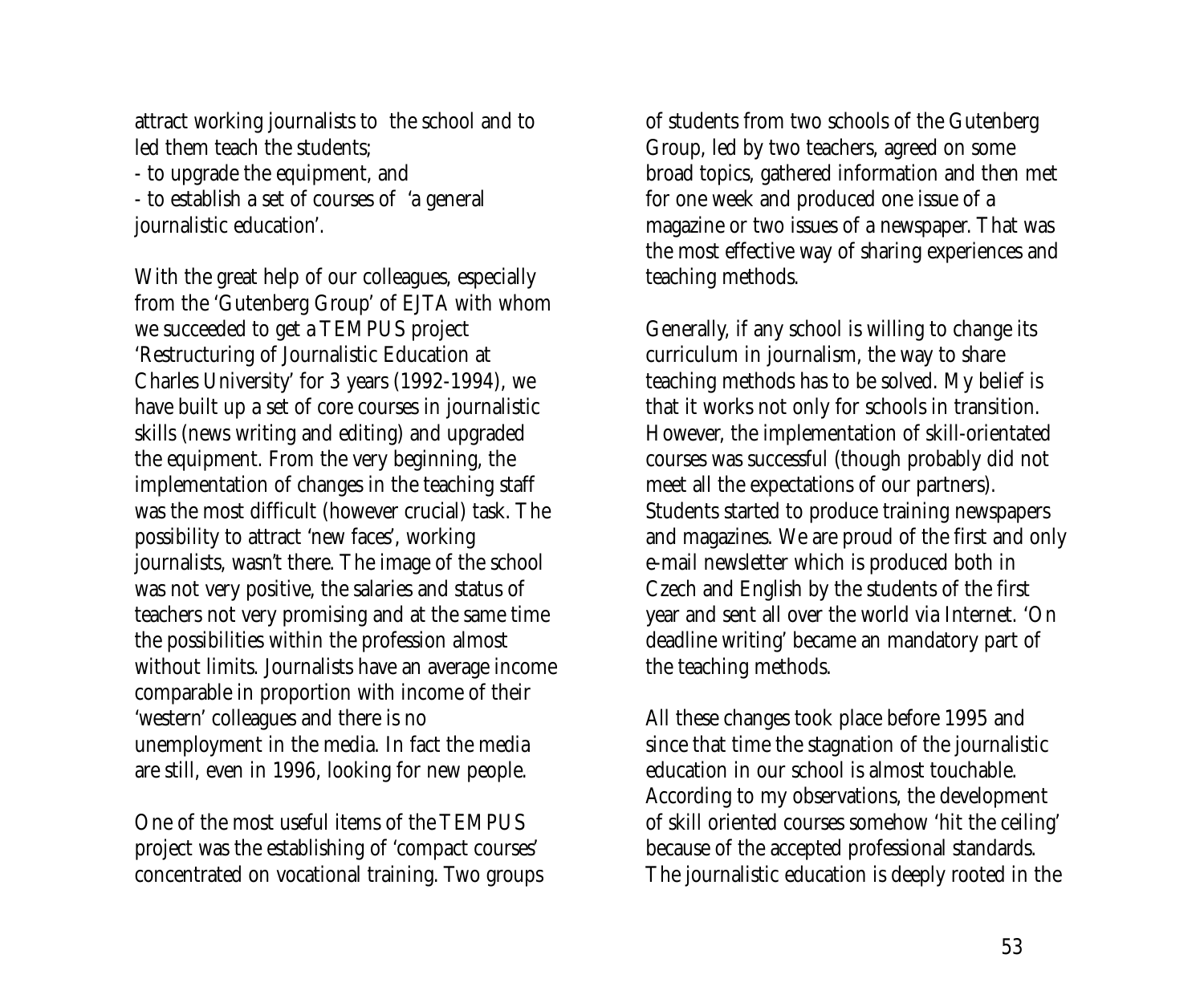standards of the profession itself. Because of the financial situation, most of the students work as part-time or full-time journalists during their studies and have no reason to think about improvement of the professional standards.

There is one big gap however, which was unpredictable in the beginning of the nineties. The level of general knowledge of the society as a whole in the profession and in the media is now very low. In other words, the concentration on the 'possibility 2' may lead towards lack of knowledge of the real sociocultural and political conditions of the journalistic profession. Journalistic standards cannot be easily transferred from one society to another without examining the specific situation. Nowadays, the non-existing research on media and journalism in the country is one of the main weaknesses of the journalistic education.

*Jan Jirak is professor and vice dean at the Institute for Communication Studies and Journalism at Charles University in Prague, Czech Republic.*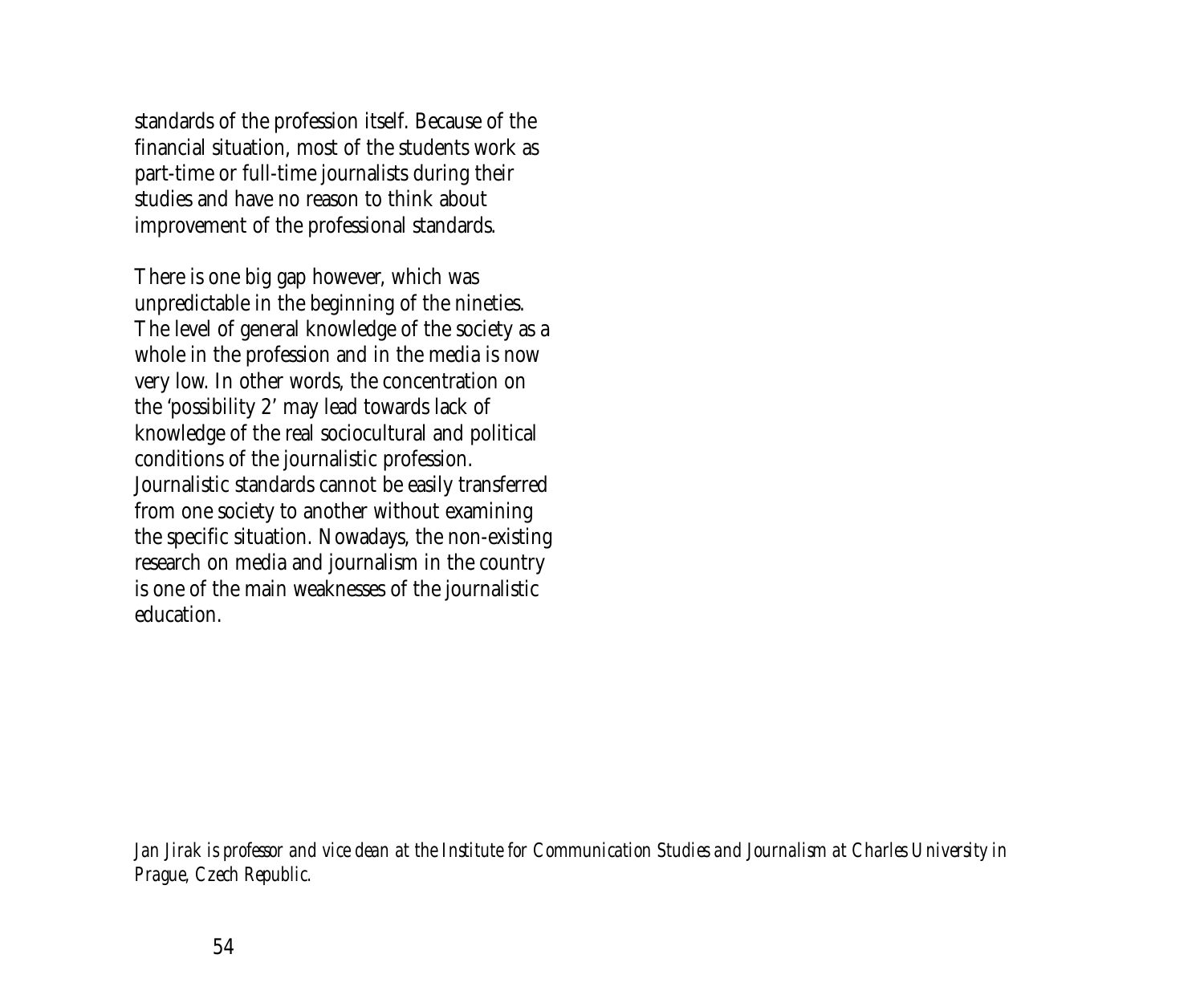# <span id="page-54-0"></span>**A joint perspective; networking the European journalism schools**

### *Angelo Agostini*

The scope and role of journalism education within the European information system can be seen from three perspectives. It is not a matter of different or conflicting points of view. A thorough analysis should indeed assess them within the framework of their steady interaction. However, a brief essay must necessarily apply a selective outlook?

The age-old debate on alternative choices between university curriculum with academic courses aimed at supplying a general culture and specific professional training, devoted to the typical techniques of journalism is still going on. The alternative between academic studies and professional schools has however largely been overtaken by two factors. First, the successful Northern-European pattern of polytechnic schools, that picked out the best items of professional training and university curricula and combined them in a very original teaching method.

Secondly, it must be acknowledged that, while professional schools have had to supplement their curricula in order to supply their students with a better basic training, universities have been compelled to include in their academic programs sizable courses on practical journalism, as well as apprenticeship. Without such changes, neither the former nor the latter would have been able to meet the challenges that emerged in the last few years.

We often ask whether journalism can be learned or you have to be a born journalist? The issue is now rather old-fashioned, as suggested by the large number of alumni of schools or university departments of journalism who are members of the editorial staff of European newspapers, news agencies, radio and TV stations. In some European countries, the schools of journalism have for decades now been institutional actors in the nation's journalistic tradition.

It would nevertheless be foolish to thus rule out the problem. It is instead advisable to acknowledge the fact that the need lately expressed by the information industry for constant improvement and modernising did pave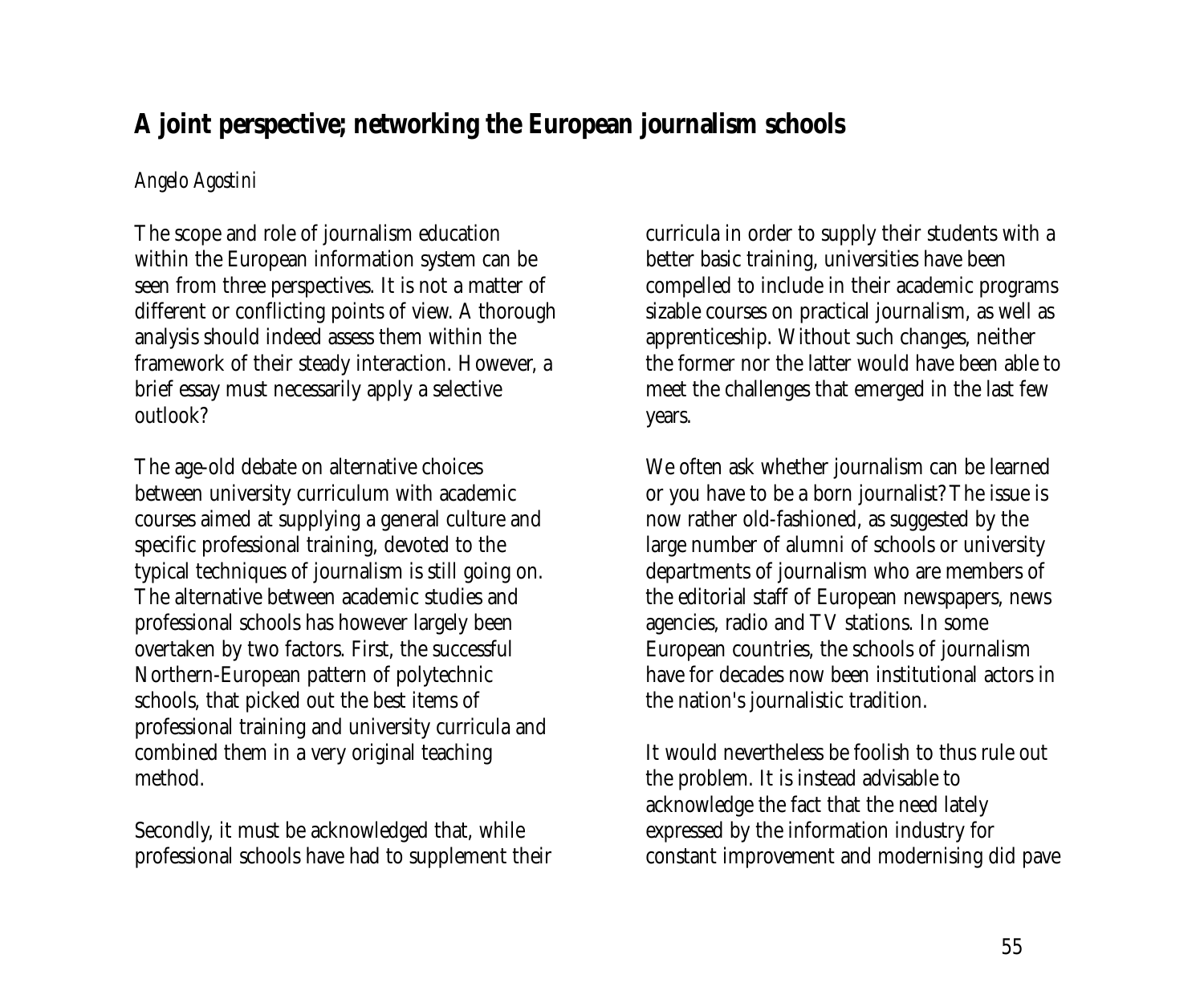the way to the full recognition of the central relevance of training in the world of professional journalism as well.

European journalism has during the three last decades experienced swift, unceasing and most widespread change due to many concurrent reasons: technological advancement in the publishing business; television achieving the status of journalistic medium; the sudden burgeoning of a specific market for communication; the assertion of information as framework and tool for social, economic and cultural development in Western countries; and, finally, the crisis of the market for traditional journalistic work, that hit many European countries from the '80 onwards.

Such change quickly dissolved problems that looked insurmountable, it compelled journalism education to leave established patterns and plans behind, and to deal with the issues of technological growth and, above all, of the continuing revolution into which journalism seems to be. When journalism ceased to be a seemingly simple profession as far as techniques and goals are concerned, when journalism no longer could identify with the reporter who finds out a piece of news for the editor to arrange it for publication, then the related training had to

conform quickly.

In what are a journalist and a PR person different? How should students be trained: only for news-based jobs or, more generally, as communication professionals? Is it enough for the young journalist of the '90s to learn how to check on sources and how to write a piece of news or should he/she be well trained on publishing technologies, on the techniques of TV production, on electronic devices?

These might sound as irrelevant questions. Actually, they shaped the battleground for the great challenge of the European journalism education pattern for journalists in the '80s and the '90s. As a general rule, the schools of journalism had a positive reaction to the abovelisted questions and impressed a powerful progressive trend on curricula and programs, in view of innovation and modernisation, and they also promoted, along with basic training courses, a number of mid-career programmes.

Most change, however, was brought by digital revolution. At first, electronic technologies were introduced in newspaper publishing (to which schools, with massive efforts, had to adjust) and then, more recently, the journalistic adventure on electronic highways took off.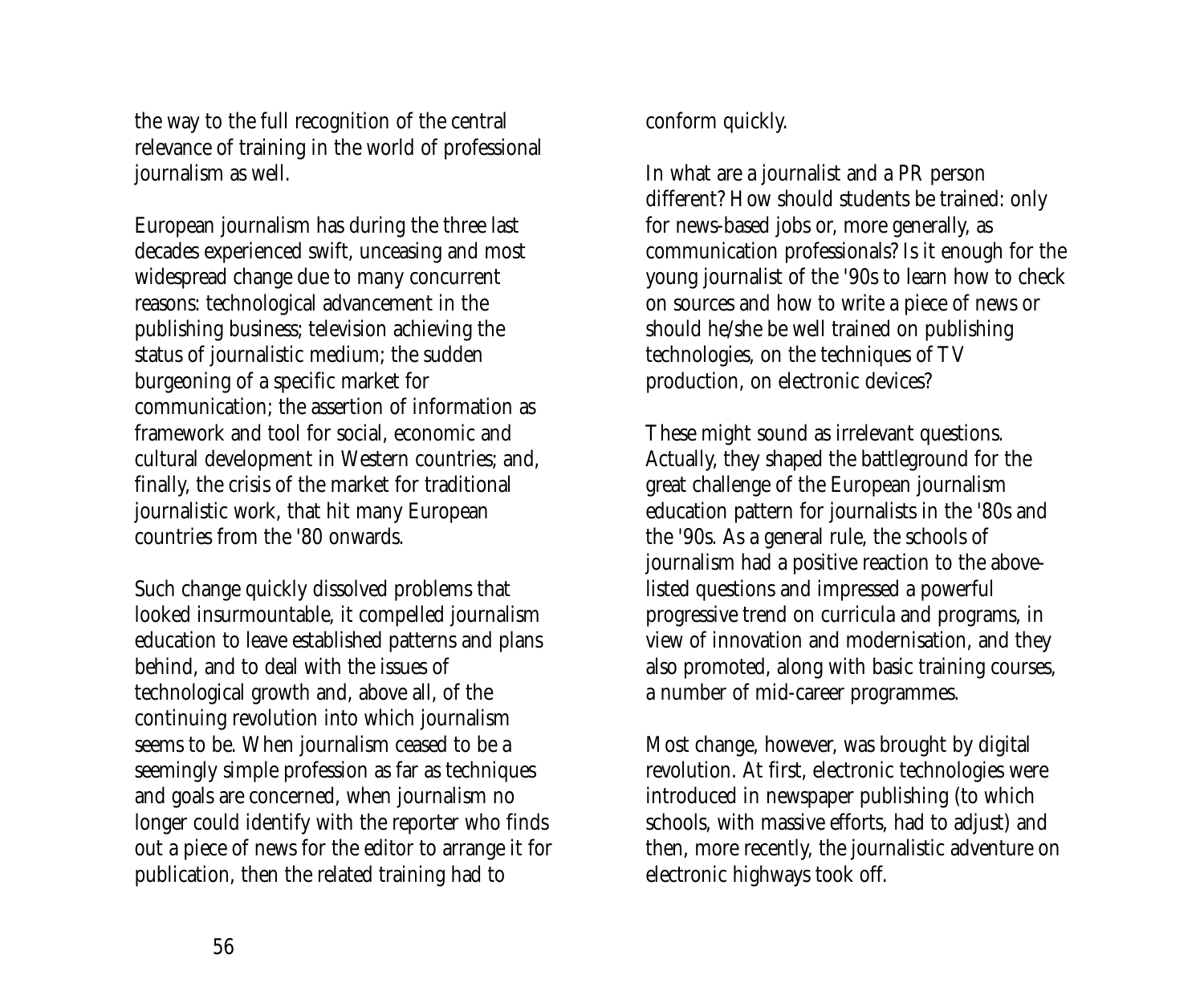Journalists are today required to have many and very different professional skills. A good journalist cannot merely be a good reporter or a talented editor. He/she must also be an expert in graphics, or a budget manager, or a work-team manager, or a marketing manager, an expert in publishing software or an hypertext author, or a multimedia script-writer. To sum up, a good journalist must add to his/her traditional skills one of the many abilities that digital revolution and the increasingly complex features of newsroom management have introduced into the profession of journalist.

If this is how digital revolution affects the professional world, it is hence easy to figure out the changes brought about by the awareness of the magnitude of innovation in journalism education. The young person wishing to become a foreign correspondent had to necessarily add a course on databanks to his/her schedule on political geography. The apprenticeship of a future crime reporter is to be supplemented with a similarly accurate learning program on the dynamic pattern of news processing, on how to organise jobs and works in the editor's office, on the psychological interactions going on in teamwork. A true revolution for those who were used to working on the established standards of the traditional profession (professional training)

and for those who had relied on the passing down of a sound general cultural heritage (university training).

A survey on The New Roles and Tasks of Journalism, organised by EJTA suggests that the keystone was the process-oriented pattern now typifying schedules in schools and university departments of journalism. National and international programs fostered such trend. The EU exchange programs promoted by EJTA, through the "Euroreporter" courses, were definitely a very valuable experience. By actually "making" magazines and newspapers, news agencies and TV or radio broadcasts, a large number of schools have re-created in their classrooms the schemes, the pace, the tension, the organisation of work typical of a real editorial desk.

The great advantage lies in the fact that the schools were able to freely experiment with the solutions and patterns that were fittest for innovation, with no constraints arising from production or market requirements. A freedom that very few publishing businesses have enjoyed in the last few years. The results came quickly. Quite a few schools of journalism have been called upon by publishing businesses for setting up on-line services for widely circulated or local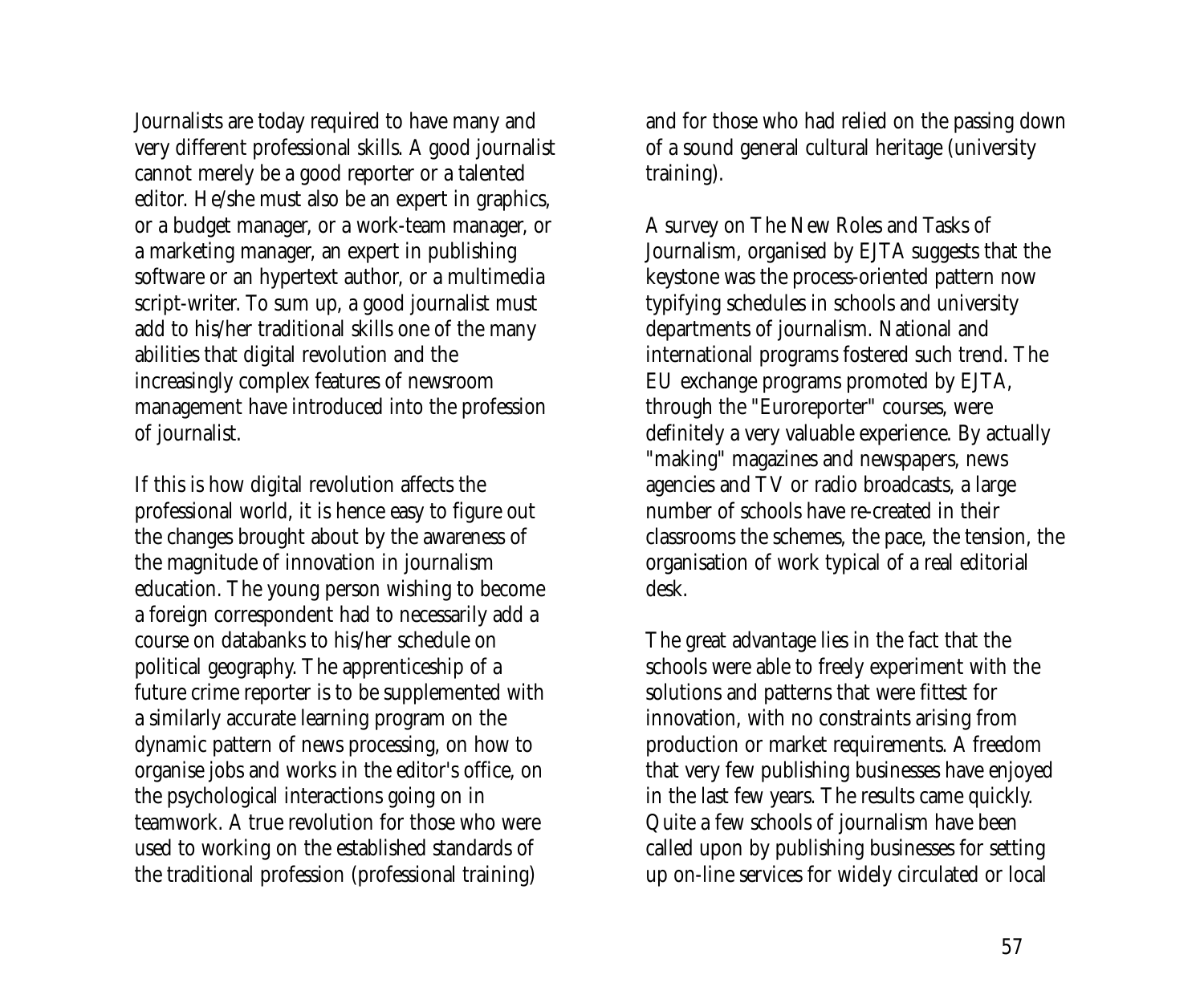newspapers, prototypes of on-line or CD-ROM multimedia services, experimental news agencies projects for Internet, organisational patterns for the intensive use of databanks in editorial work. This happened in Sweden, Denmark, The Netherlands, France, Italy and is happening now in many other European countries.

Further advantages add to this new "shape" of European journalism education. On the one side, a substantial benefit: by experimenting innovation with their young students, the schools acquire know-how and skills that will in the end lead to profitable relationships with businesses which in turn will positively affect the schools in terms of investments, exchanges, experiences. On the other side is a great immaterial benefit, perhaps more important than the former. In fact, many schools have intensified their production of information at the local level, providing the "communities" where they are located with a wealth of independent and enterprising voices as far as journalistic information is concerned. But, first and foremost, the schools of journalism, taken as a whole, are becoming a basic actor for the

diffusion of the necessary knowledge for granting as wide as possible access to Information Society. That is, they are becoming the promoters of what is now generally defined as one of the basic citizenship rights for the year 2000. This is the real revolution.

*Angelo Agostini is director of the Istituto per la Formazione al Giornalismo in Bologna, Italy and former vice president of the European Journalism Training Association.*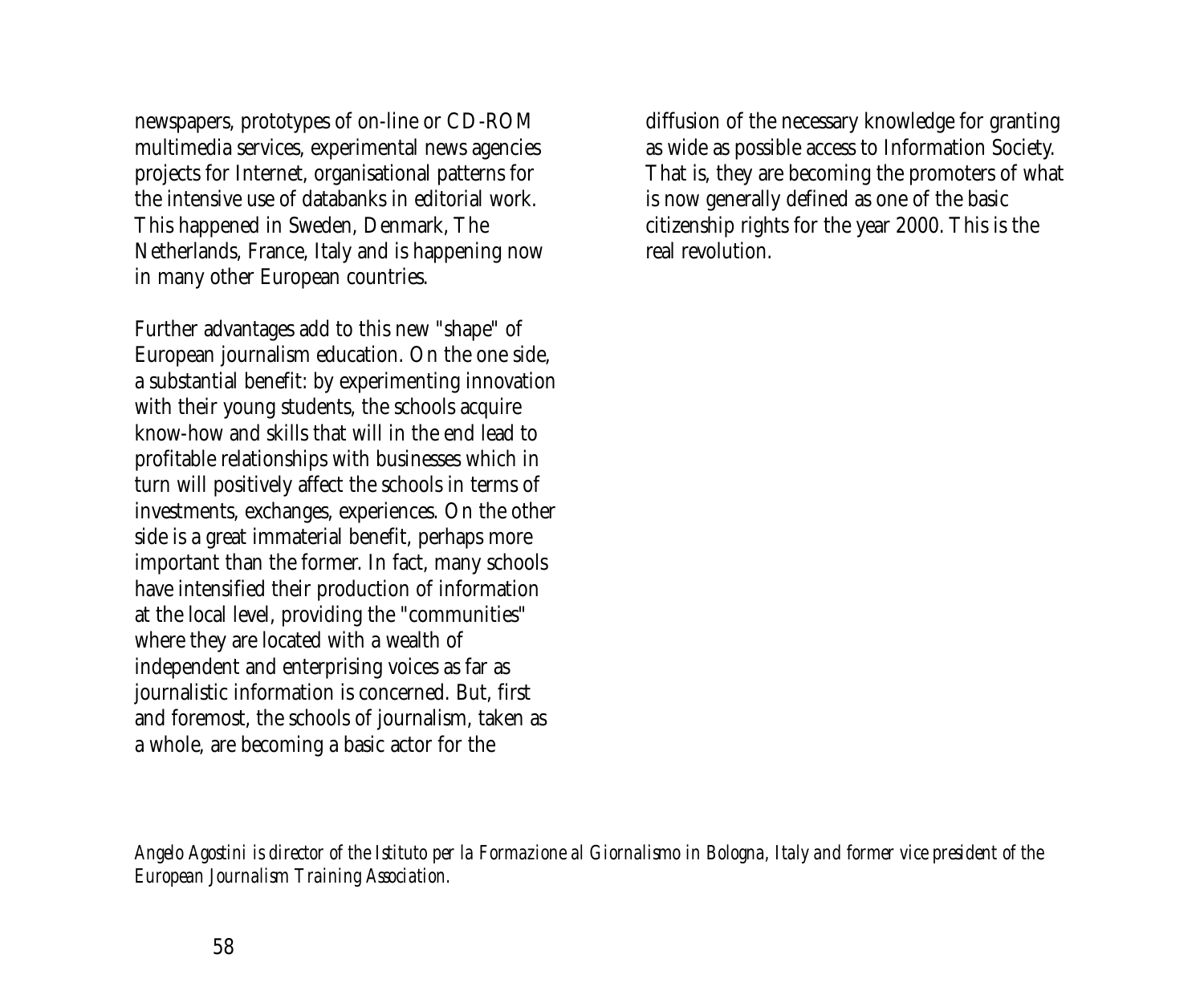# <span id="page-58-0"></span>**Rethinking the journalistic education**

### *Ami Lönnroth*

Who has got the power over the curricula in the European journalism schools? That is a question that must find an answer before even a qualified guess about the future of journalism training can be made. During 1996/1997 when I was doing my study on journalism training in a number of schools, I was struck by two aspects:

1. The production orientation, that is the high quality of the practical training in the schools I visited.

2. The lack of deep-going reflection on the education and on the media one educates for, not least among the students who are above all eager to get out into the world and do the real thing.

As far as I can see, after having spent more than 30 years in newspaper offices, this reflects the general mentality of the media. Journalism is a very qualified handicraft but hardly an intellectual activity.

As long as the handicraft isn't put into question, this doesn't pose any big problems. A refinement of journalistic skills seasoned with a little general knowledge, a few drops of ethics and maybe some teaspoonfuls of foreign languages seems to be a good general recipe to follow.

But what if the handicraft is put into question? That, I think, is the situation where we find ourselves now. Journalism is undergoing radical changes. The structural remodelling of the media that has been talked about at least since the late sixties seems to be there now. Newspapers fold, others diminish their circulation. Publishers "slim" their organisations as well as their products. New layout concepts suggest a concentration on form rather than on content. Web versions are created with varying results, seen from a professional perspective. Efforts are made to adapt to the new media world and attract the young readers who seem less and less keen on the traditional newspaper. In some countries "free papers", financed by advertisements, and with a minimum of journalistically processed information, seem to be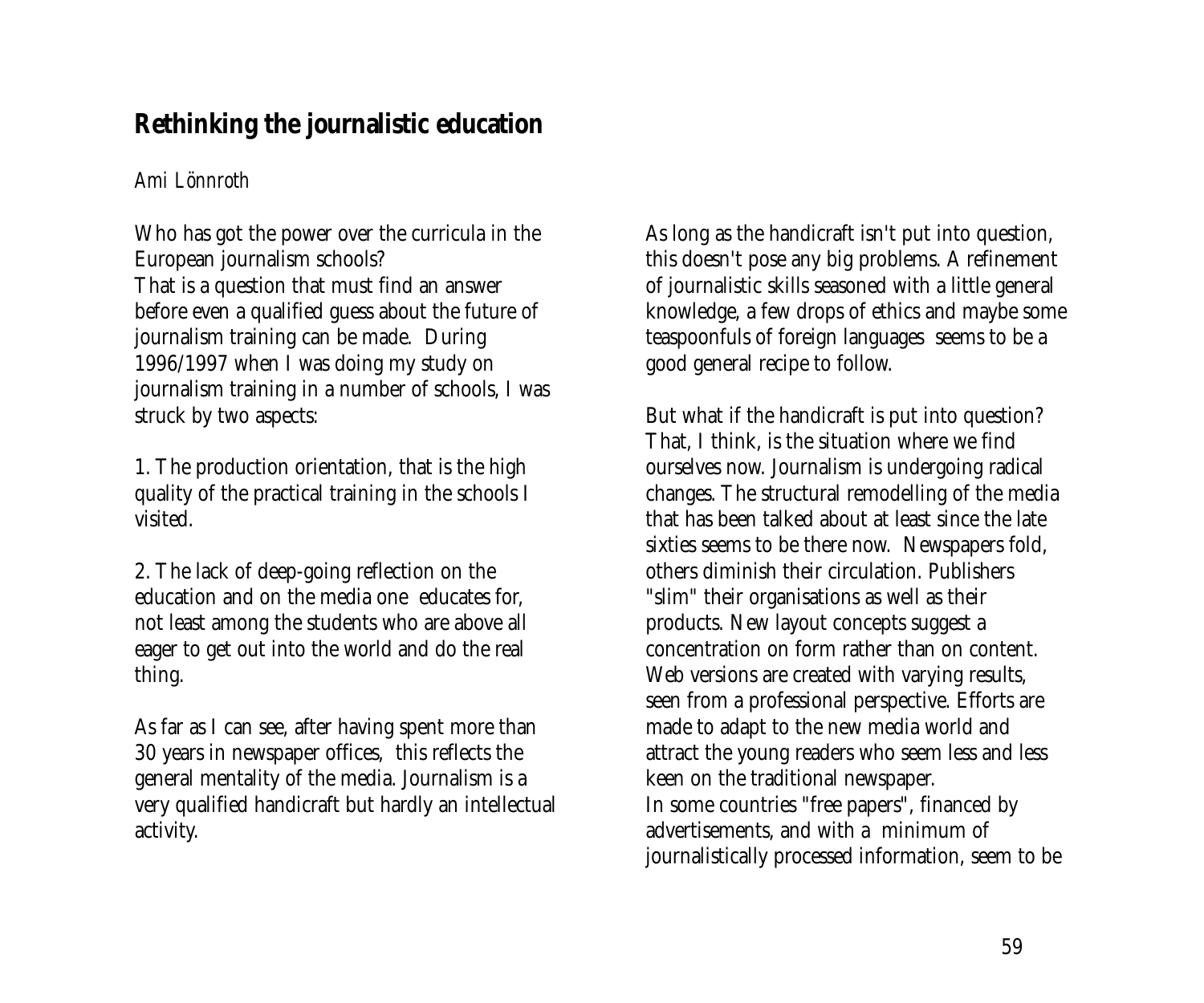the answer to the same problem.

A great variety of commercial radio channels and TV channels are part of the new media picture. This we all know. But does it affect the journalism training in any way?

How could it affect the journalism training? Let me quote two critical voices from my survey: "What we really lack here is democratic schooling. Journalism is linked with democracy but that is never talked about. There is too little of critical thinking. In stead a form of neoliberalism - the dividing line between journalism and publicity is hardly distinguishable" (student).

"I don't believe in internships in the media. The students will gain some routines and methods that are old and out of fashion and can't be used in the future. The school can prepare students to be innovative journalists. The media don't. They're a conservative force" (professor of journalism).

I quote these two because they stand out from the rest in the many conversations I took part in and interviews that I conducted. They question the whole system of education and media respectively. Inherent in their criticism is a vision of what journalism should be and to their mind isn't.

Democratic schooling, critical thinking, innovative journalists are three positive catchwords to build on in formulating this vision. Very often words like these are used in solemn speeches, but what if they could be implemented in a more practical way, proper to the traditions of journalism training?

Well, it would be unfair to say that this isn't happening. During my visits to EJTA schools, I witnessed educational efforts that point towards a more critical, questioning and at the same time playful future journalism. A few examples: At IHECS (Brussels) the journalism students learn to question the picture of reality presented by the media in a course called "Les oublis de l'information sociale" (the forgotten parts of social information). At Comenius University in Bratislava, the students learn to question themselves as well as the authorities they'll be confronted with in their work with the help of role-play and other psychological methods. This is done within the framework of the subject called "heuristics". The Danish school of journalism (DJH) in Århus has undergone fundamental changes in the curriculum in order to stimulate the creative talents of the students at the same time as their critical thinking and psychological sensitivity is being trained. An effort to do away with the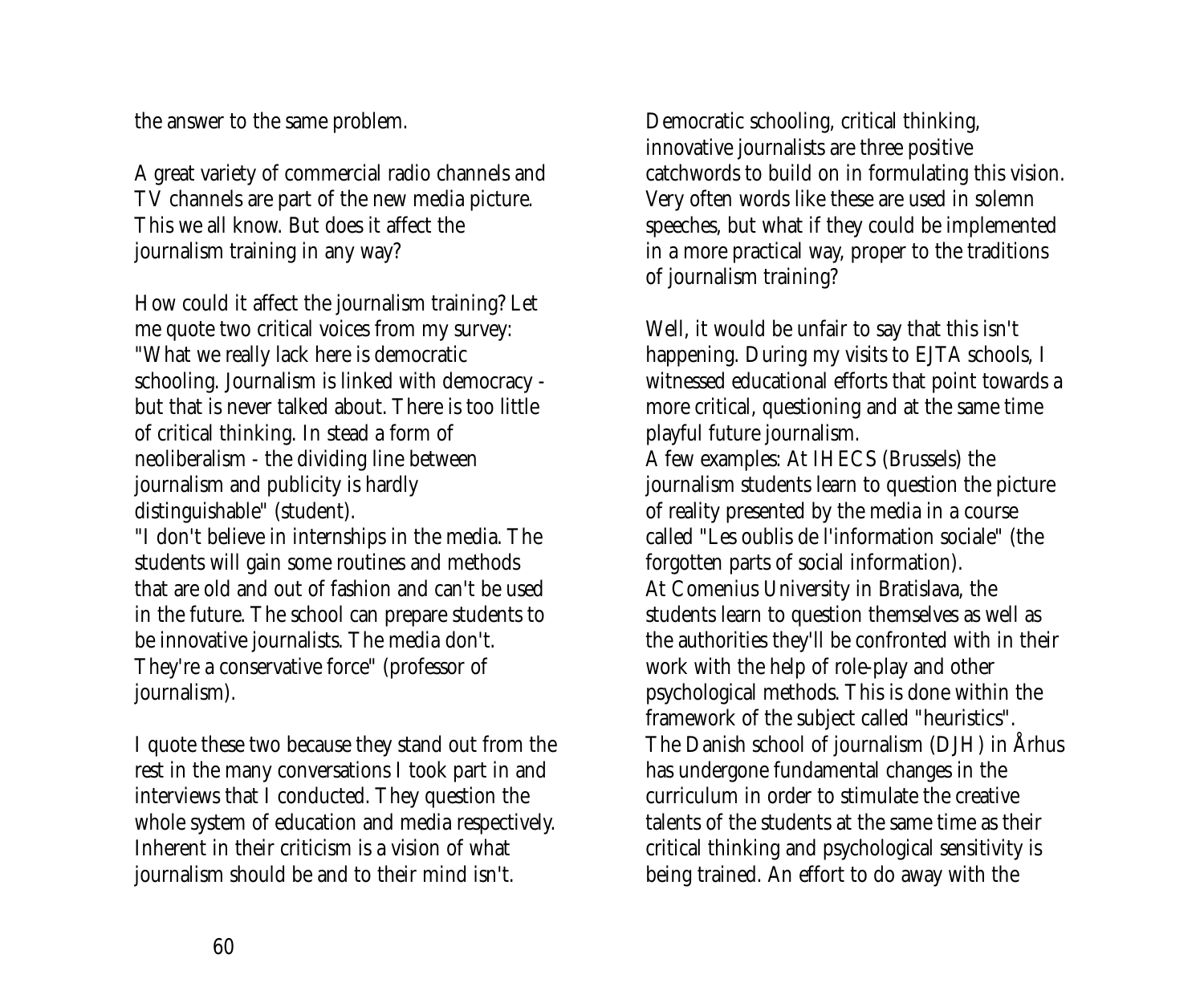professional rigidity, the "tyranny of the genres". At Hogeschool Katholieke Leergangen, Tilburg, the whole curriculum is being remodelled in order to break down barriers between practical and theoretical subjects, an effort to see journalism training as a whole.

These changes indicate, as I see it, a wish on the

**Journalism training in Europe 1997**

This report consists of:

1. the results of a survey sent out to all EJTA 66 schools and answered by 56. It also includes 2. a summary of discussions on journalism training, held at the AGM in Paris in 1996 and 3. the result of a self-evaluation study conducted in 8 selected EJTA-schools.

My personal assessment is mainly based on that smaller study. Here I present some facts about journalism training based on the big survey.

• A majority of EJTA schools train students for all types of media, including multi-media.

• The curricula are on the whole very practically oriented. The practical orientation is shown also in the recruiting of teachers. The survey shows a strong predominance of practically trained teachers.

• There is a predominance of men among teachers and of women among students.

part of the schools to implement a journalistic philosophy that could act as resistance against manipulations both from market forces and political forces, including the politicising that goes on within educational institutions and authorities.

So, do I then mean to say that the schools

- The majority of students in EJTA schools study on undergraduate level.
- Foreign languages are taught as a subject in half of the schools that responded to the demand to send in their curricula. Foreign languages are however used by many more schools as a tool in international exchange.
- EJTA schools are keen co-operators. 43 schools report international cooperation in a number of fields, most frequently in student exchange.

• New teaching methods are being developed above all in new technology.

• High drop-out rates are reported in 12 out of 56 schools.

• 48 (out of 56) schools report that their students often get work after graduation.

The final version of the report will be printed in the autumn of 1997 and can then be obtained from the EJTA or EJC- secretariat in Maastricht.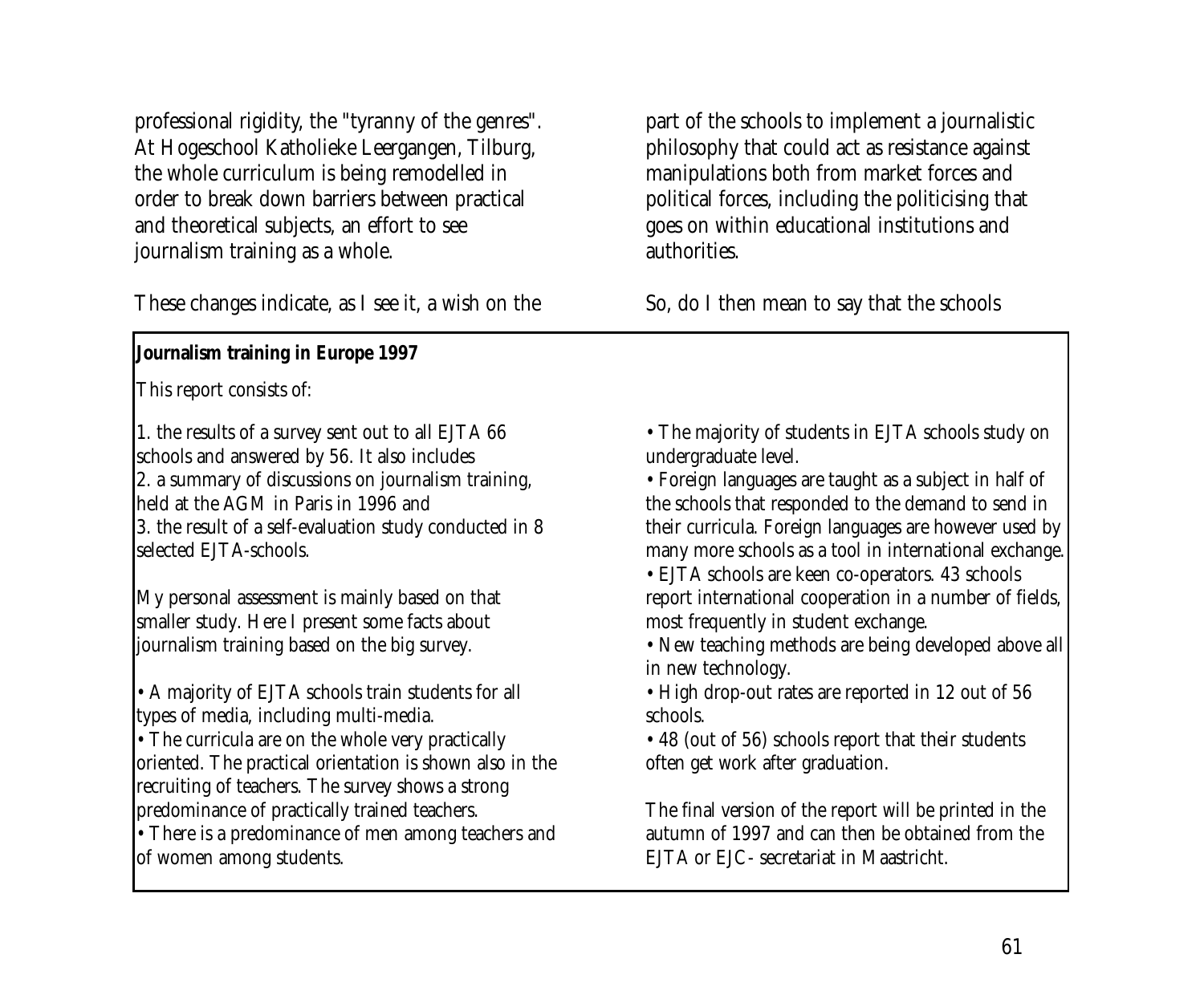themselves have the power over the curriculum? Yes, I think they do, more than they believe themselves. Educational institutions, that is my experience, often feel they are the victims of educational authorities. In reality, there is probably a lot of freedom to manoeuvre within given limits.

A bigger threat to journalism education is probably the market, the industry. There is a lot of uncertainty on the media market. Not a good ground for creative new ideas. Especially not for journalism schools too eager to adapt to demands from the industry. I can see no reason why the industry should control the journalism schools (economically or psychologically) when it apparently has difficulties controlling itself. Also, it shouldn't be forgotten that critical voices are heard more and more from inside the media, perhaps most markedly in the American media but also in some of the European countries. They should also be heard in the journalism schools.

As far as I can judge, interesting educational efforts are being made in many EJTA-schools. But what is lacking is a deeper reflection on them. I think there is a need for a solid philosophy of journalism training based on reflection on the educational practice. A joint effort could be made within the frame-work of **FITA** 

*Ami Lönnroth is a journalist at the Svenska Dagbladet and was in 1995/96 a guest professor of journalism at Stockholm university. In the academic year 1996/97 she conducted the EJTA-study "Journalism training in Europe 1997".*